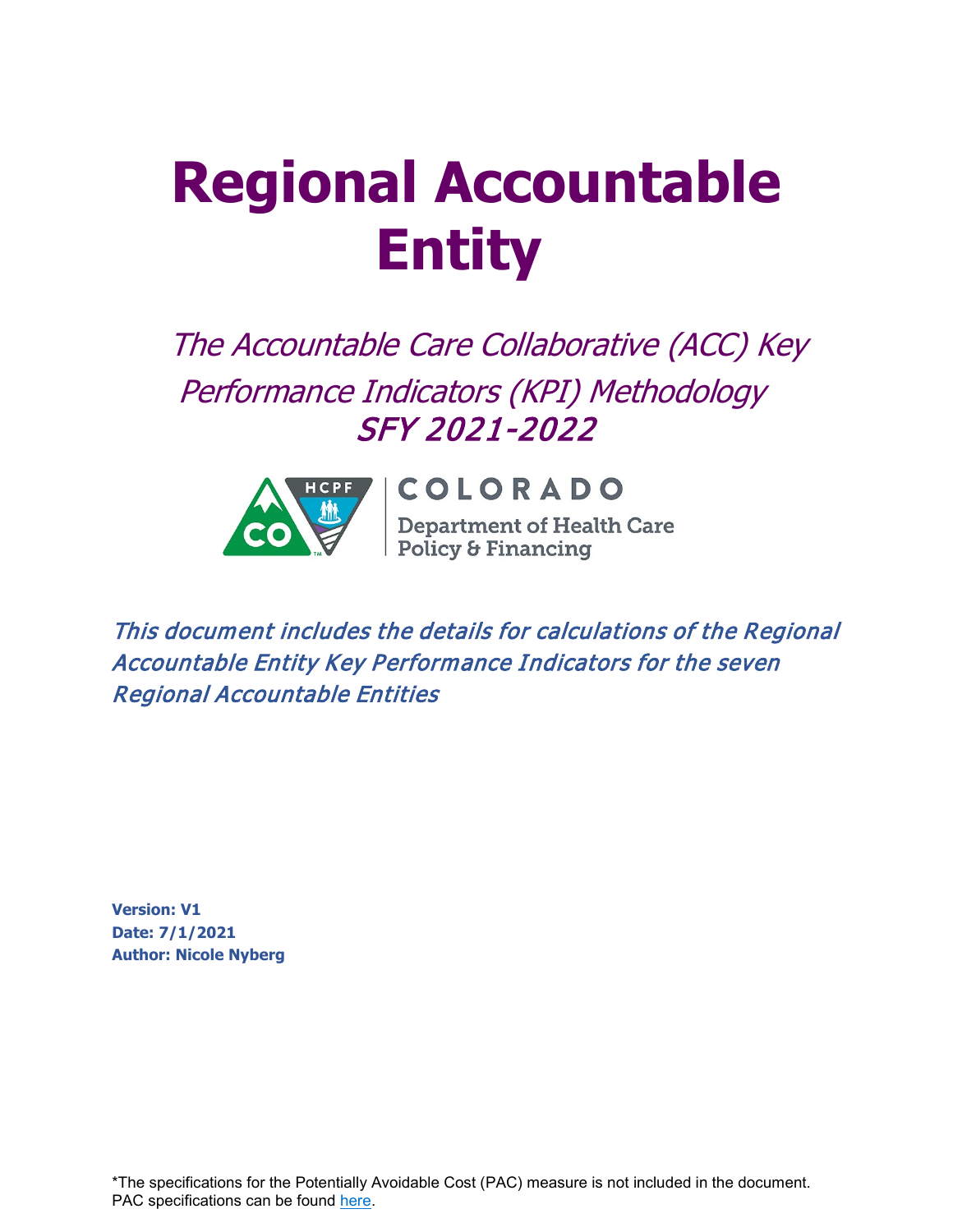

# **Table of Contents**

| 5.2.13 Other Program Measure: 30-Day Follow-Up Care Following Inpatient Discharge7 |  |
|------------------------------------------------------------------------------------|--|
|                                                                                    |  |
|                                                                                    |  |
|                                                                                    |  |
|                                                                                    |  |
|                                                                                    |  |
|                                                                                    |  |
|                                                                                    |  |
|                                                                                    |  |
|                                                                                    |  |
|                                                                                    |  |

Page ii of iv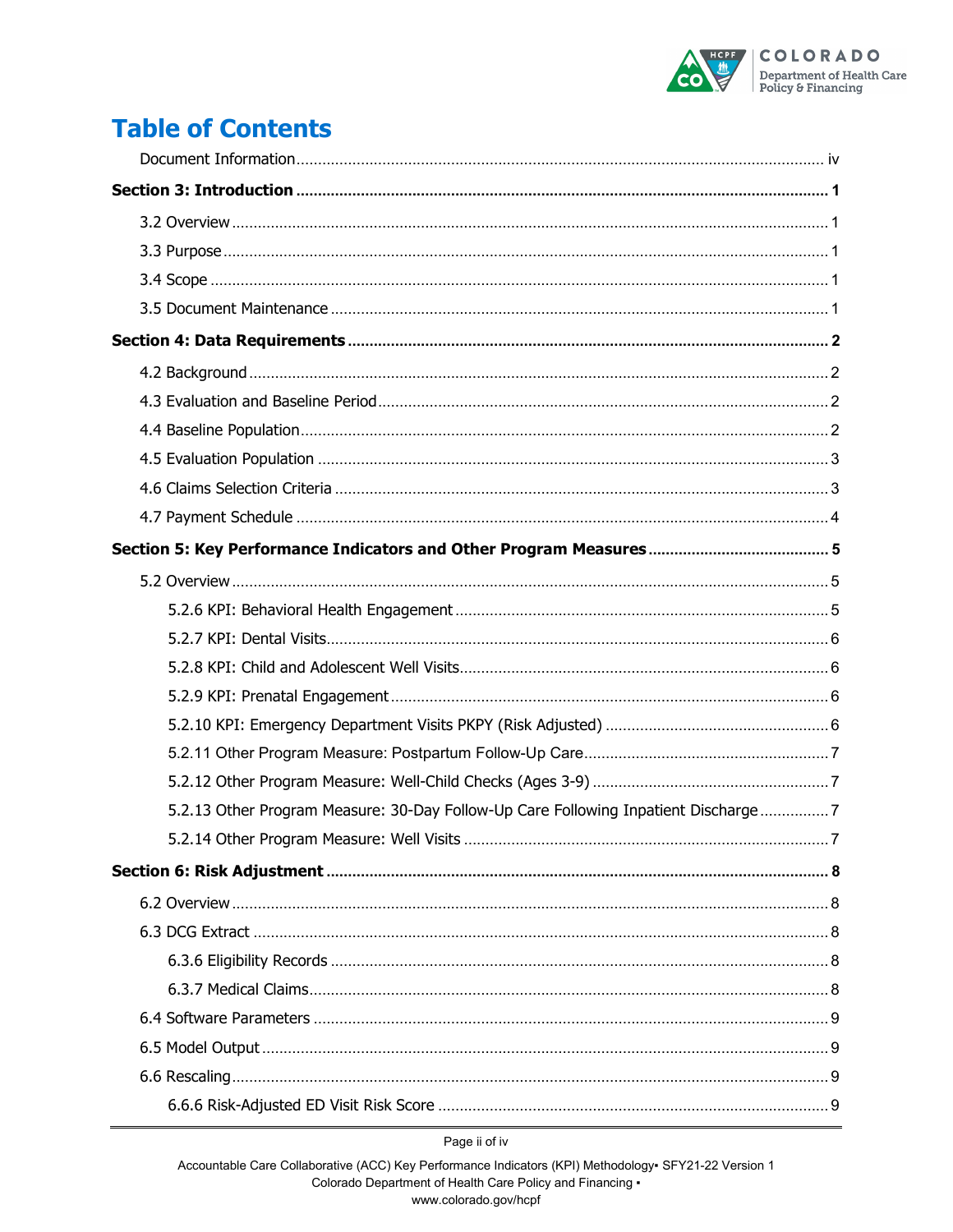

Page iii of iv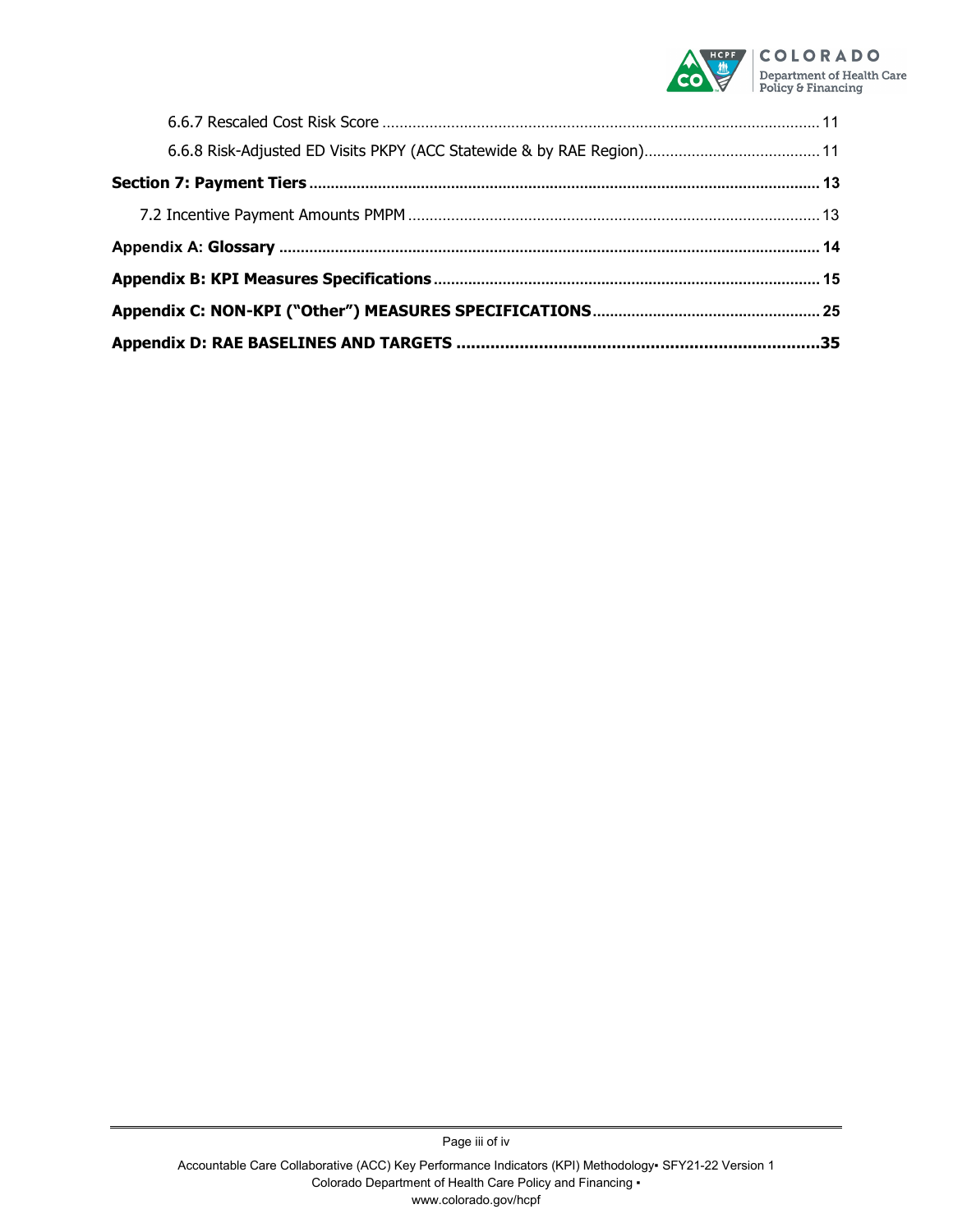

# <span id="page-3-0"></span>**Document Information**

| <b>Document Identification</b> |                                                                                      |  |  |  |  |
|--------------------------------|--------------------------------------------------------------------------------------|--|--|--|--|
| Author(s):                     | Colorado Department of Health Care Policy and Financing                              |  |  |  |  |
| <b>Document Name:</b>          | Accountable Care Collaborative (ACC) Key Performance Indicators (KPI)<br>Methodology |  |  |  |  |
| <b>Distribution:</b>           | HCPF, RAEs, Truven Health Stakeholders, and other HCPF Stakeholders                  |  |  |  |  |

| <b>Revision History</b> |                |                           |  |  |  |
|-------------------------|----------------|---------------------------|--|--|--|
| <b>Document Date</b>    | <b>Version</b> | <b>Change Description</b> |  |  |  |
| 7/1/2021                | V <sub>1</sub> | Initial version           |  |  |  |

Page iv of iv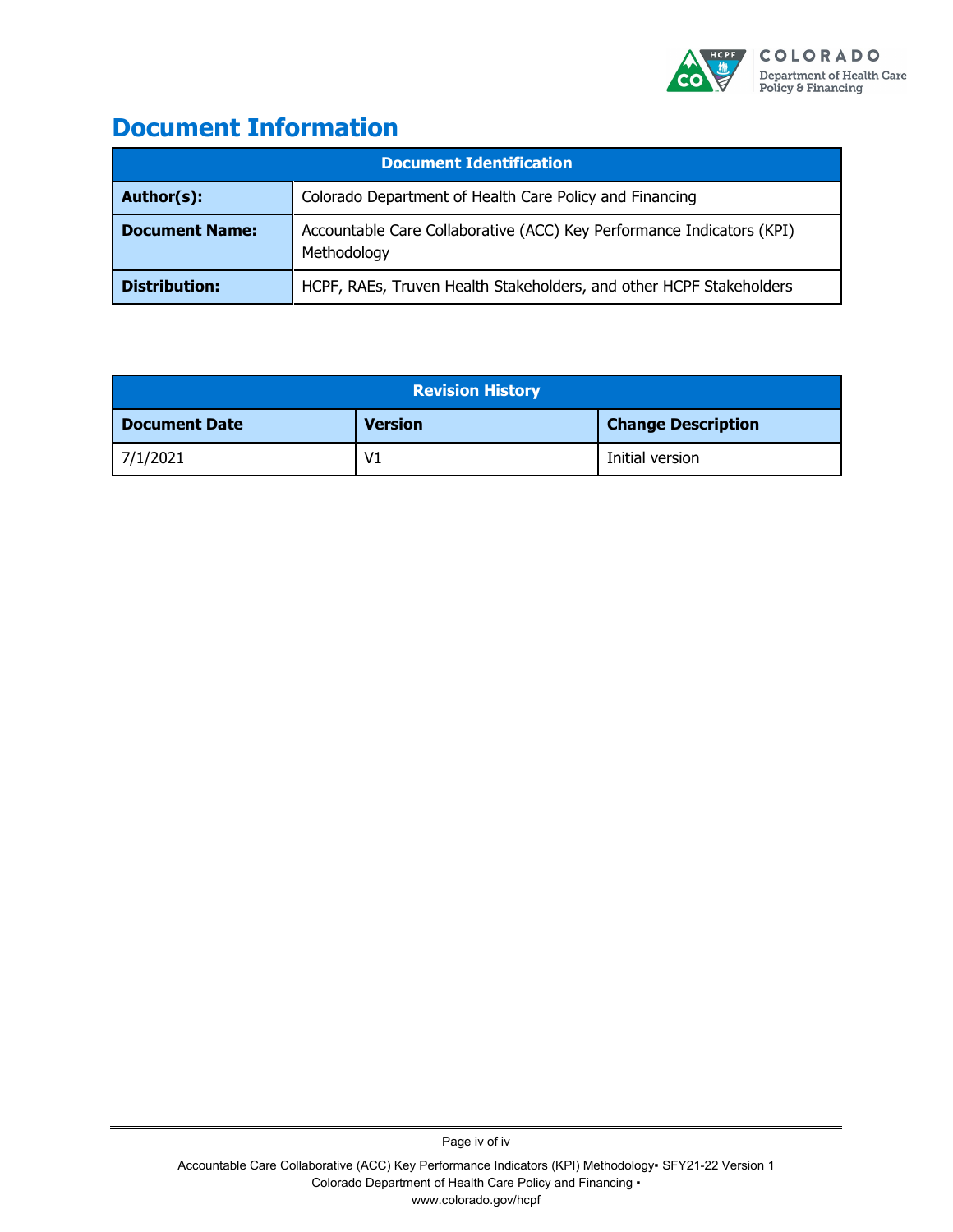

# <span id="page-4-0"></span>SECTION 3: **INTRODUCTION**

# <span id="page-4-1"></span>**3.2 Overview**

The Accountable Care Collaborative (ACC) Key Performance Indicators (KPI) Methodology document describes the approach the Department and IBM Watson Health (Truven Analytics) uses for calcuating the KPIs and historical KPIs of the ACC program.

Incentive Payments are a central component of the ACC Pay-for-Performance. Since the initiation of the ACC Program, the Department has made incentive payments for performance on identified Key Performance Indicators (KPIs) to signal program-level goals and objectives; encourage improved performance at the PCMP and regional level; and reward Regional Accountable Entities and managed care entities for meeting certain levels of performance. In Phase II of the ACC, incentive payments for KPIs are one of four components of Pay-for-Performance. They complement the Performance Pool, the Behavioral Health Incentive program, and public reporting efforts.

The Phase II KPIs are designed to assess the functioning of the overall system and the individual RAEs and are not as focused on practice-level performance. For this reason, some of the measures are not traditional HEDIS or clinical measures. The Department has attempted to choose measures that indicate the RAEs' progress building a coordinated, community-based approach to serve the needs of Members, reduce costs, and promote health and wellbeing in their region.

# <span id="page-4-2"></span>**3.3 Purpose**

The purpose of this document is to describe the methodologies used to calculate KPI performance incentive payments for Regional Accountable Entities (RAEs) participating in the Accountable Care Collaborative (ACC) in State Fiscal Year (SFY) 21-22.

# <span id="page-4-3"></span>**3.4 Scope**

This document addresses only the methodology utilized to calculate the ACC KPIs and historical ACC KPI program measures. Though the Potentially Avoidable Costs measures is a KPI, it is not included in this document. Specification details can be found [here.](https://hcpf.colorado.gov/sites/hcpf/files/Potentially%20Avoidable%20Costs%20FY%202020-20212%20June%202021_0.pdf)

# <span id="page-4-4"></span>**3.5 Document Maintenance**

This document will be reviewed annually at the start of the new State Fiscal Year and updated as necessary. This document contains a Revision History log on the Document Information page (see page iv). When changes occur, the version number will be updated to the next increment as well as the revision date and change description. Unless otherwise noted, the author of the revision will be the document's author, as identified in the Document Identification table, which is also on the Document Information page.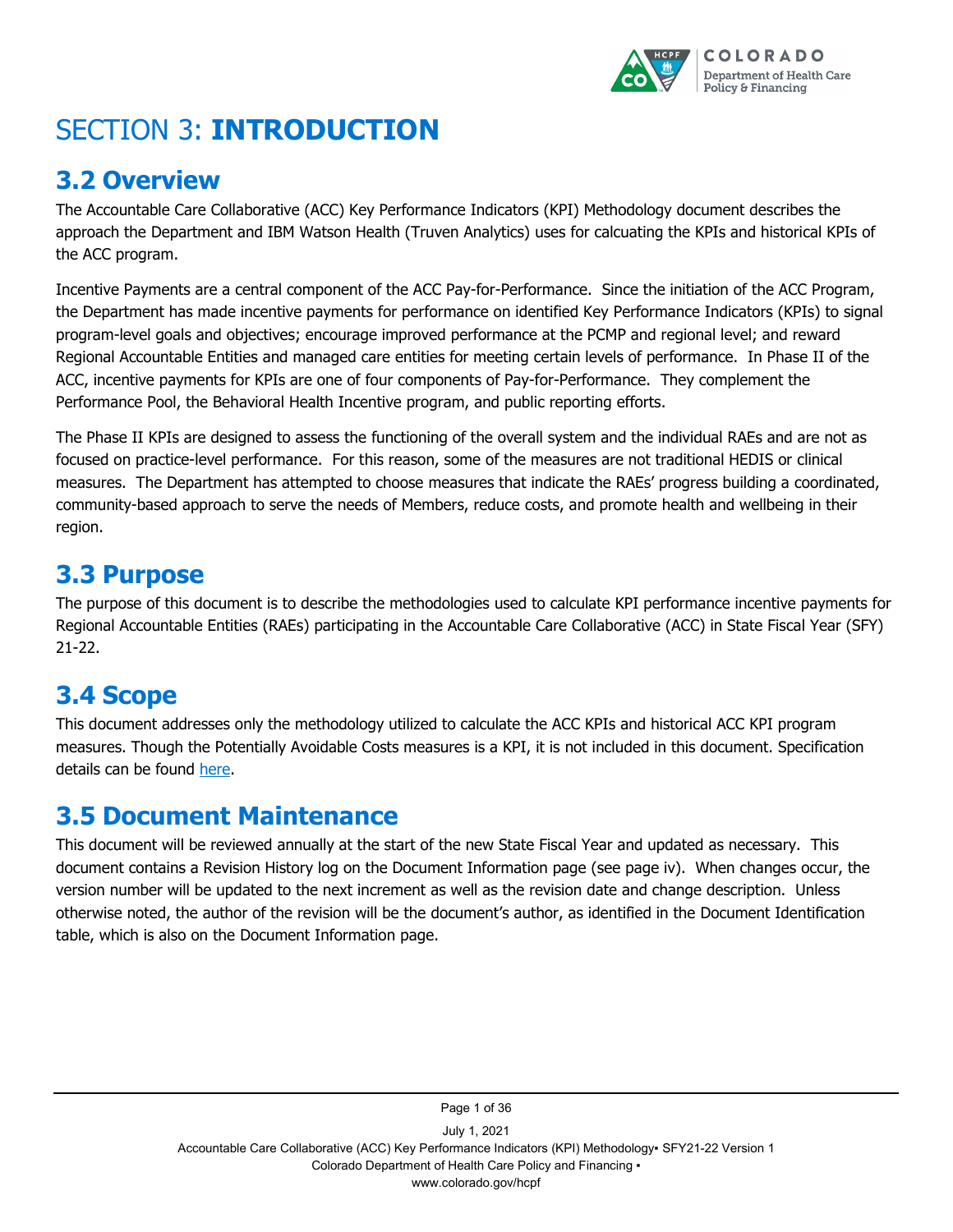

# <span id="page-5-0"></span>SECTION 4: **DATA REQUIREMENTS**

The KPIs are calculated for Regional Accountable Entities (RAEs) and Primary Care Medical Providers (PCMPs) participating in the Accountable Care Collaborative (ACC) program based on the members' utilization of services.

# <span id="page-5-1"></span>**4.2 Background**

ACC population: Four dollars and thirteen cents of the per-member per-month (PMPM) payment to each RAE is withheld by the Department of Health Care Policy and Financing (the Department). Seventy-five percent of this amount is available for RAEs to earn on the following KPIs:

- Behavioral Health Engagement
- Dental Visits
- Child and Adolescent Well Visits
- Prenatal Engagement
- Emergency Department (ED) Visits
- Potentially Avoidable Costs<sup>[1](#page-5-4)</sup>

Each KPI calculation is based on the utilization of services by the population enrolled in the ACC. The following sections describe the differences in the methodologies used to calculate and evaluate these measures.

# <span id="page-5-2"></span>**4.3 Evaluation and Baseline Period**

Monthly, KPI performance is calculated. Each evaluation period is twelve rolling months of data based on service/eligibility dates allowing for three months of claims runout. The baseline period is calculated for: Dental Visits, Child and Adolescent Well Visits, Prenatal Engagement, ED Visits, and retired KPIs (see 3.1.7, 3.1.8, and 3.1.9). However, the Behavioral Health Engagement baseline will be calculated by the Department on a quarterly basis. The baseline for State Fiscal Year 2022 is July 1, 2019 through June 30, 2020, or SFY2019-20. There is one exception to this baseline: the Child and Adolescent Well Visits measure uses calendar year 2020 as the baseline. RAEs will be given access to PROMETHEUS PAC results that are based on fee-for-service (FFS) claims and managed care encounters. RAEs will use these results to determine the areas of opportunity and to develop a) an action plan and b) a milestone weight table. PAC Specification details can be found [here](https://hcpf.colorado.gov/sites/hcpf/files/Potentially%20Avoidable%20Costs%20FY%202020-20212%20June%202021_0.pdf).

The baseline time period will be updated each year to align with the most recent full year of performance data. Due to claims runout and processing, the baseline year will generally be two years behind the performance year.

# <span id="page-5-3"></span>**4.4 Baseline Population**

-

All members with full Medicaid are mandatorily enrolled into the ACC program. All baseline and evaluation period populations will include all members with full Medicaid residing in each of the seven regions.

Note: Full Medicaid is defined as having a primary benefit plan of Medicaid State Plan Title Nineteen (PRMY\_BPLAN\_CD='TXIX') in the ACC Snapshot.

July 1, 2021 Accountable Care Collaborative (ACC) Key Performance Indicators (KPI) Methodology▪ SFY21-22 Version 1 Colorado Department of Health Care Policy and Financing ▪ www.colorado.gov/hcpf

Page 2 of 36

<span id="page-5-4"></span><sup>1</sup> This measure will be calculated by the Department, therefore the methodology is not included in this document.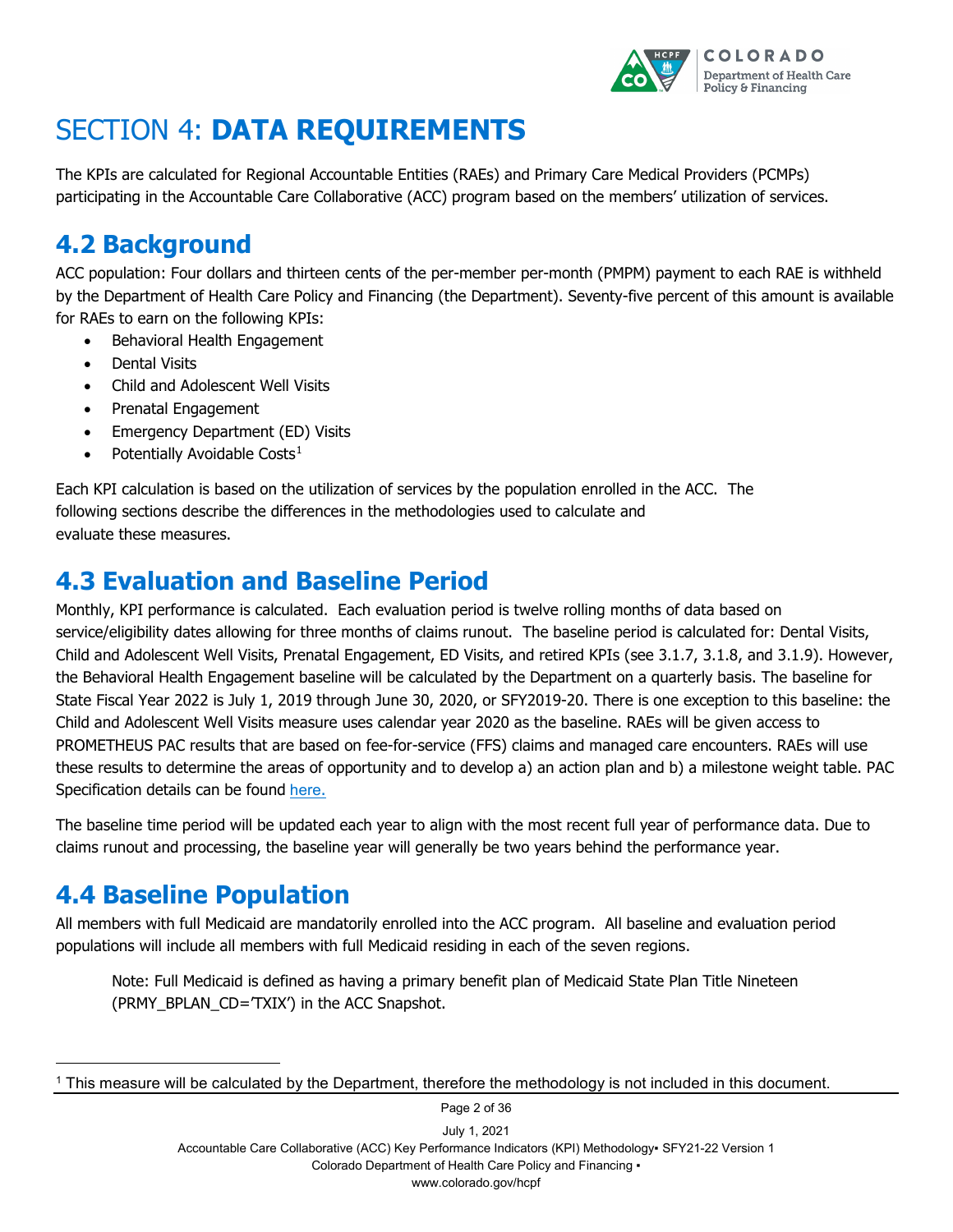

#### **Medicaid Enrollment:**

- Dental Visits, Prenatal Engagement, and Child and Adolescent Well Visits include all members who have full Medicaid at the end of the evaluation period according to the ACC Snapshot.
- ED Visits includes members who have full Medicaid any time during the evaluation period. Enrollment at the end of the evaluation period is not required. This is because ED Visits is a PKPY metric and is based off an event or events that can occur at any time during the evaluation period.
- Behavioral Health Engagement will be based on the regional penetration rate and use of the six short-term behavioral health therapy codes for SFY20-21.

#### **Exclusions:**

• Members who are enrolled in any physical health Medicaid managed care plan for more than three months any time during the baseline period. This exclusion applies to all KPIs except the PAC measure and the Child and Adolescent Well Visits measure, which has criteria for continuous enrollment.

Note: these members are identified by the managed care enrollment spans on the ACC Snapshot (MTH\_ACC\_CLNT\_SNPSHT\_V). Please note that retroactive enrollment changes are not captured in the ACC snapshot. There are instances where enrollment spans change, which cause misalignment between the current record of enrollment (CLNT\_ENRL\_FACT\_V) and the ACC Snapshot. The ACC Snapshot is used for this exclusion.

# <span id="page-6-0"></span>**4.5 Evaluation Population**

The KPI population varies slightly by KPI:

#### **ACC Enrollment:**

- Behavioral Health Engagement, Dental Visits, Prenatal Engagement, and Child and Adolescent Well Visits include all members who are enrolled in the ACC program at the end of the evaluation period according to the ACC Snapshot.
- ED Visits includes members who were enrolled in the ACC at any time during the evaluation period. Enrollment at the end of the evaluation period is not required. This is because ED Visits is a PKPY and is based off an event or events that can occur at any time during the evaluation period.

#### **Exclusions:**

• Members who are enrolled in any physical health Medicaid managed care plan for more than three month any time during the evaluation period. Note: these members are identified by the managed care enrollment spans on the ACC Snapshot (MTH\_ACC\_CLNT\_SNPSHT\_V). Please note that retroactive enrollment changes are not captured in the ACC snapshot. There are instances where enrollment spans change, which cause misalignment between the current record of enrollment (CLNT\_ENRL\_FACT\_V) and the ACC Snapshot. The ACC Snapshot is used for this exclusion.

# <span id="page-6-1"></span>**4.6 Claims Selection Criteria**

The following criteria are used to select the claims to calculate the KPIs: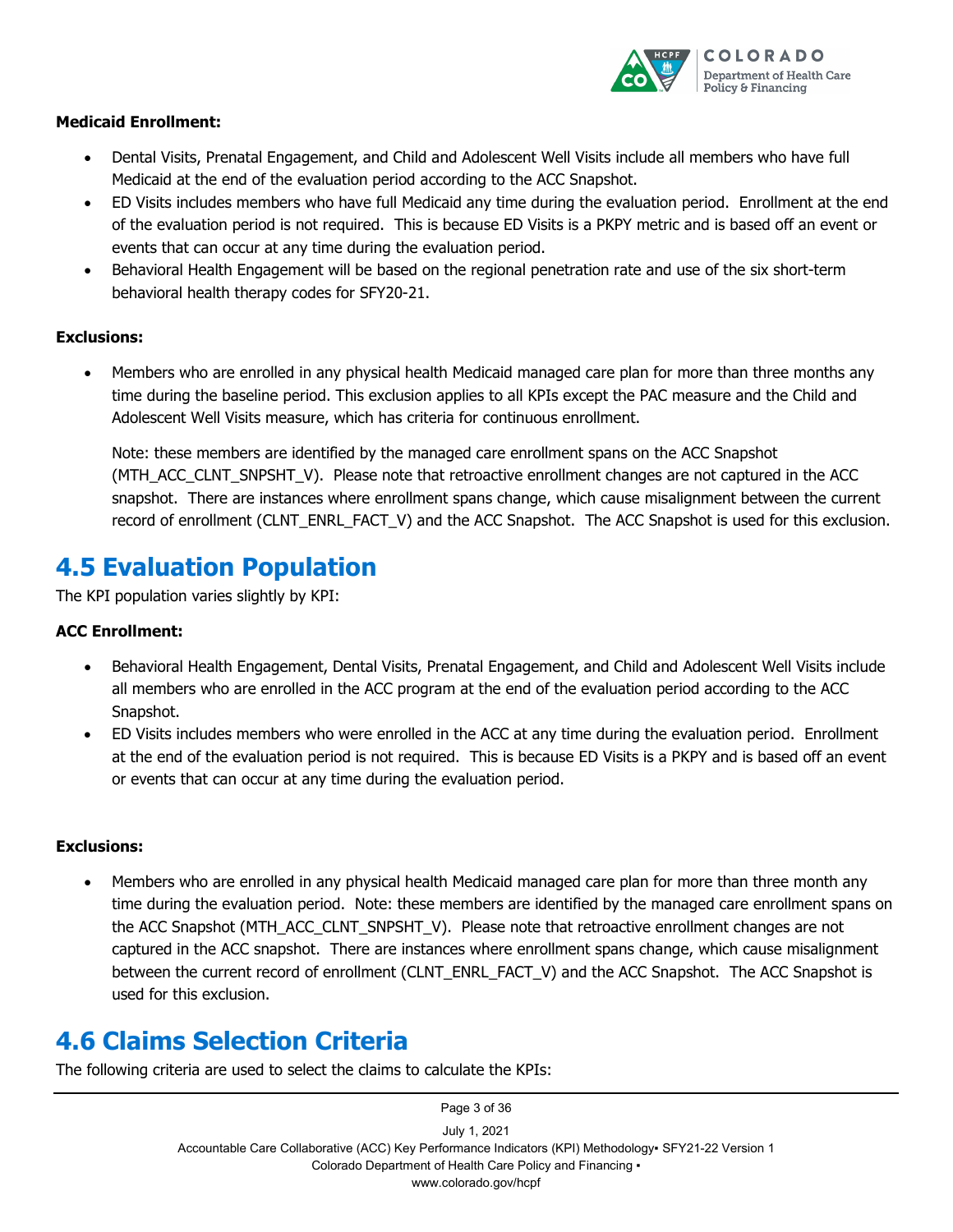

- Include:
	- o Both facility and professional claims
	- o Paid claims and Encounters (with three months runout)
	- o Only current records
	- $\circ$  Last claim (after all adjustments have been taken)
	- o Encounters:
		- − Dental Visits will include dental encounters
		- − Behavioral Health Engagement includes behavioral health and physical health encounters
- **Exclude** 
	- o Deleted records

# <span id="page-7-0"></span>**4.7 Payment Schedule**

Incentive payment files will be submitted to DXC on the third Thursday of the third month of each quarter and will cover the 3-month measurement period from six months prior. For example, incentive payment files submitted at the end of March 2022 would correspond to performance from the July 1, 2021 – September 30, 2021 measurement period. Use the following table to monitor the monthly payment schedule.

| <b>July</b><br>'21 | <b>Aug</b><br>21 | <b>Sept</b><br>21 | Oct<br>'21 | <b>Nov</b><br>'21 | Dec<br>'21 | Jan<br>'22' | Feb<br>'22 | March '22                                                                                 | <b>April</b><br>'22 | <b>May</b><br><b>22</b> | <b>June '22</b>                                                                             |
|--------------------|------------------|-------------------|------------|-------------------|------------|-------------|------------|-------------------------------------------------------------------------------------------|---------------------|-------------------------|---------------------------------------------------------------------------------------------|
|                    |                  |                   |            |                   |            |             |            | Submit incentive<br>payment file for<br>measurement<br>period Jul 2021 -<br>Sep 2021 (Q1) |                     |                         | Submit incentive<br>payment file for<br>measurement<br>period Oct 2021<br>$-$ Dec 2021 (Q2) |

| <b>July</b><br><b>Aug</b><br>'22<br>'22 | <b>Sept '22</b>                                                                                    | <b>Oct</b><br>'22 | <b>Nov</b><br>'22 | <b>Dec</b> '22                                                                                        |
|-----------------------------------------|----------------------------------------------------------------------------------------------------|-------------------|-------------------|-------------------------------------------------------------------------------------------------------|
|                                         | Submit<br>incentive<br>payment file<br>for<br>measurement<br>period Jan<br>2022 - Mar<br>2022 (Q3) |                   |                   | Submit<br>incentive<br>payment file<br>for<br>measurement<br>period April<br>2022 - June<br>2022 (Q4) |

Page 4 of 36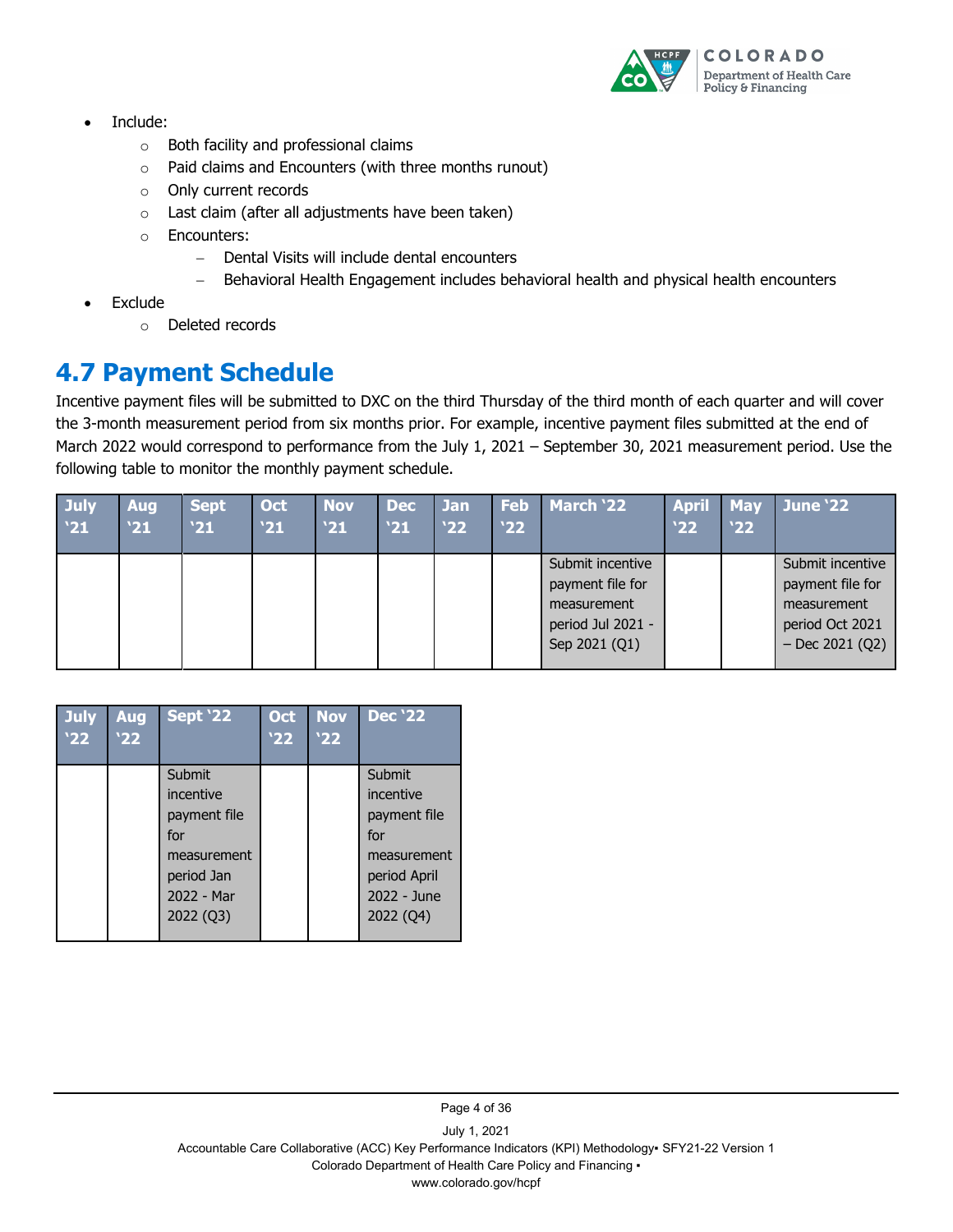

# <span id="page-8-0"></span>SECTION 5: **KEY PERFORMANCE INDICATORS AND OTHER PROGRAM MEASURES**

The section below outlines the steps for creating the KPIs and other measures. For detailed specifications, please refer to Appendix B: KPI Measure Specifications.

# <span id="page-8-1"></span>**5.2 Overview**

The data displayed within the Data Analytics Portal will allow the state, RAEs and PCMPs to view how their members are performing on six KPIs and three additional measures that are not paid out on. There are two tiers (targets) set for each KPI (with the exception of child and adolescent well visits), which determine how much of the withheld \$4.13 each RAE can earn by meeting each tier. The seven KPIs are as follows:

- Behavioral Health Engagement
- Dental Visits
- Child and Adolescent Well Visits
- Prenatal Engagement
- Emergency Department (ED) Visits
- Potentially Avoidable Costs<sup>[2](#page-8-3)</sup>

Note: KPIs will be based on Paid Claims and Encounters. Telemedicine visits and services are included in KPI calculations as long as Department policy allows for reimbursement. See the most recent Code Value Set posted on the Department [website](https://www.colorado.gov/pacific/hcpf/accountable-care-collaborative-phase-ii-provider-and-stakeholder-resource-center) for more details.

The other ACC program measures, which are not utilized for incentive payments, but are used as an indicator of performance within the data analytics portal are:

• Postpartum Follow-up Care

-

- Well-Child Checks (WCC) Ages 3-9
- 30-Day Follow-Up Care Following Inpatient Discharge
- Well Visits for Adults and Children

Note: Legacy Non-KPI Measures will be based on Paid Claims Only.

### <span id="page-8-2"></span>**5.2.6 KPI: Behavioral Health Engagement**

The denominator for Behavioral Health Engagement is all members who are enrolled in the ACC as of the last day of the last month of the rolling 12-month evaluation period. To be counted in the numerator, members must receive at least one behavioral health service delivered either in primary care settings or under the capitated behavioral health benefit within the 12-month evaluation period.

**Behavioral Health Engagement (%) = # Unique Members Who Received At least One Behavioral Health Service / # Unique Members Enrolled in the ACC**

July 1, 2021 Accountable Care Collaborative (ACC) Key Performance Indicators (KPI) Methodology▪ SFY21-22 Version 1 Colorado Department of Health Care Policy and Financing ▪ www.colorado.gov/hcpf

Page 5 of 36

<span id="page-8-3"></span><sup>&</sup>lt;sup>2</sup> This measure will be calculated by the Department, therefore the methodology is not included in this document.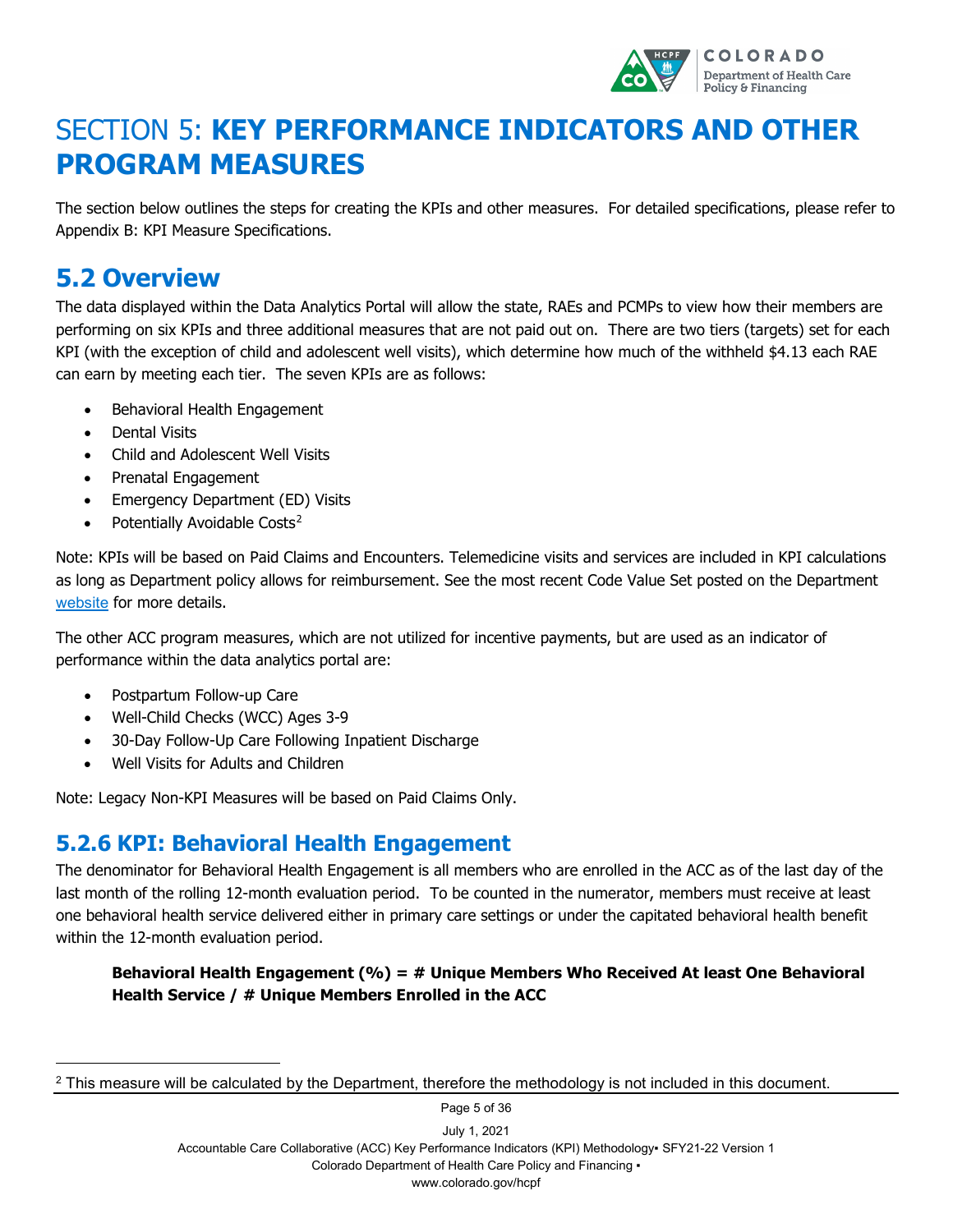

### <span id="page-9-0"></span>**5.2.7 KPI: Dental Visits**

The denominator for Dental Visits includes all members who are enrolled in the ACC as of the last day of the last month of the rolling 12-month evaluation period. To be counted in the numerator, members must receive at least one dental service (medical or dental claim) within the 12-month evaluation period.

#### **Dental Visits (%) = # Unique Members Who Received At least One Dental Service / # Unique Members Enrolled in the ACC**

### <span id="page-9-1"></span>**5.2.8 KPI: Child and Adolescent Well Visits**

The denominator for Child and Adolescent Well Visits includes members who are enrolled in the ACC as of the last day of the last month of the rolling 12-month evaluation period. To be counted in the numerator, members must have the appropriate minimum number of well visits based on their age and according to HEDIS standards. This is a composite measure comprised of two HEDIS measures.

**Child and Adolescent Well Visit Part 1 (HEDIS W30) (%) = # Children Who Had Six or More Well Visits with a Primary Care Provider On or Before Their 15th Month Birthday or Had Two or More Visits Between the Child's 15-month Birthday and 30-month Birthday / # Children Who Turn 15 Months Old and 30 Months Old During the Performance Period**

**Child and Adolescent Well Visit Part 2 (HEDIS WCV) (%) = # of Children and Adolescents With One or More Well Visits During the Performance Period / # of Members Ages 3-21 as of the End of the Performance Period**

### <span id="page-9-2"></span>**5.2.9 KPI: Prenatal Engagement**

The denominator for Prenatal Engagement includes all deliveries for members enrolled in the ACC as of the end of the rolling 12-month evaluation period. Members may have multiple deliveries within the evaluation period. To be counted in the numerator, members must have at least one prenatal visit within 40 weeks prior to the delivery and be Medicaid enrolled at least 30 days prior to the delivery.

#### **Prenatal Engagement (%) = # of Deliveries with at Least One Prenatal Visit / # Deliveries**

### <span id="page-9-3"></span>**5.2.10 KPI: Emergency Department Visits PKPY (Risk Adjusted)**

Member months for all members within the population as specified in Section 2.3 are included in the denominator for this measure. An ED visit will be counted in the numerator if it does not result in an inpatient admission. To normalize this measure, it is expressed as a per thousand member months per year (PKPY), meaning the rate is multiplied by 12,000 for the evaluation period. The PKPY is then risk adjusted using a RAE risk weight. The risk adjusted ED Visits PKPY will be used for payment. This risk adjustment methodology was updated for the baseline and target for SFY21-22.

#### **Actual ED Visits PKPY = # ED Visits / # Member Months \*12000**

#### **Risk Adjusted ED Visits PKPY = Actual ED Visits PKPY / Average ED RAE Risk Weight**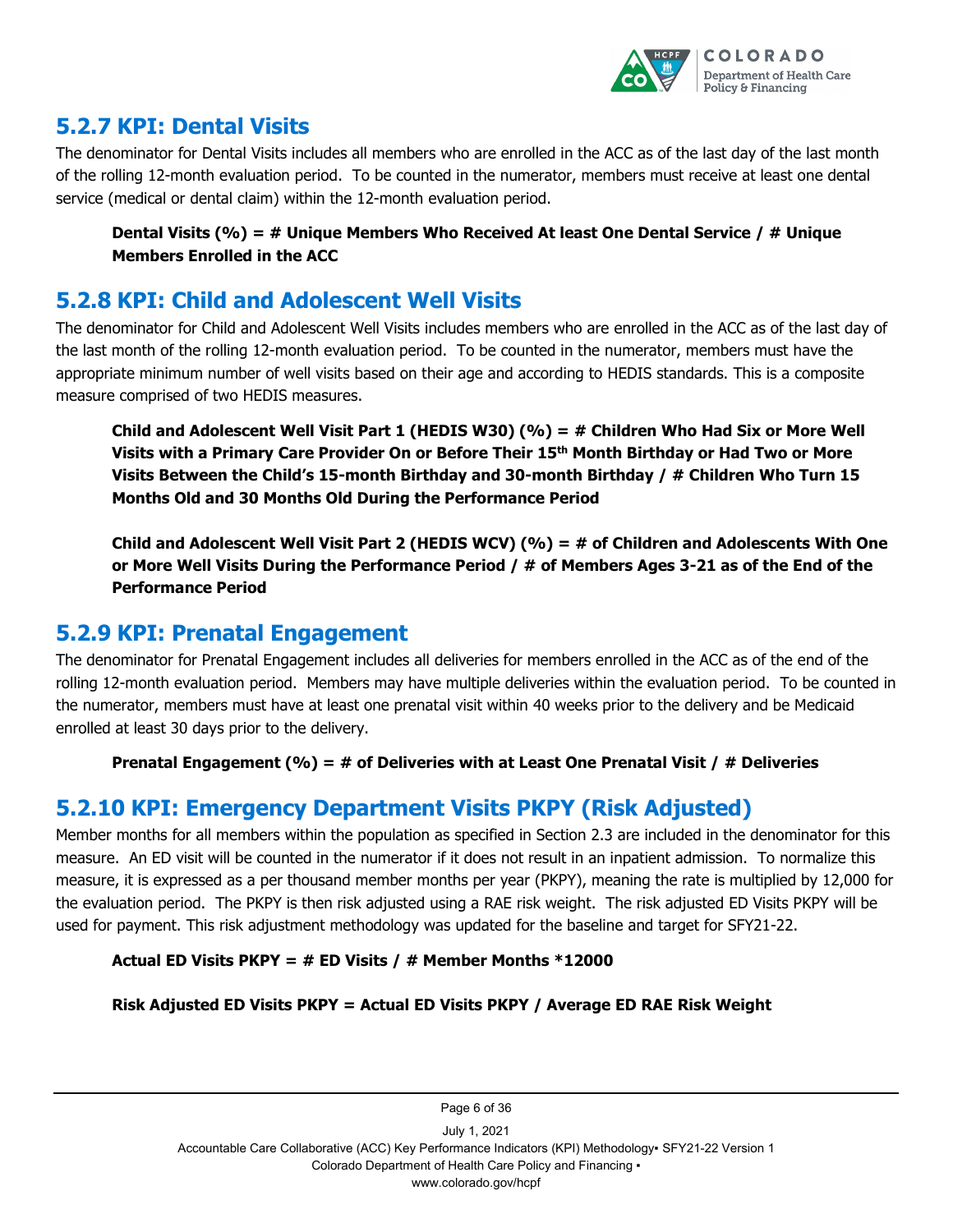

### <span id="page-10-0"></span>**5.2.11 Other Program Measure: Postpartum Follow-Up Care**

The denominator for Postpartum Follow-Up Care includes the number of live deliveries for members enrolled in the ACC as of the end of the evaluation period. Members may have multiple deliveries within the evaluation period. The evaluation period for this KPI is offset by 56 days from the current rolling 12-month period to allow up to 56 days following the delivery for a follow-up visit to occur. For example, if the evaluation period ends 12/31/2020, the delivery date range utilized would be 11/05/2019 to 11/06/2020. Due to some inconsistencies in coding that were discovered, delivery visits are consolidated in the following manner: service dates that occurred within 60 days of each other were assumed to have occurred within the same delivery; service dates that were more than 60 days apart were considered separate deliveries. In these cases, the first service date in the chain of claims is considered the delivery date.

A numerator follow-up visit is considered compliant if it was between 21 and 56 days following the delivery.

#### **Postpartum Follow-Up Care Rate (%) = # Deliveries with at Least One Postpartum Visit / # Deliveries**

### <span id="page-10-1"></span>**5.2.12 Other Program Measure: Well-Child Checks (Ages 3-9)**

The denominator for Well-Child Checks includes children ages 3-9 years old as of the end of the evaluation period, who are enrolled in the ACC on the snapshot date to meet the numerator, the child must have a well-child check during the measurement year.

**Well-Child Check Rate (%) = # Unique Members Who Received At least One Well-Child Check / # Unique Members Eligible for a Well-Child Check Ages 3-9**

### <span id="page-10-2"></span>**5.2.13 Other Program Measure: 30-Day Follow-Up Care Following Inpatient Discharge**

The denominator for this measure is the count of inpatient discharges for those members enrolled in the ACC at the end of the evaluation period. A single member may have multiple inpatient discharges counted towards the denominator. However, inpatient discharges that result in a readmission within 30 days or death will not be counted in the denominator. Following discharge, an evaluation and management (E&M) claim within 30 days will fulfill the numerator requirement (only one is needed, multiple follow-up E&M visits will not count multiple times in the numerator).

#### **30-Day Inpatient Follow-Up Rate (%) = # Inpatient Discharges with 30-Day Follow-Up Visit / # Inpatient Discharge**

### <span id="page-10-3"></span>**5.2.14 Other Program Measure: Well Visits**

The denominator for Well Visits includes all members who are enrolled in the ACC as of the last day of the last month of the rolling 12-month evaluation period. To be counted in the numerator, members must have at least one well visit within the 12-month evaluation period.

**Well Visit (%) = # Unique Members Who Received At least One Well Visit / # Unique Members Enrolled in the ACC**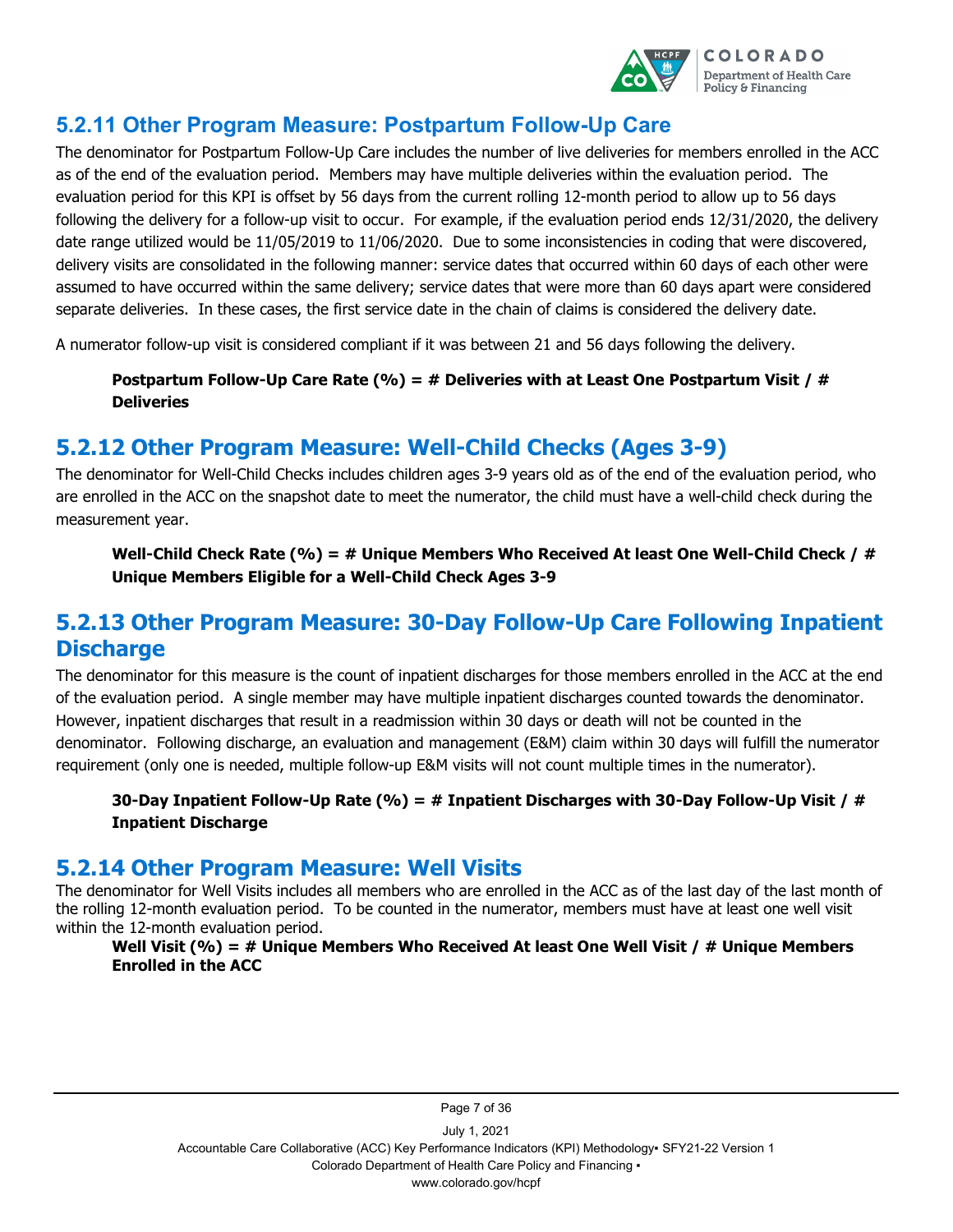

# <span id="page-11-0"></span>SECTION 6: **RISK ADJUSTMENT**

The ED Visit KPI is the only measure that is risk adjusted. In SFY 2021-2022, the methodology will be updated and those changes will be reflected in a subsequent version of this document.

The methodology used for this measure is outlined below.

# <span id="page-11-1"></span>**6.2 Overview**

Healthcare cost and utilization for a given population are dependent on the health status of that population. When comparing the per capita experience of various member populations at a summary level, population-based risk adjustment makes the comparison more analytically valid by considering underlying member risk, by looking at member acuity, or level of severity of illness. Once the level of riskiness of a RAEs population is considered by weighting their results, we can make comparisons across RAEs in a meaningful way.

Diagnostic Cost Groupers (DCGs), a healthcare risk assessment method created and licensed through Verscend®, Inc., are used to risk adjust population-based performance and baselines. The DCG models are patient classification systems that evaluates and forecasts healthcare utilization and costs. The models use data from a specific timeframe to predict the healthcare cost of individuals. The predictions are based on the conditions and diseases for which an individual receives treatment over the past year, and the age and gender of the individual.

# <span id="page-11-2"></span>**6.3 DCG Extract**

### <span id="page-11-3"></span>**6.3.6 Eligibility Records**

DCGs are calculated for all Medicaid members for a given month. The following fields are utilized for eligibility:

- Member ID
- Age (in years) as of reporting period end date
- Gender
- Eligible months number of months eligible (partial months are counted as full months)

### <span id="page-11-4"></span>**6.3.7 Medical Claims**

For members in the population, the following fields are required for medical claims:

- Member ID
- Diagnosis codes all diagnosis codes and which version, ICD-9/ICD-10
- Claim service start/end dates
- Service location  $-$  ER, inpatient, other
- Source inpatient facility, outpatient, long-term care, diagnostics, DME, or other services
- Medical expenditure  $-$  total paid amount

Page 8 of 36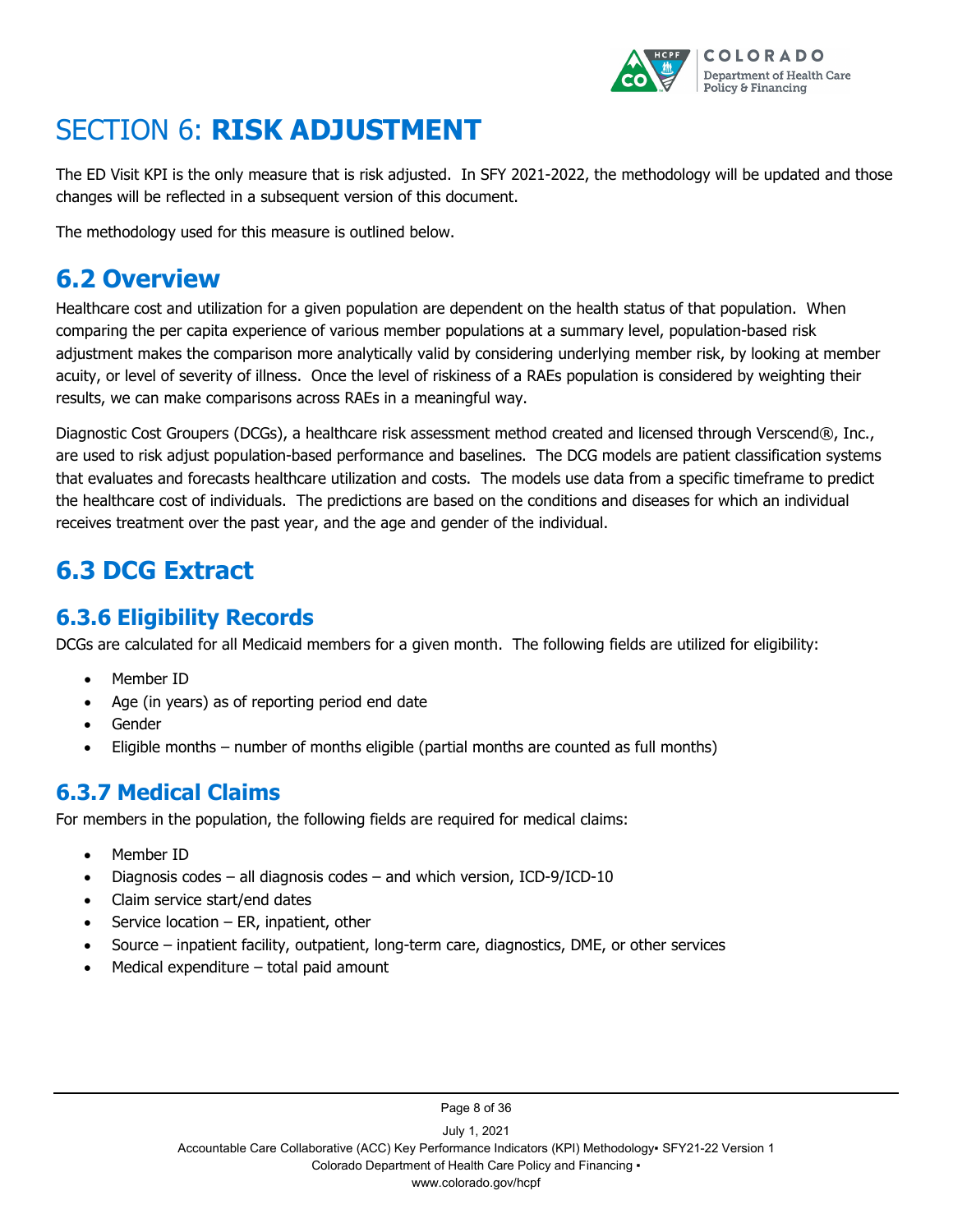

# <span id="page-12-0"></span>**6.4 Software Parameters**

Verscend's DCG software allows for multiple configuration parameters to be set. The following are the parameters utilized for ED visits:

- Partial eligibility is allowed (i.e. partial month of eligibility);
- The risk adjustment model that is run is: Medicaid FFS All-Medical Predicting Concurrent Total Risk (#73)

# <span id="page-12-1"></span>**6.5 Model Output**

The outputs of the DCG software are raw cost risk score (ranging from 0.000 to 999.000) and an aggregated diagnostic cost grouper (ADCG) per member. The ADCG categorizes the raw cost risk scores into the five risk levels listed below.

| <b>DCG Range</b> | <b>ADCG Value</b>     |
|------------------|-----------------------|
| 0.000 to 0.499   | 0.00 (very low risk)  |
| 0.500 to 0.999   | $0.50$ (low risk)     |
| 1,000 to 2,499   | 1.00 (moderate risk)  |
| 2.500 to 7.499   | 2.5 (high risk)       |
| 7.500 and higher | 7.50 (very high risk) |

# <span id="page-12-2"></span>**6.6 Rescaling**

After running the DCG software, several calculations must be done to convert the raw cost risk scores into an ED visit risk weight by RAE region, as explained below.

## <span id="page-12-3"></span>**6.6.6 Risk-Adjusted ED Visit Risk Score**

The relationship of the risk score that is predicted by the DCG cost model to the member's cost is linear, meaning that the higher the cost for a member, the higher their risk score is. Due to the nature of ED Visits, when translating this cost risk score to ED Visits, the relationship is no longer linear. To account for this skewed relationship, the cost risk scores get categorized into "buckets" called diagnostic cost groups (DCGs), to better predict this utilization measure. Annually, Truven Health updates their ED Visit risk scale "buckets" based on Medicaid MarketScan data. ED visits risk score buckets are defined using the following criteria:

- (Claim Type O, C, M, B
- AND (Revenue Code in (0450, 0451, 0452, 0456, 0459, 0981)
- OR CPT Procedure Code in (99281, 99282, 99283, 99284, 99285)
- OR (Place of Service = 23
- AND CPT Procedure Codes  $>= 10030$  and  $<= 69979$ ))

From the DCG, Truven Health generates an ED risk score for each member. The bucketed risk score is used to calculate ED Risk Adjustment. The bucketing is also used to do a transformation of the cost score into predicting ED likelihood. Below is the table of buckets.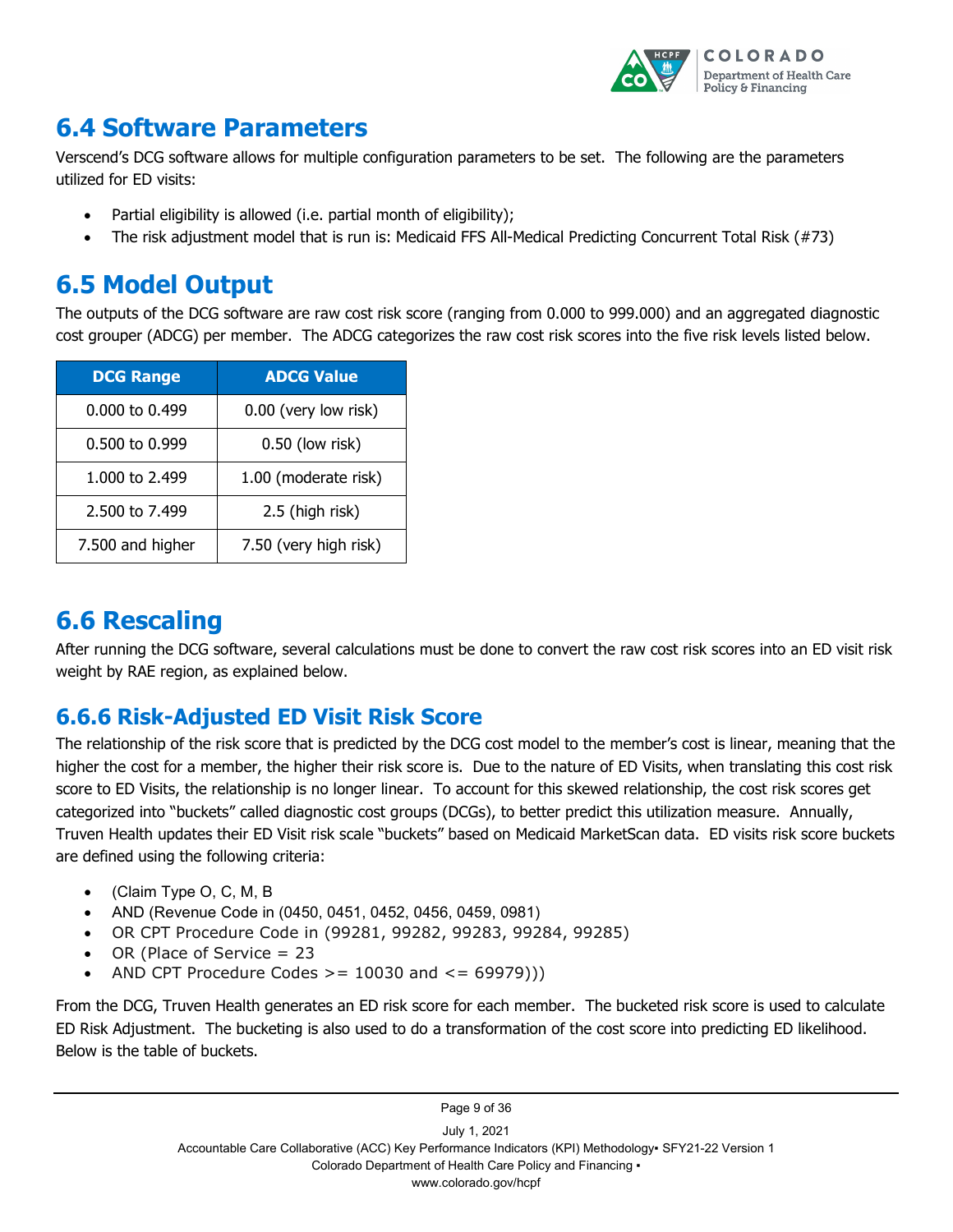

| <b>DCG Risk Score</b><br><b>Minimum</b> | <b>DCG Risk Score</b><br><b>Maximum</b> | <b>ED Visit</b><br><b>Risk Score</b> |
|-----------------------------------------|-----------------------------------------|--------------------------------------|
| 0.000                                   | 0.099                                   | 0.068                                |
| 0.100                                   | 0.199                                   | 0.154                                |
| 0.200                                   | 0.299                                   | 0.298                                |
| 0.300                                   | 0.399                                   | 0.467                                |
| 0.400                                   | 0.499                                   | 0.642                                |
| 0.500                                   | 0.699                                   | 0.863                                |
| 0.700                                   | 0.999                                   | 1.235                                |
| 1.000                                   | 1.499                                   | 1.714                                |
| 1.500                                   | 1.999                                   | 2.265                                |
| 2.000                                   | 2.499                                   | 2.808                                |
| 2.500                                   | 2.999                                   | 3.231                                |
| 3.000                                   | 3.999                                   | 3.731                                |
| 4.000                                   | 4.999                                   | 4.385                                |
| 5.000                                   | 5.999                                   | 5.029                                |
| 6.000                                   | 7.499                                   | 5.796                                |
| 7.500                                   | 9.999                                   | 6.866                                |
| 10.000                                  | 14.999                                  | 7.987                                |
| 15.000                                  | 19.999                                  | 9.069                                |
| 20.000                                  | 24.999                                  | 9.467                                |
| 25.000                                  | 29.999                                  | 10.900                               |
| 30.000                                  | 39.999                                  | 11.277                               |
| 40.000                                  | 49.999                                  | 11.399                               |
| 50.000                                  | 59.999                                  | 12.232                               |
| 60.000                                  | 69.999                                  | 14.701                               |
| 70.000                                  | and higher                              | 12.974                               |

Page 10 of 36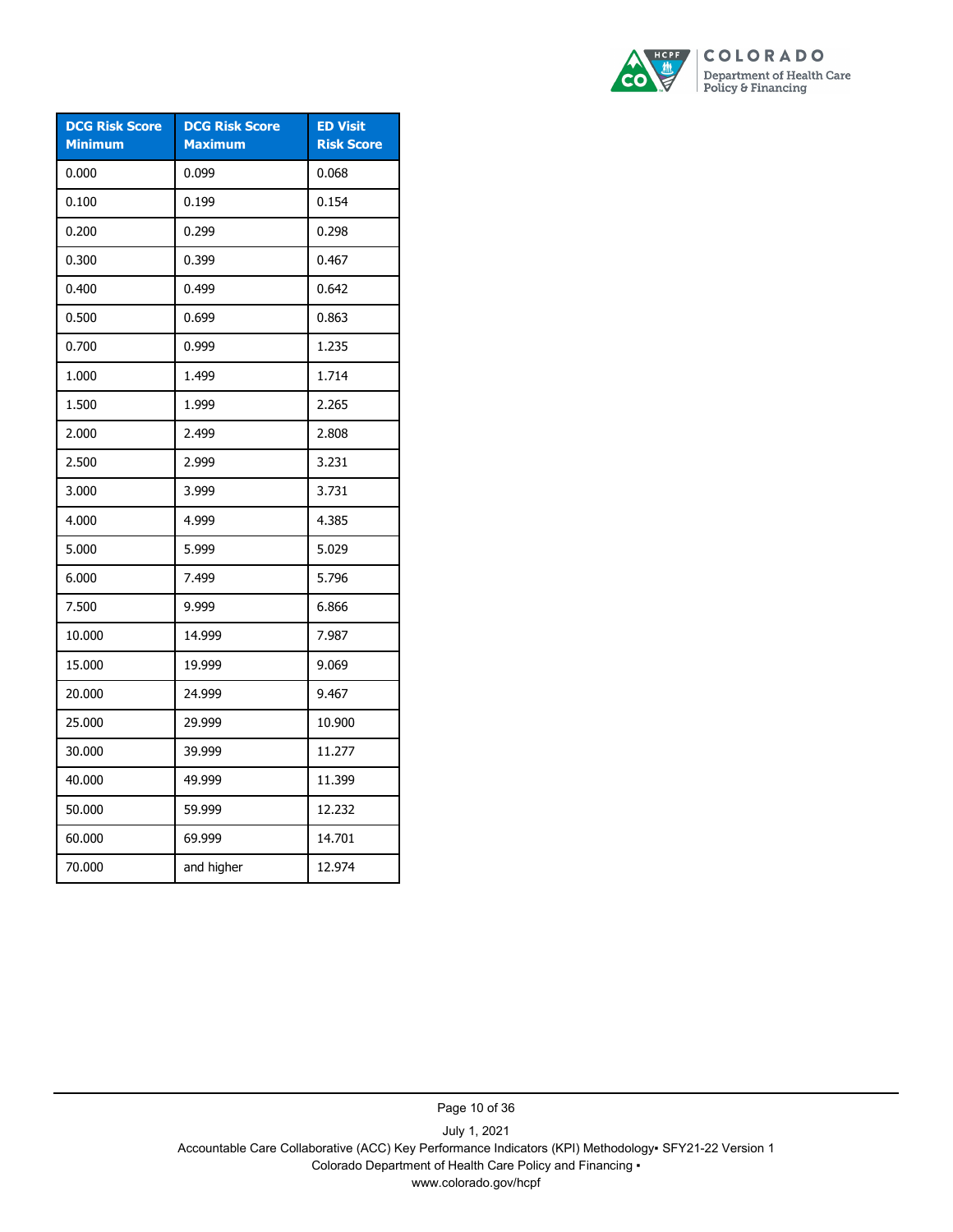

### <span id="page-14-0"></span>**6.6.7 Rescaled Cost Risk Score**

The ED risk score output is scaled based on the population from which Verscend derived its model (Medicaid MarketScan); therefore, to adjust these scores to the Colorado ACC population, the raw ED risk scores are divided by the overall ACC mean to calculate the rescaled ED risk score. Due to the high churn of the Medicaid population, a weighted average is used for the ACC mean. To calculate the weighted average, a member's raw ED risk score is multiplied by the number of months they are enrolled. Then, these values are summed for the entire population and divided by the total number of months of enrollment for the entire state.

#### **Average ED risk score** ∑(**raw ED risk score x member months) /** ∑(**member months)**

#### **Rescaled ED risk score = raw ED risk score / average ED risk score**

For example, if the ACC population consisted of the members in the example below, each member's raw ED risk score would be multiplied by their number of member months. This is then summed and divided by the total number of member months for everyone enrolled in Medicaid with full benefits (288.984/42 = 6.881), so the average ED risk score is 6.881. Then each member's raw ED risk score gets divided by this average to create the rescaled risk score, with those with higher risk being greater than 1.0 and those lower risk being less than 1.0.

| Member | <b>RAE</b><br>Region | <b>DCG Cost</b><br><b>Score</b> | <b>Raw ED</b><br><b>Risk Score</b> | <b>ED</b><br><b>visits</b> | <b>Member</b><br><b>Months</b> | <b>Raw ED Risk</b><br><b>Score Member</b><br><b>Months</b> | Average ED<br><b>Risk Score</b> | <b>Rescaled ED</b><br><b>Risk Score</b> |
|--------|----------------------|---------------------------------|------------------------------------|----------------------------|--------------------------------|------------------------------------------------------------|---------------------------------|-----------------------------------------|
| A      |                      | 7.025                           | 5.796                              | $\overline{4}$             | 12                             | 69.552                                                     | 6.881                           | 0.842                                   |
| B      |                      | 9.014                           | 6.866                              | 3                          | 9                              | 61.794                                                     | 6.881                           | 0.998                                   |
| B      | 2                    | 9.014                           | 6.866                              | 2                          | 3                              | 20.598                                                     | 6.881                           | 0.998                                   |
| C      | 2                    | 13.012                          | 7.987                              | 2                          | 10                             | 79.870                                                     | 6.881                           | 1.161                                   |
| C      | 0                    | 13.012                          | 7.987                              |                            | 2                              | 15.974                                                     | 6.881                           | 1.161                                   |
| D      | 0                    | 8.203                           | 6.866                              | 2                          | 6                              | 41.196                                                     | 6.881                           | 0.998                                   |
| Total  |                      |                                 |                                    |                            | 42                             | 288.984                                                    |                                 |                                         |

The raw DCG cost score will appear on the My Members dashboard as an indicator of overall cost risk for the member compared to other Colorado Medicaid members with full Medicaid benefits.

## <span id="page-14-1"></span>**6.6.8 Risk-Adjusted ED Visits PKPY (ACC Statewide & by RAE Region)**

The ED Visit risk score is used to calculate the risk-adjusted ED Visit PKPY using the following formulas:

### **Average ED risk weight (RAE, ACC or Medicaid) =** ∑(**rescaled ED risk score x member months) /**  ∑(**member months)**

**Risk-Adjusted ED Visits PKPY = ED Visits PKPY / Average ED Risk Weight**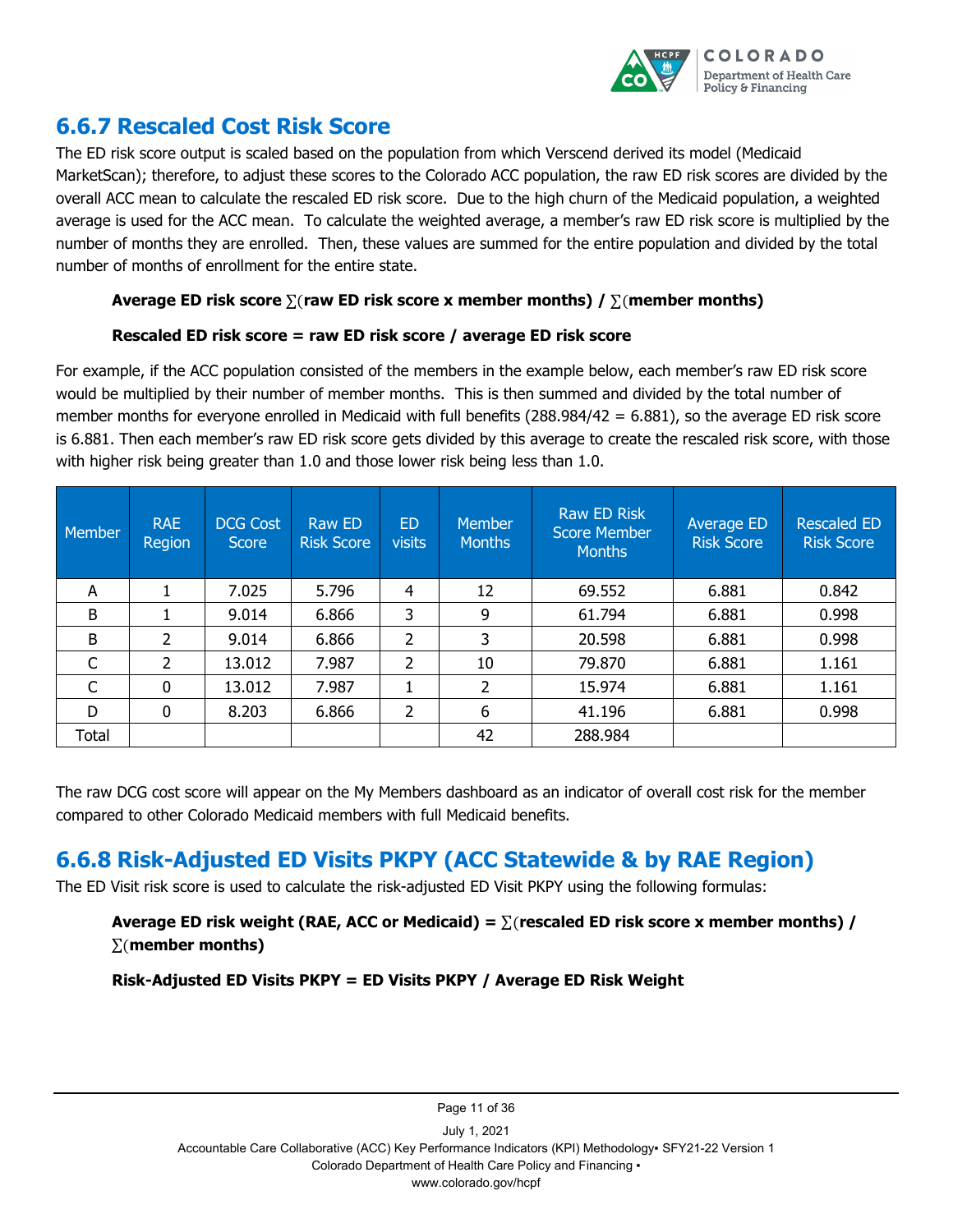

Using the same example above, the Average ED Risk Weight for all members statewide enrolled in the ACC would be 0.991. Since members may switch RAEs during the year, their risk scores and ED visits will be scaled to reflect their membership months in each RAE. The Average ED Risk Weight for RAE 1 would be 0.909. The Average ED Risk Weight for all of Medicaid would be 1.000.

| Aggregation | ED Visits PKPY* | Average ED Risk Weight<br>(RAE) | <b>Risk-Adjusted ED Visits</b><br><b>PKPY</b> |
|-------------|-----------------|---------------------------------|-----------------------------------------------|
| RAE 1       | 4000            | 0.909                           | 4400                                          |
| RAE 2       | 3692            | 1.123                           | 3287                                          |
| <b>ACC</b>  | 3882            | 0.991                           | 3918                                          |
| Medicaid    | 4000            | 1.000                           | 4000                                          |

July 1, 2021 Accountable Care Collaborative (ACC) Key Performance Indicators (KPI) Methodology▪ SFY21-22 Version 1 Colorado Department of Health Care Policy and Financing ▪ www.colorado.gov/hcpf

Page 12 of 36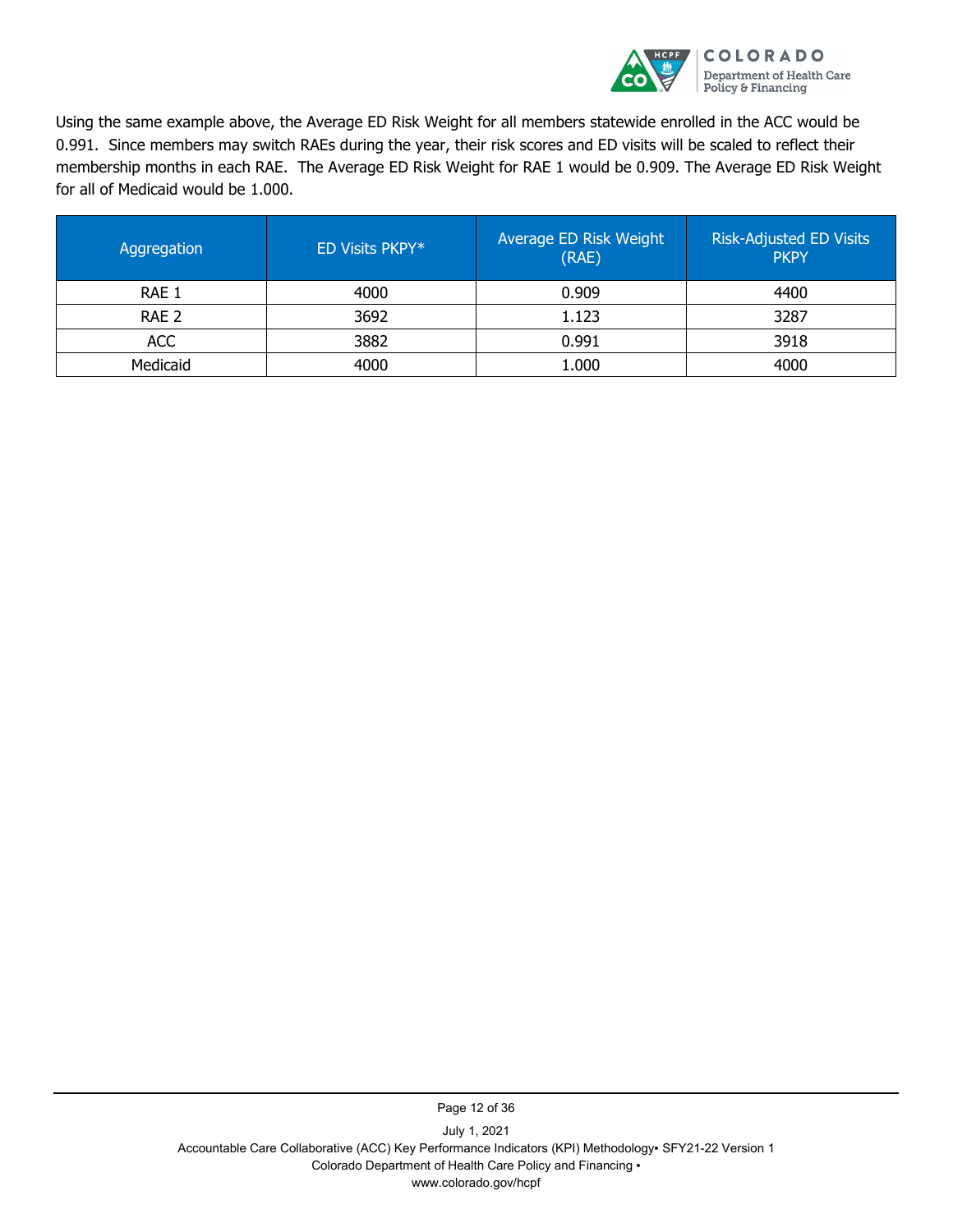

# <span id="page-16-0"></span>SECTION 7: **PAYMENT TIERS**

Targets for Tier 1 and Tier 2 incentive payments are established by the Department. Targets are based on an improvement percentage as compared to regional RAE performance during a baseline period. Two different targets are set for each KPI: Tier 1 Target and Tier 2 Target, which equate to different incentive payment amounts if a tier is met during the evaluation period. The only exception to the two-tier payment structure is the Child and Adolescent Well Visit measure which will only have one tier.

# <span id="page-16-1"></span>**7.2 Incentive Payment Amounts PMPM**

Of the total \$4.13 PMPM withhold, roughly two-thirds will be distributed among KPIs and one-third among Performance Pool measures. Any unearned KPI dollars will also carryover and add to the Performance Pool incentive amount. The dollars from the Health Neighborhood KPI, which has been removed as of SFY2021-2022, have transferred to the Performance Pool.

The one exception to this payment structure is the Child and Adolescent Well Visits measure. The goal is based on gap closure, not improvement over baseline, and consequently, the goal is either met or not met with one payment opportunity for Part 1 and one payment opportunity for Part 2.

Payment for the KPIs will be established as follows:

| <b>KPT</b>                                       | Tier 1 Payment | Tier 2 Payment |
|--------------------------------------------------|----------------|----------------|
| Behavioral Health Engagement <sup>3</sup>        | \$0.3319 PMPM  | \$0.4425 PMPM  |
| <b>Dental Visits</b>                             | \$0.3319 PMPM  | \$0.4425 PMPM  |
| Child and Adolescent Well Visits P1 <sup>4</sup> | N/A            | \$0.2213 PMPM  |
| Child and Adolescent Well Visits P2 <sup>5</sup> | N/A            | \$0.2213 PMPM  |
| Prenatal Engagement                              | \$0.3319 PMPM  | \$0.4425 PMPM  |
| Emergency Department (ED) Visits                 | \$0.3319 PMPM  | \$0.4425 PMPM  |
| Potentially Avoidable Costs <sup>6</sup>         | \$0.3319 PMPM  | \$0.4425 PMPM  |

Note: Payment amounts have been rounded, but the total amount to earn remains \$2.655 PMPM or 64.3% of the PMPM.

j

Page 13 of 36

July 1, 2021

Accountable Care Collaborative (ACC) Key Performance Indicators (KPI) Methodology▪ SFY21-22 Version 1

Colorado Department of Health Care Policy and Financing ▪

www.colorado.gov/hcpf

<span id="page-16-2"></span><sup>3</sup> IBM does not currently pay out on this metric. The Department will calculate and pay this metric.

<span id="page-16-3"></span><sup>4</sup> The Department will calculate this metric. IBM will pay out on it.

<span id="page-16-4"></span><sup>5</sup> The Department will calculate this metric. IBM will pay out on it.

<span id="page-16-5"></span> $6$  This measure will be calculated by the Department; therefore the methodology is not included in this document.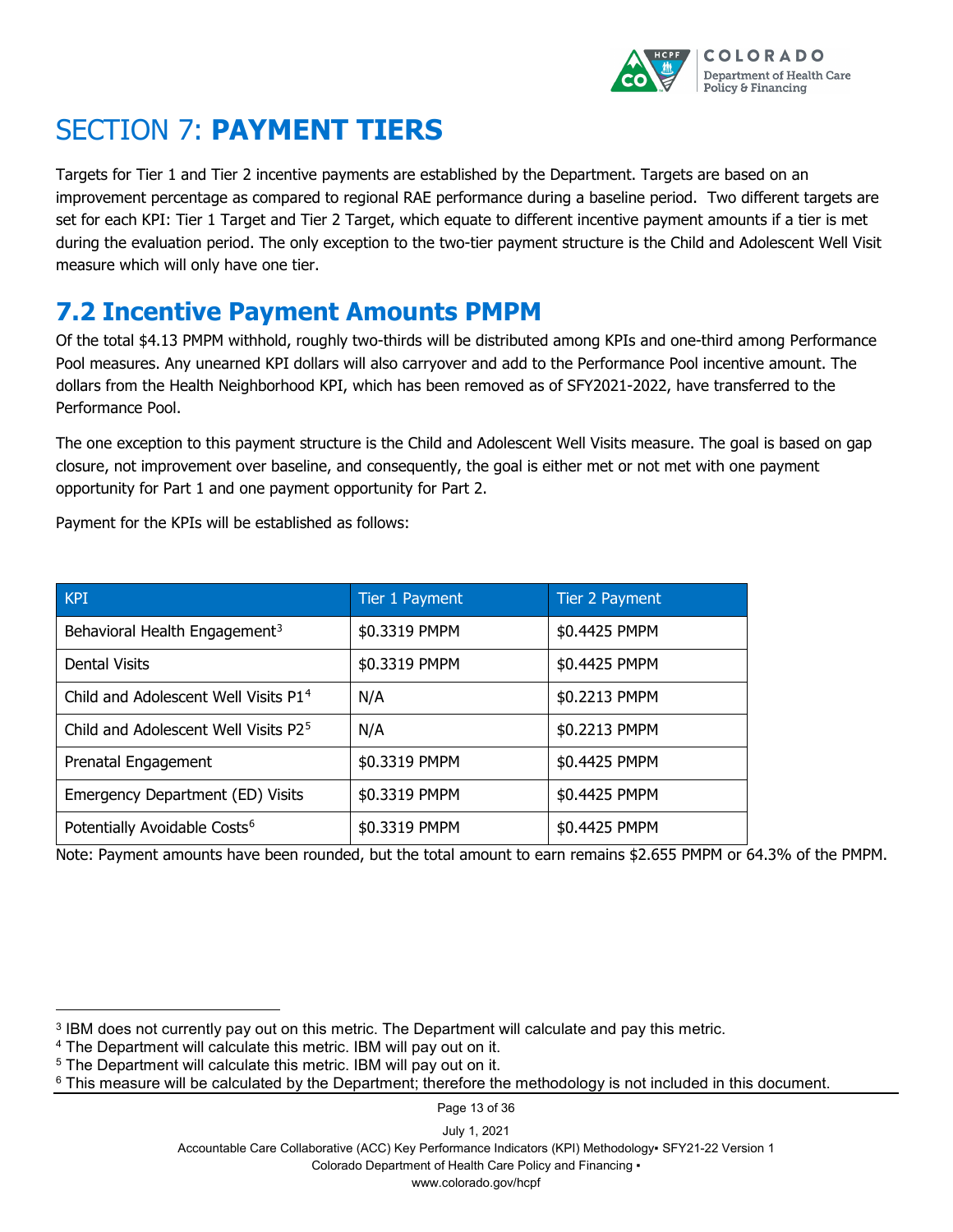

# <span id="page-17-0"></span>**APPENDIX A: GLOSSARY**

| <b>Acronym</b>                   | <b>Definition</b>                                                         |
|----------------------------------|---------------------------------------------------------------------------|
| <b>ACC</b>                       | Accountable Care Collaborative                                            |
| <b>BIDM</b>                      | Business Intelligence and Data Management System and Services             |
| <b>CMS</b>                       | Centers for Medicare and Medicaid Services                                |
| Colorado BIDM<br>SharePoint site | The SharePoint site that is hosted by Truven Health for the BIDM project. |
| <b>DCG</b>                       | Diagnostic Cost Group                                                     |
| E&M                              | <b>Evaluation and Management</b>                                          |
| <b>ED</b>                        | <b>Emergency Department</b>                                               |
| <b>HCPF</b>                      | Health Care Policy and Financing                                          |
| <b>HEDIS</b>                     | Healthcare Effectiveness Data and Information Set                         |
| <b>KPI</b>                       | Key Performance Indicator                                                 |
| <b>MMP</b>                       | Medicare-Medicaid Program                                                 |
| <b>PCMP</b>                      | Primary Care Medical Provider                                             |
| <b>PKPY</b>                      | Per Thousand Per Year                                                     |
| <b>PPA</b>                       | Physician Performance Assessment                                          |
| <b>RAE</b>                       | Regional Accountable Entity                                               |

Page 14 of 36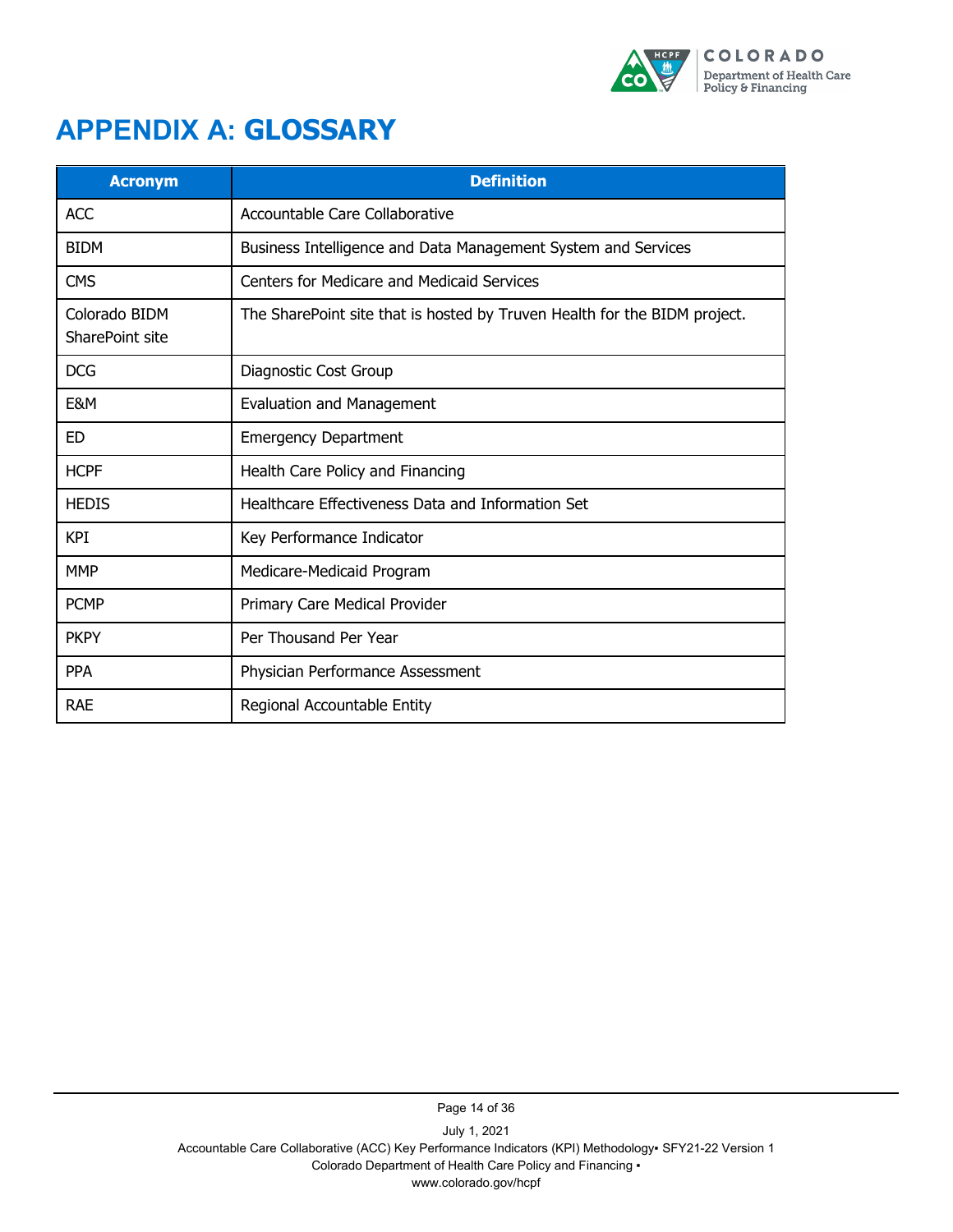

# <span id="page-18-0"></span>**APPENDIX B: KPI MEASURES SPECIFICATIONS**

### **Behavioral Health Engagement**

**Last Updated:** 8/10/2020

**Measure Name:** Behavioral Health Engagement

**Owner:** Colorado Department of Health Care Policy and Financing

**Evaluation Period:** Rolling 12 months; 90 days claims run out

**Measure Description:** Percent of distinct members who received at least one behavioral health service delivered in a primary care setting within the 12-month evaluation period or under the Capitated Behavioral Health Benefit within the 12-month evaluation period. The Department will calculate the Capitated Behavioral Health portion outside of this measure. Telemedicine claims are included in this measure and indicated by a Place of Service code. RAEs have discretion within specific policy parameters for the specific behavioral health services that can be reimbursed through telehealth. These codes have not been listed in the Code Value Set because they are part of the capitated behavioral health benefit.

The Department will also calculate the Baseline and final rate for this measure.

#### **Denominator:**

Members will be counted in the denominator if they are enrolled in the ACC on the last day of the last month of the 12-month evaluation period

**Denominator Units:** Distinct count of members meeting the above criteria

Denominator Eligibility/Enrollment Inclusion Criteria:

| <b>Condition</b><br><b>Description</b> | # Event | <b>Detailed Criteria</b>                                                                                                                                                        | <b>Timeframe</b>                                        |
|----------------------------------------|---------|---------------------------------------------------------------------------------------------------------------------------------------------------------------------------------|---------------------------------------------------------|
| Enrolled in the ACC                    |         | • RAE Enrolled Indicator= $Y'$<br>• Snapshot Date $=$ last month of<br>the evaluation period<br>• RAE Enrollment End<br>Date>=last day of the month<br>of the evaluation period | Last month of the 12-month rolling<br>evaluation period |

**Numerator**: Members in the denominator who have had at least one behavioral health visit billed in a primary care setting or a behavioral health encounter within the rolling 12-month rolling evaluation period.

| <b>Condition</b><br><b>Description</b>                                                                                                                | $#$ Event | <b>Detailed Criteria</b>                                    | <b>Criteria</b><br><b>Connector</b> | <b>Timeframe</b>            |
|-------------------------------------------------------------------------------------------------------------------------------------------------------|-----------|-------------------------------------------------------------|-------------------------------------|-----------------------------|
| Members included in the<br>denominator                                                                                                                |           |                                                             | and                                 |                             |
|                                                                                                                                                       |           | CPT Code in<br><b>BH in PC Value Set</b>                    | and                                 | During evaluation<br>period |
| Behavioral health visit in<br>primary care for clients<br>enrolled in FFS                                                                             |           | (ENC_IND='N'                                                | or                                  | During evaluation<br>period |
| Any behavioral health<br>encounter within the<br>evaluation period submitted<br>by a physical health<br>managed care excluding a<br><b>BHO or RAE</b> |           | $ENC$ IND = $Y'$ and<br>MC PROV TYP CD not in<br>('31'/85') | or                                  | During evaluation<br>period |
| Any behavioral health<br>encounter within the<br>evaluation period                                                                                    |           | Any BH encounter (ENC IND='Y'<br>and HLTH PGM CDE in (BHO,  |                                     | During evaluation<br>period |

Page 15 of 36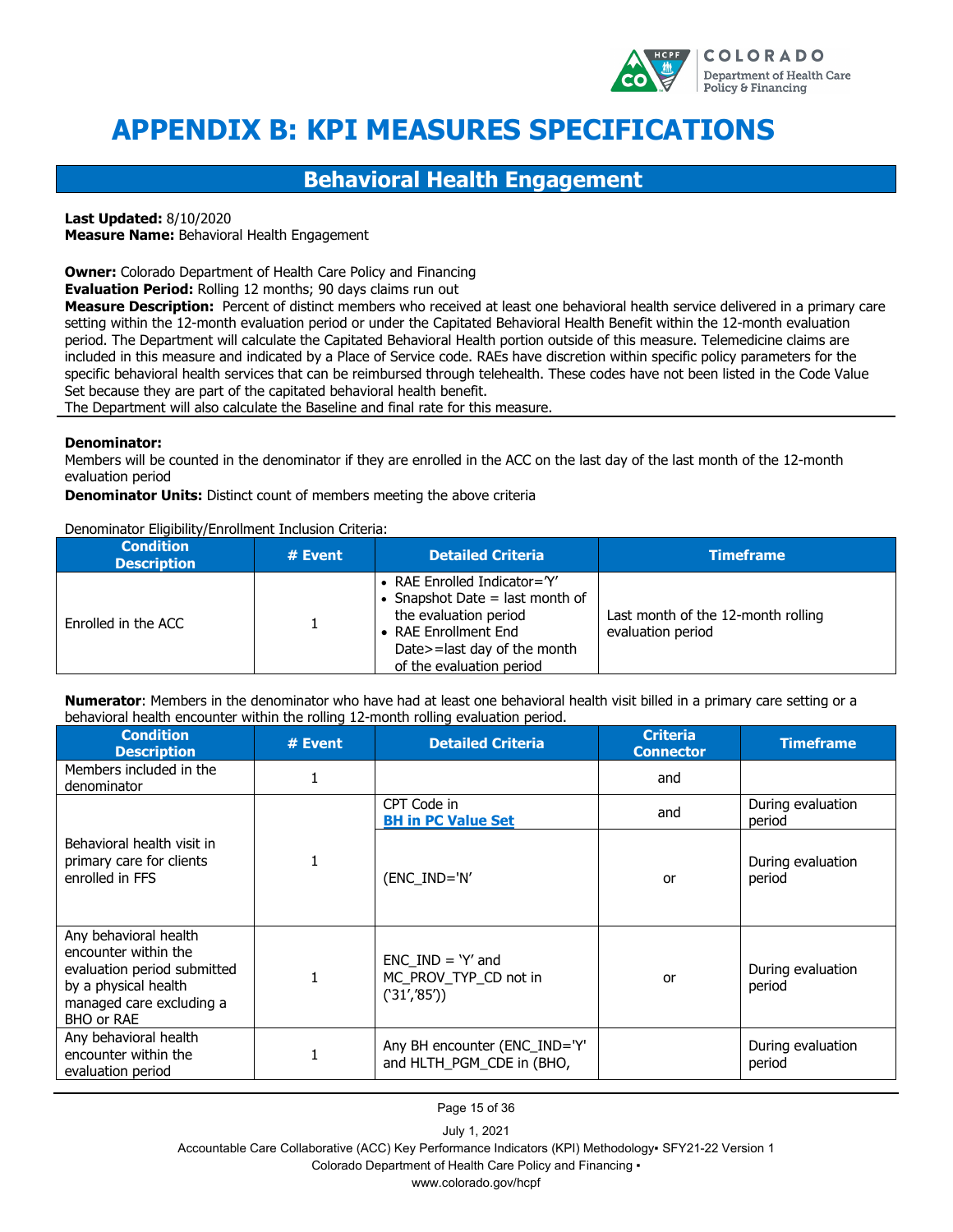

| [placeholder for new code)] and<br>^חי<br>$\sim$<br>ີ∟M<br>$\sim$<br>ັ |
|------------------------------------------------------------------------|
|------------------------------------------------------------------------|

**Continuous Enrollment Criteria**:

| <b>Condition</b><br><b>Description</b> | <b>Detailed Criteria</b> | <b>Criteria</b><br><b>Connector</b> | <b>NTimeframe</b> |
|----------------------------------------|--------------------------|-------------------------------------|-------------------|
| N/A                                    |                          |                                     |                   |

**Population Exclusions** 

| <b>Condition</b><br><b>Description</b>    | <b>Detailed Criteria</b>                                                                                                                                        | <b>Criteria</b><br><b>Connector</b> | <b>Timeframe</b> |
|-------------------------------------------|-----------------------------------------------------------------------------------------------------------------------------------------------------------------|-------------------------------------|------------------|
| Populations excluded from<br>this measure | Members who were enrolled in any physical health<br>managed care plan for more than 3 months anytime<br>during the evaluation period (Per Decision Log<br>#304) |                                     | $>3$ months      |

#### **Baseline and Targets**

| <b>Condition</b><br><b>Description</b> | <b>Detailed Criteria</b>                                                                                         |
|----------------------------------------|------------------------------------------------------------------------------------------------------------------|
| <b>Baseline</b>                        | SFY 18-19 regional penetration rate                                                                              |
| Target                                 | <b>Tier 1:</b> $1 < 5\%$ improvement receives 75% of payment<br><b>Tier 2:</b> $5\%$ + receives 100% of payment. |

#### **Notes:**

- Multiple numerator events in an evaluation period for a unique member will only be counted once
- All diagnosis codes on the claim will be considered, not just the primary diagnosis
- This measure will be manually calculated by the Department. Only the fee-for-service component of the measure will be displayed on the Data Analytics Portal.
- **The Department will manually calculate this measure to include paid FFS Claims and the behavioral health services submitted via flat file until data is fully accessible in interChange.**

Page 16 of 36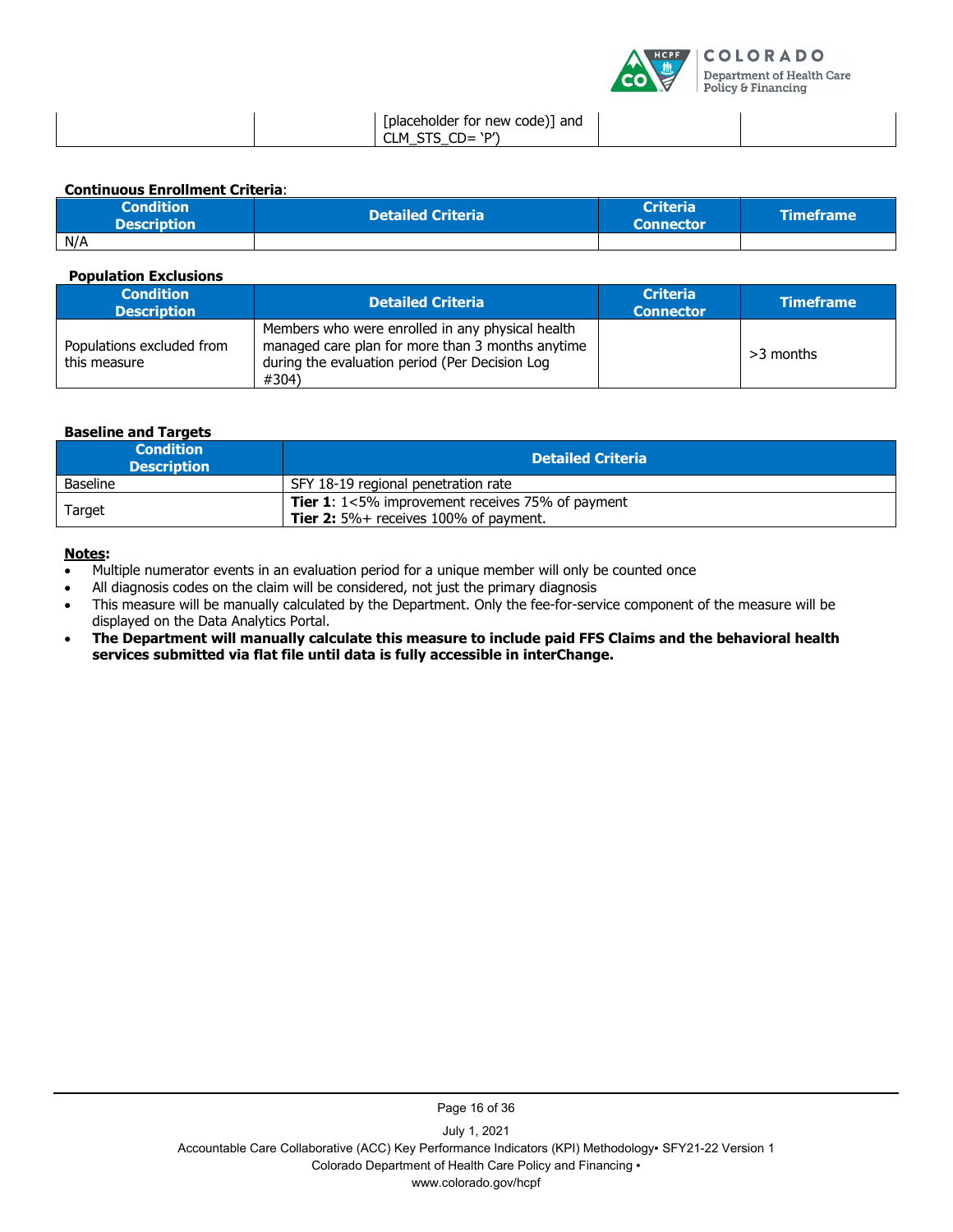

### **Dental Visits**

**Last Updated:** 8/10/2020

**Measure Name: Dental Visits** 

**Owner:** IBM Watson Health

**Evaluation Period:** Rolling 12 months; 90 days claims run out

**Measure Description:** Percent of distinct count of members who received professional dental services. This includes dental services from both medical and dental claims. Several telemedicine codes are allowed: D9995, D0140, and D9996. The first two codes correspond to synchronous teledentistry for emergencies. The third code is for asynchronous teledentistry for providers participating in the SMILES Dental Home project, which was reimbursable before the COVID-19 pandemic.

#### **Denominator:**

Members will be counted in the denominator if they are enrolled in the ACC on the last day of the last month of the 12-month evaluation period

#### **Denominator Units:** Distinct count of members meeting the above criteria

#### Denominator Eligibility/Enrollment Inclusion Criteria:

| <b>Condition</b>    | <b>Condition</b>   | <b>Condition</b>                                                                                                                                                             | <b>Condition</b>                                        |
|---------------------|--------------------|------------------------------------------------------------------------------------------------------------------------------------------------------------------------------|---------------------------------------------------------|
| <b>Description</b>  | <b>Description</b> | <b>Description</b>                                                                                                                                                           | <b>Description</b>                                      |
| Enrolled in the ACC |                    | • RAE Enrolled Indicator= $Y'$<br>• Snapshot Date $=$ last month of the<br>evaluation period<br>• RAE Enrollment End Date>=last day of<br>the month of the evaluation period | Last month of the 12-month<br>rolling evaluation period |

#### **Numerator**: Distinct count of members who received dental services

| <b>Condition</b><br><b>Description</b> | #<br><b>Event</b> | <b>Detailed Criteria</b>                      | <b>Criteria</b><br><b>Connector</b> | <b>Timeframe</b>     |
|----------------------------------------|-------------------|-----------------------------------------------|-------------------------------------|----------------------|
| Members included in the<br>denominator |                   |                                               | and                                 | During<br>evaluation |
| Dental Visits                          |                   | CDT Code in<br><b>Dental Visits Value Set</b> |                                     | period               |

#### **Continuous Enrollment Criteria**:

| <b>Condition</b><br><b>Description</b> | <b>Detailed Criteria</b> | <b>Criteria</b><br><b>Connector</b> | <b>Timeframe</b> |
|----------------------------------------|--------------------------|-------------------------------------|------------------|
| N/A                                    |                          |                                     |                  |

#### **Population Exclusions**

| <b>Condition</b><br><b>Description</b>   | <b>Detailed Criteria</b>                                                                                                             | <b>Criteria</b><br><b>Connector</b> | <b>Timeframe</b> |
|------------------------------------------|--------------------------------------------------------------------------------------------------------------------------------------|-------------------------------------|------------------|
| Populations excluded from the<br>measure | Members who were enrolled in any physical health<br>managed care plan for more than 3 months anytime during<br>the evaluation period |                                     | $>3$ months      |

#### **Baseline and Targets**

| <b>Condition</b><br><b>Description</b> | <b>Detailed Criteria</b>                                                                                         |
|----------------------------------------|------------------------------------------------------------------------------------------------------------------|
| <b>Baseline</b>                        | SFY 18-19 performance for members with full Medicaid residing in each RAE region                                 |
| Target                                 | <b>Tier 1:</b> $1 < 5\%$ improvement receives 75% of payment<br><b>Tier 2:</b> $5\%$ + receives 100% of payment. |

Page 17 of 36

July 1, 2021

Accountable Care Collaborative (ACC) Key Performance Indicators (KPI) Methodology▪ SFY21-22 Version 1

Colorado Department of Health Care Policy and Financing ▪

www.colorado.gov/hcpf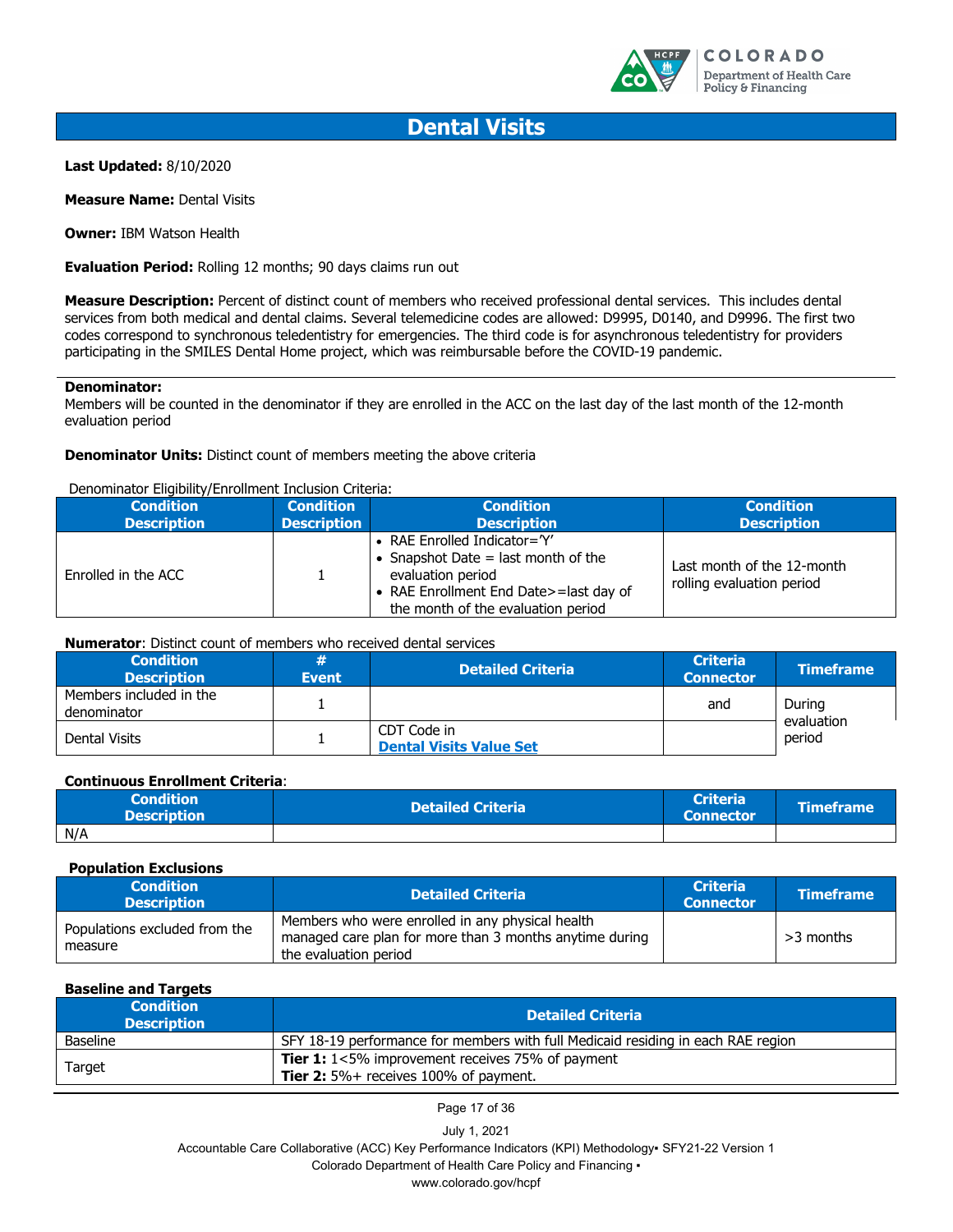

#### **Notes:**

- Multiple numerator events in an evaluation period for a unique member will only be counted once
- All diagnosis codes on the claim will be considered, not just the primary diagnosis
- Paid claims and Encounters will be considered as part of the numerator/denominator/exclusion criteria
- Only claims and encounters submitted through the MMIS (interChange) will be used for this measure

July 1, 2021 Accountable Care Collaborative (ACC) Key Performance Indicators (KPI) Methodology▪ SFY21-22 Version 1 Colorado Department of Health Care Policy and Financing ▪ www.colorado.gov/hcpf

Page 18 of 36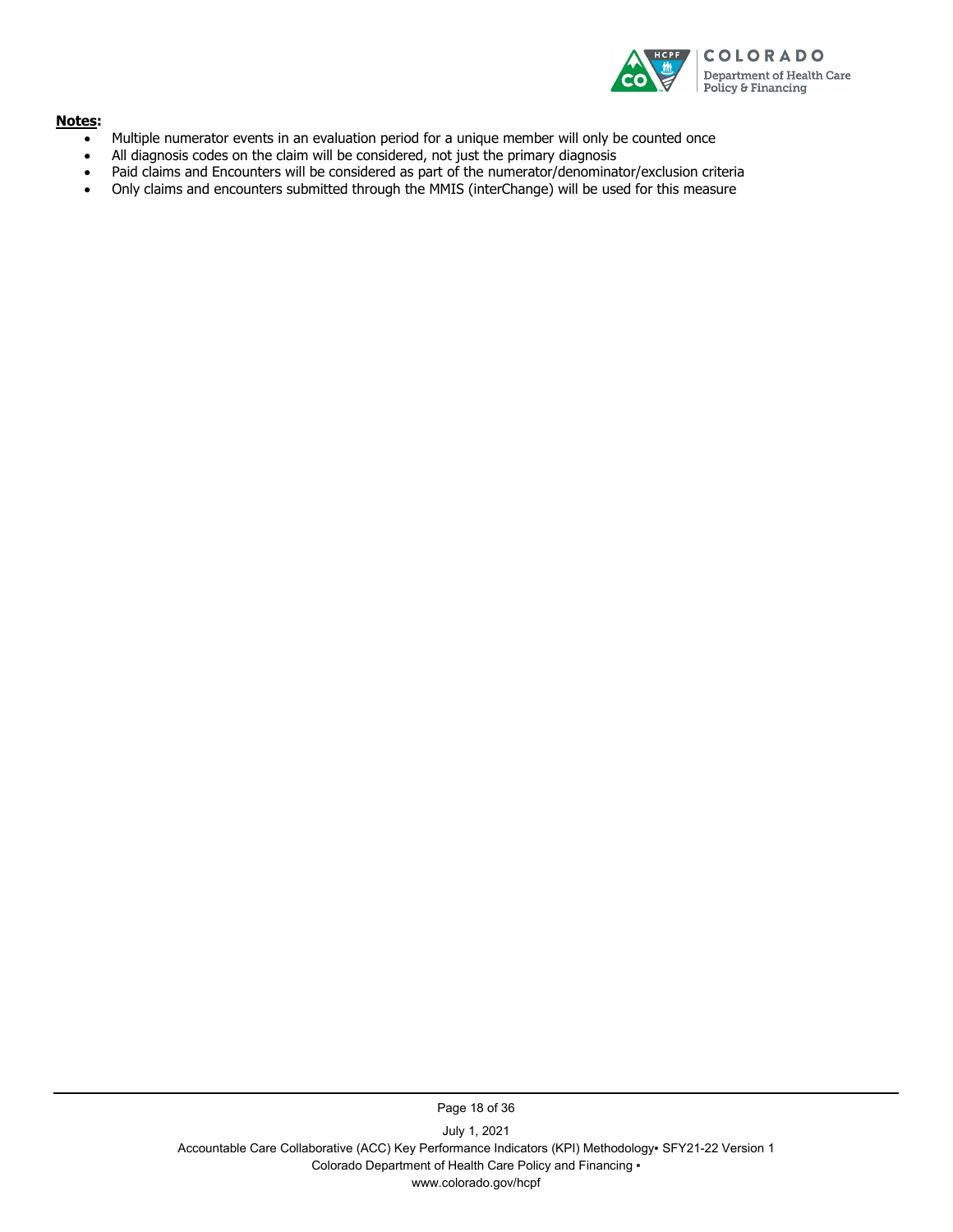

### **Child and Adolescent Well Visits**

**Last Updated:** 7/1/2021

**Note:** This KPI measure is structured differently in terms of baseline, target, specifications, and payment due to the Department's shift toward incorporating more standard measures.

**Measure Name:** Child and Adolescent Well Visits – This is a composite measure with Part 1 (HEDIS W30) for children 30 months and younger, and Part 2 (HEDIS WCV) for children and adolescents ages 3-21

**Owners:** Colorado Department of Health Care Policy and Financing and IBM Watson Health

**Evaluation Period: Rolling 12 months: 90 days claims run out** 

**Measure Description:** Percent of children and adolescents who receive the appropriate minimum number of well visits for their age during the performance period as indicated in the HEDIS measure.

Part 1 (HEDIS W30):

- Numerator: Number of members who had the following number of well child visits with a primary care provider in the last 15 months: 6 or more well child visits on different dates of service on or before the 15-month birthday; and two or more visits on different dates between the child's 15-month birthday and 30-month birthday.
- Denominator: Children who turn 15 months old during the performance period and children who turn 30 months old during the performance period.

Part 2 (HEDIS WCV):

- Numerator: Number of members with one or more well visits during the performance period.
- Denominator: Members 3-21 years of age as of the end of the performance period.

The well visit codes that are counted for this measure are available in the proprietary HEDIS specifications. The questions and answers below provide additional detail about the measures for those who are unable to access the HEDIS specifications.

Question: What types of visits generally are included or not included in the definition of a well visit?

Answer: Any well visit procedure code or diagnosis code as recognized by HEDIS. In-person and telemedicine visits are permitted. Well visits include visits by a PCMP or OBGYN and does not have to be with the provider that a member is attributed to. Visits for immunizations only are not included in the calculation. For more information about well visit standards, view the [Bright Futures guidelines.](https://brightfutures.aap.org/materials-and-tools/guidelines-and-pocket-guide/Pages/default.aspx)

Question: Which telemedicine well visits are permitted with these measures?

Answer: Any well visit code that HEDIS recognizes that has also been approved by Colorado Medicaid policy will be counted in this measure. Telemedicine options for children's well visits were not permitted until mid-November 2020, and this measure may be impacted by the timing of the public health emergency period and any subsequent telemedicine policy changes.

Question: Do multiple visits on the same date count toward the measure? Answer: No, visits must be distinct with different service dates.

#### **Continuous Enrollment Criteria**:

| <b>Condition</b><br><b>Description</b> | <b>Detailed Criteria</b>                                                                                              | <b>Criteria</b><br><b>Connector</b> | <b>Timeframe</b> |
|----------------------------------------|-----------------------------------------------------------------------------------------------------------------------|-------------------------------------|------------------|
| Continuous enrollment                  | Members must be continuously enrolled with no more<br>than a one-time gap of 45 days during the performance<br>period | N/A                                 | SFY 2021-2022    |

Page 19 of 36

July 1, 2021

Accountable Care Collaborative (ACC) Key Performance Indicators (KPI) Methodology▪ SFY21-22 Version 1 Colorado Department of Health Care Policy and Financing ▪

www.colorado.gov/hcpf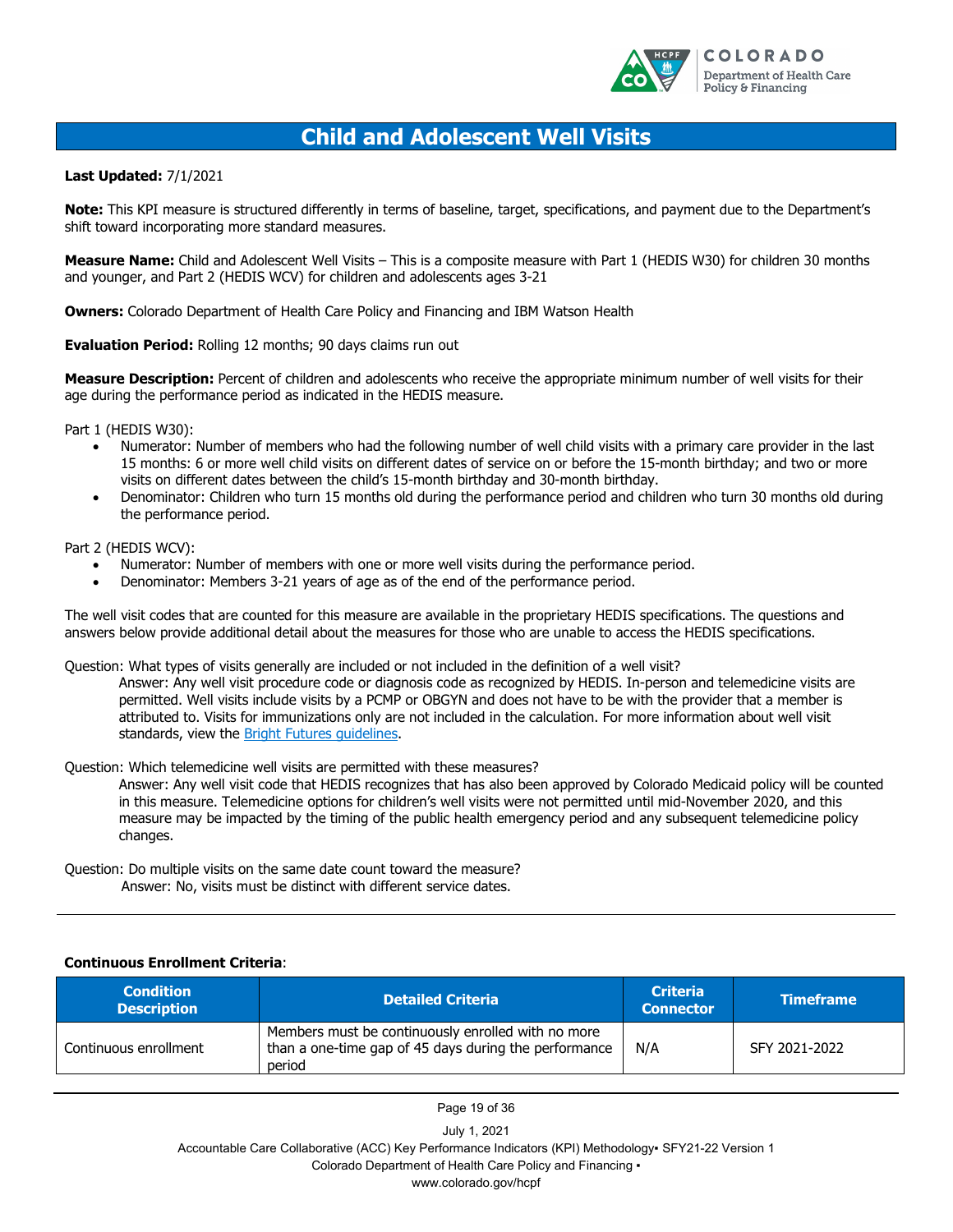

#### **Population Exclusions**

| <b>Condition</b><br><b>Description</b> | <b>Detailed Criteria</b>                          | <b>Criteria</b><br><b>Connector</b> | <b>Timeframe</b>            |
|----------------------------------------|---------------------------------------------------|-------------------------------------|-----------------------------|
| Populations excluded from              | Members are enrolled in hospice are excluded from | <b>OR</b>                           | As of the last day of the   |
| the measure                            | the measure                                       |                                     | performance period          |
| Populations excluded from              | Members enrolled in a managed care organization   |                                     | Any length of time with the |
| the measure                            | (MCO) plan                                        |                                     | exception of a 45-day gap   |

#### **Baseline and Targets**

| <b>Condition</b><br><b>Description</b> | <b>Detailed Criteria</b>                                                                                                                                                                                                                                                                                                                                                            |
|----------------------------------------|-------------------------------------------------------------------------------------------------------------------------------------------------------------------------------------------------------------------------------------------------------------------------------------------------------------------------------------------------------------------------------------|
| Performance Period                     | The Performance Period will be SFY21-22 with an overlap between the baseline and performance<br>period of one quarter. This overlap will only occur for the SFY21-22 period.                                                                                                                                                                                                        |
| <b>Baseline</b>                        | Calendar Year 2020 (The baseline for Performance Period SFY22-23 will be SFY20-21 to align with<br>other KPIs)                                                                                                                                                                                                                                                                      |
| Target                                 | The target for both Part 1 and Part 2 of this measure will vary by RAE based on gap closure between<br>the baseline and the national goal of 80%. There is only one tier for performance and payment. The<br>target is 2.5% per quarter, for a cumulative gap closure of 10%. For Part 1 of the measure, the RAE<br>must achieve the target for both age groups to receive payment. |

#### **Notes:**

• Members will be counted in the denominator if they are enrolled in the ACC on the last day of the last month of the 12-month evaluation period. Only claims submitted through the MMIS (interChange) will be used for this measure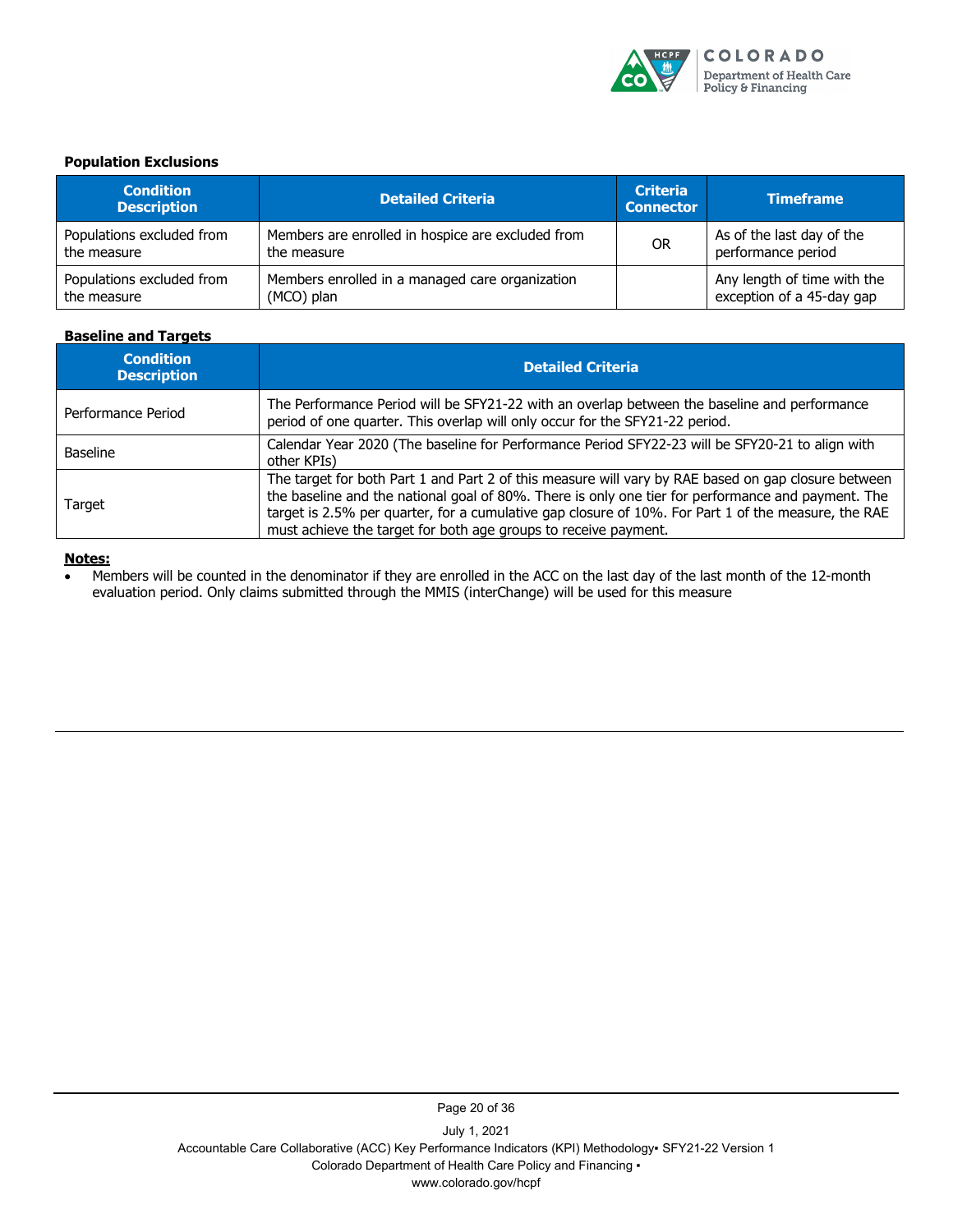

### **Prenatal Engagement**

**Last Updated:** 10/29/2020

**Measure Name:** Prenatal Engagement

**Owner:** IBM Watson Health

**Evaluation Period:** Rolling 12 months; 90 days claims run out

**Measure Description:** Percent of members who received a prenatal visit during pregnancy. Prenatal visits that are allowable for telemedicine are included in this measure as indicated by the OB global bill. Additional telehealth covered codes for OB-related appointments are listed in the telemedicine billing manual, such as codes for ultrasounds.

#### **Denominator:**

Members will be counted in the denominator if they meet the following criteria:

- Are enrolled in the ACC as of the last month of the evaluation period
- Have gender code= F
- Have had a delivery (as described below)

**Denominator Units:** Unduplicated count of deliveries meeting the above criteria. Members can have multiple deliveries within an evaluation period, but only one delivery within a 60-day period. Delivery logic will incorporate the earlier delivery date if two claims fall within 60 days of each other.

Denominator Eligibility/ACC Enrollment Inclusion Criteria:

| <b>Condition</b><br><b>Description</b>                     | #<br><b>Event</b> | <b>Detailed Criteria</b>                                                                                                                                                        | <b>Timeframe</b>                                        |
|------------------------------------------------------------|-------------------|---------------------------------------------------------------------------------------------------------------------------------------------------------------------------------|---------------------------------------------------------|
| Enrolled in the ACC                                        |                   | • RAE Enrolled Indicator= $Y'$<br>• Snapshot Date $=$ last month of the<br>evaluation period<br>• RAE Enrollment End Date>=last<br>day of the month of the evaluation<br>period | Last month of the 12-month rolling<br>evaluation period |
| Enrolled in Medicaid at least 30 days<br>prior to delivery |                   | • Medicaid Enrollment Effective<br>Date <= 30 days prior to the delivery                                                                                                        | 30 days                                                 |
| Gender                                                     |                   | Gender Code $=$ F                                                                                                                                                               | Female                                                  |

#### **Denominator:** Number of deliveries

| <b>Detailed Criteria</b>        | #<br><b>Event</b> | <b>Detailed Criteria</b>                                | <b>Criteria</b><br><b>Connector</b> | <b>Timeframe</b>  |
|---------------------------------|-------------------|---------------------------------------------------------|-------------------------------------|-------------------|
| Women with a delivery procedure |                   | CPT Code in<br><b>Deliveries Value Set</b>              | or                                  | During evaluation |
| code                            | 2                 | ICD-10 Procedure Code in<br><b>Deliveries Value Set</b> |                                     | period            |

| Denominator Exclusion Criteria:        |         |                          |                                     |                  |  |
|----------------------------------------|---------|--------------------------|-------------------------------------|------------------|--|
| <b>Condition</b><br><b>Description</b> | # Event | <b>Detailed Criteria</b> | <b>Criteria</b><br><b>Connector</b> | <b>Timeframe</b> |  |

Page 21 of 36

July 1, 2021

Accountable Care Collaborative (ACC) Key Performance Indicators (KPI) Methodology▪ SFY21-22 Version 1

Colorado Department of Health Care Policy and Financing ▪

www.colorado.gov/hcpf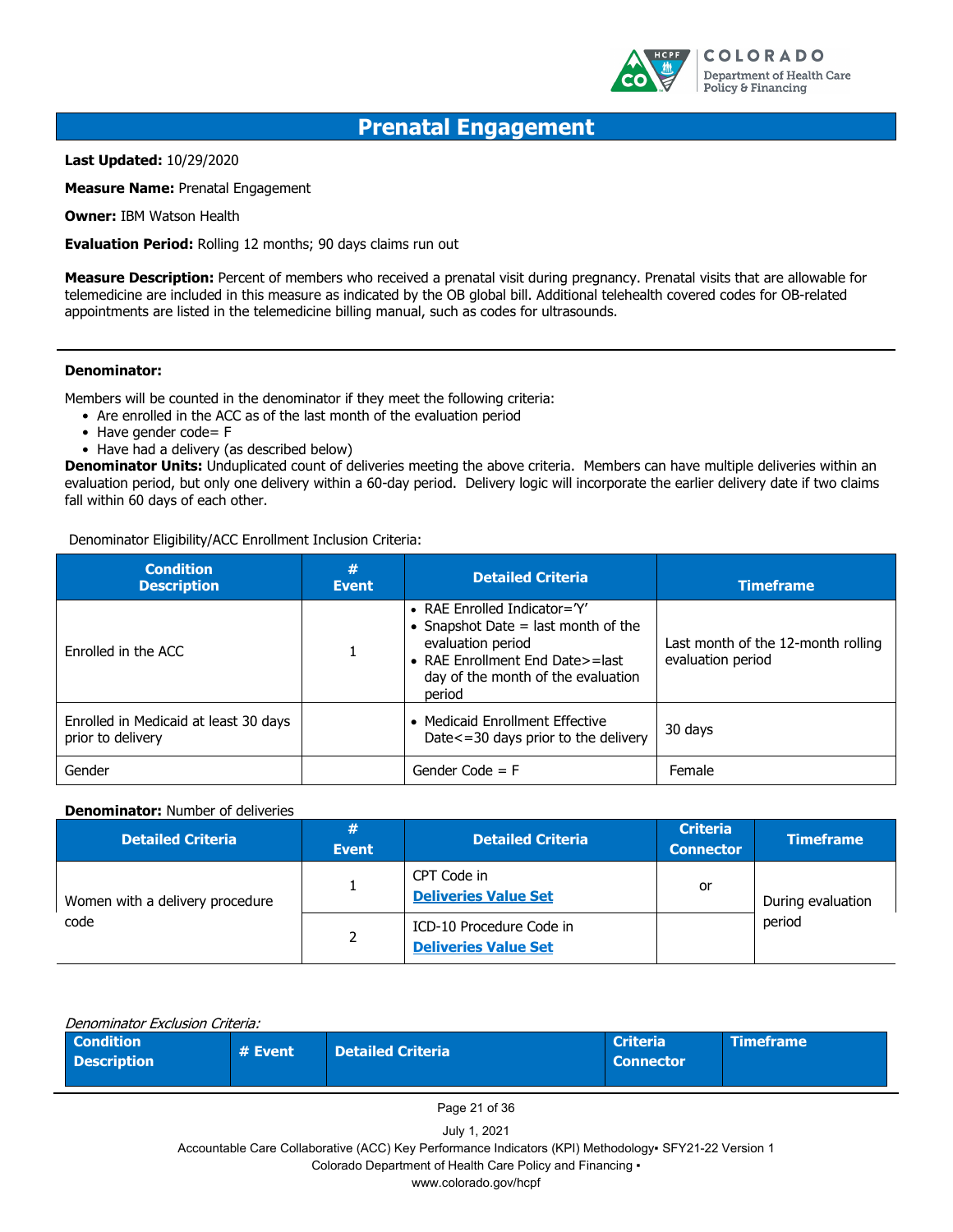

| Exclude pregnancies    | ICD-10-CM Codes in               | From the Delivery Date |
|------------------------|----------------------------------|------------------------|
| not ending with a live | <b>Non-Live Births Value Set</b> | through 60 days after  |
| birth                  |                                  | the delivery date      |
|                        |                                  |                        |

**Numerator**: Number of deliveries where the member had at least one prenatal visit prior to delivery \*Note: in the event that a delivery claim contains bundled services, the pre-natal visits will be counted in the numerator as long as pre-natal falls within the 40 weeks prior to the delivery date, including the delivery date.

| <b>Condition</b><br><b>Description</b>    | #<br><b>Event</b> | <b>Detailed Criteria</b>                        | <b>Criteria</b><br><b>Connector</b> | <b>Timeframe</b>                                                    |
|-------------------------------------------|-------------------|-------------------------------------------------|-------------------------------------|---------------------------------------------------------------------|
| Deliveries included in the<br>denominator |                   |                                                 | and                                 |                                                                     |
| Prenatal Visit                            |                   | CPT Code in<br><b>Prenatal Visits Value Set</b> | or                                  | $\epsilon$ = 40 weeks<br>preceding delivery                         |
|                                           |                   | (CPT Code in<br><b>Office Visits Value Set</b>  | and                                 | Note: these criteria<br>include service                             |
|                                           |                   | Modifier=TH)                                    |                                     | dates 40 weeks<br>prior to the start of<br>the evaluation<br>period |

#### **Continuous Enrollment Criteria**:

| <b>Condition</b><br><b>Description</b> | <b>Detailed Criteria</b>                                     | <b>Criteria</b><br><b>Connector</b> | <b>Timeframe</b>             |
|----------------------------------------|--------------------------------------------------------------|-------------------------------------|------------------------------|
| Medicaid Enrolled                      | Medicaid enrolled at least 30 days prior to the<br>delivery. |                                     | 30 days prior to<br>delivery |

#### **Population Exclusions**

| <b>Condition</b><br><b>Description</b>   | <b>Detailed Criteria</b>                                                                                                             | <b>Criteria</b><br><b>Connector</b> | <b>Timeframe</b> |
|------------------------------------------|--------------------------------------------------------------------------------------------------------------------------------------|-------------------------------------|------------------|
| Populations excluded from the<br>measure | Members who were enrolled in any physical health<br>managed care plan for more than 3 months anytime<br>during the evaluation period |                                     | $>$ 3 months     |

#### **Baseline and Targets**

| <b>Condition</b><br><b>Description</b> | <b>Detailed Criteria</b>                                                                                    |  |
|----------------------------------------|-------------------------------------------------------------------------------------------------------------|--|
| <b>Baseline</b>                        | SFY 18-19 performance for members with full Medicaid residing in each RAE region                            |  |
| Target                                 | <b>Tier 1:</b> 1-5% improvement receives 75% of payment<br>Tier 2: greater than 5% receives 100% of payment |  |

#### **Notes:**

- All diagnosis codes on the claim will be considered, not just the primary diagnosis
- Paid claims and Encounters will be considered as part of the numerator/denominator/exclusion criteria
- Only claims submitted through the MMIS (interChange) will be used for this measure

Page 22 of 36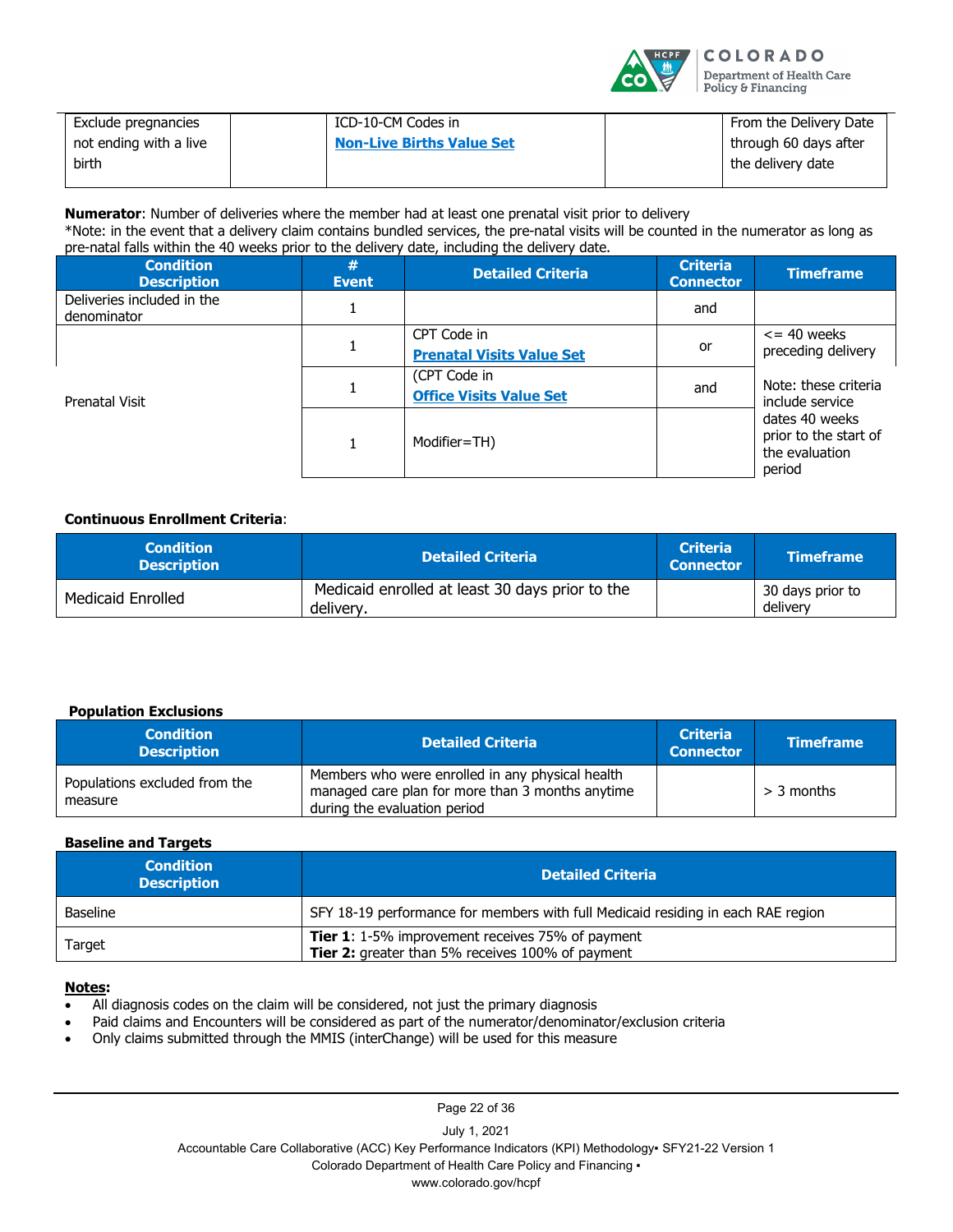

### **Emergency Department (ED) Visits**

**Last Updated:** 10/29/2020

**Measure Name:** Emergency Department (ED) Visits

**Owner:** IBM Watson Health

**Evaluation Period:** Rolling 12 months; 90 days claims run out

**Measure Description:** Number of emergency department visits per-thousand members per-year (PKPY) risk adjusted

The risk-adjustment methodology will be updated for the baseline and performance period when the adjusted DCG methodology is ready for implementation. Q1 baselines and targets currently follow the existing DCG methodology. Please refer to Section 4 for more details on this change and the methodology.

**Denominator:** Members will be counted in the denominator if they are enrolled in the ACC any month in the rolling 12-month evaluation period.

#### **Denominator Units:** Count of ACC member months

Denominator Eligibility Inclusion Criteria:

| <b>Condition</b><br><b>Description</b> | #<br><b>Event</b> | <b>Detailed Criteria</b>                                                                                                                                     | <b>Timeframe</b>                                        |
|----------------------------------------|-------------------|--------------------------------------------------------------------------------------------------------------------------------------------------------------|---------------------------------------------------------|
| Enrolled in the ACC                    |                   | • RAE Enrolled Indicator= $Y'$<br>• Snapshot Date $=$ at least one month in the<br>evaluation period<br>• RAE Enrollment End Date>=last day of each<br>month | Last month of the 12-month rolling<br>evaluation period |

#### **Numerator**: Number of emergency department visits

| <b>Condition</b><br><b>Description</b> | #<br><b>Event</b> | <b>Detailed Criteria</b>                                                                                        | <b>Criteria</b><br><b>Connector</b> | <b>Timeframe</b>         |
|----------------------------------------|-------------------|-----------------------------------------------------------------------------------------------------------------|-------------------------------------|--------------------------|
| Emergency<br>Department Visit          |                   | (Claim type in ('O','C','M','B') - Outpatient,<br>Outpatient Crossover, Professional, Professional<br>Crossover | and                                 | During evaluation period |
|                                        |                   | (Revenue Code in<br><b>ED Visits Value Set</b>                                                                  | or                                  | During evaluation period |
|                                        |                   | CPT Code in<br><b>ED Visits Value Set</b>                                                                       | or                                  | During evaluation period |
|                                        |                   | (Claim with Place of Service $= 23$                                                                             | and                                 | During evaluation period |
|                                        |                   | CPT Code in<br><b>ED Visits 2 Value Set)))</b>                                                                  |                                     |                          |

#### **Continuous Enrollment Criteria**

| <b>Condition</b><br><b>Description</b> | <b>Detailed Criteria</b> | <b>Criteria</b><br><b>Connector</b> | <b>\Timeframe</b> |
|----------------------------------------|--------------------------|-------------------------------------|-------------------|
| N/A                                    |                          |                                     |                   |

Page 23 of 36

July 1, 2021 Accountable Care Collaborative (ACC) Key Performance Indicators (KPI) Methodology▪ SFY21-22 Version 1 Colorado Department of Health Care Policy and Financing ▪

www.colorado.gov/hcpf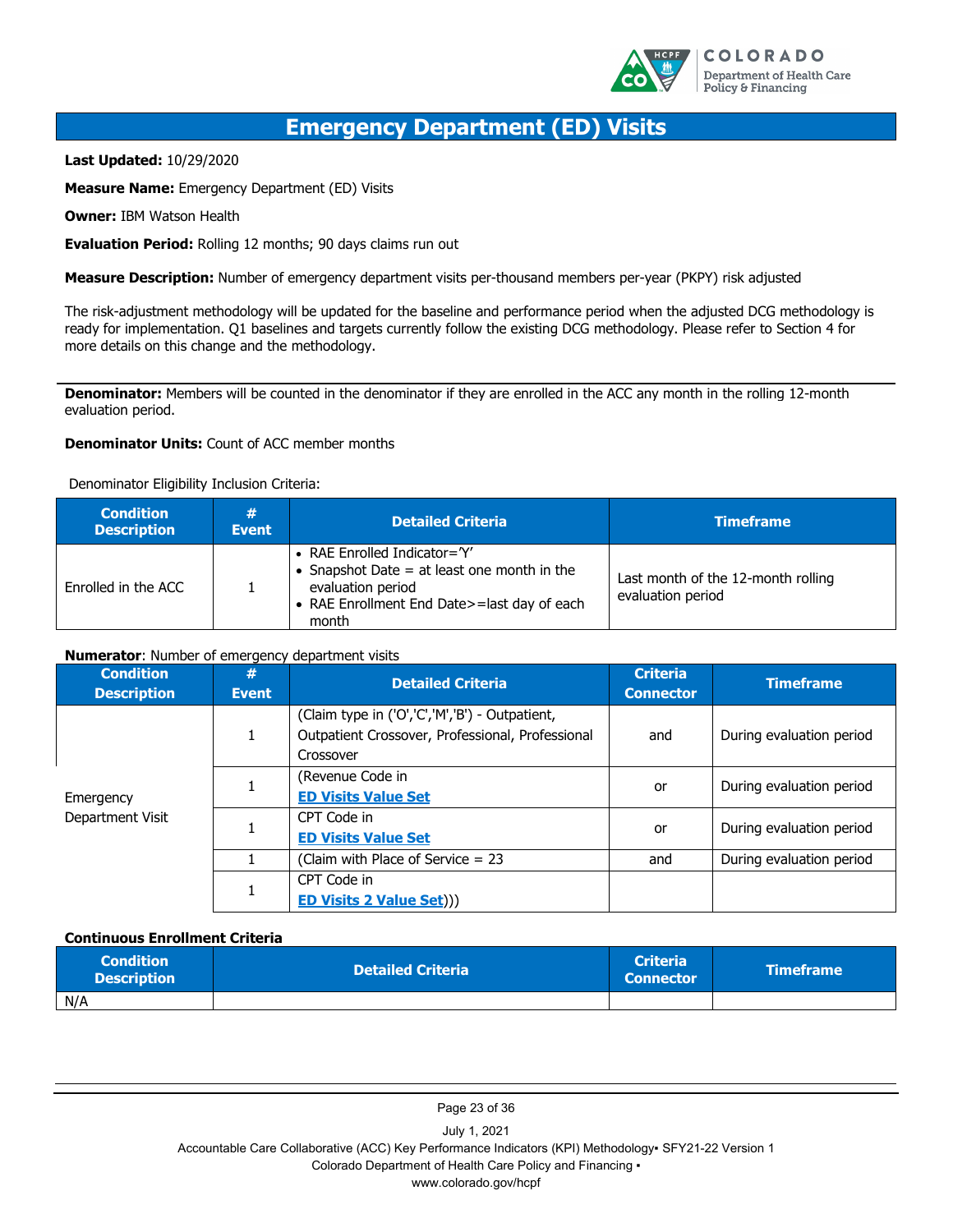

#### **Population Exclusions**

| <b>Condition</b><br><b>Description</b>       | <b>Detailed Criteria</b>                                                                                                             | <b>Criteria</b><br><b>Connector</b> | <b>Timeframe</b>            |
|----------------------------------------------|--------------------------------------------------------------------------------------------------------------------------------------|-------------------------------------|-----------------------------|
|                                              |                                                                                                                                      |                                     | On the same day as the      |
| ED visit ending in an<br>inpatient admission | Claim type in $(I, A)$ – Inpatient and Inpatient Crossover                                                                           | and                                 | ED visit or 1 day following |
|                                              | Rendering provider type not in (20, 36) - Nursing facility,                                                                          |                                     | On the same day as the      |
|                                              | Home and Community Health Services                                                                                                   |                                     | ED visit or 1 day following |
| Populations excluded<br>from the measure     | Members who were enrolled in any physical health managed<br>care plan for more than 3 months anytime during the<br>evaluation period |                                     | $>$ 3 months                |

#### **Baseline and Targets**

| <b>Condition</b><br><b>Description</b> | <b>Detailed Criteria</b>                                                                                    |
|----------------------------------------|-------------------------------------------------------------------------------------------------------------|
| <b>Baseline</b>                        | SFY 18-19 performance for members with full Medicaid residing in each RAE region                            |
| Target                                 | <b>Tier 1:</b> 1-5% improvement receives 75% of payment<br>Tier 2: greater than 5% receives 100% of payment |

#### **Notes:**

- Multiple ED claims in a single date of service will only be counted once
- This measure will be reflected as a PKPY (Per Thousand per Year). PKPY Calculation = (Annual ED Visits/Member Months) x 12,000.
- This measure is risk adjusted
- All diagnosis codes on the claim will be considered, not just the primary diagnosis
- Paid claims and Encounters will be considered as part of the numerator/denominator/exclusion criteria
- Only claims submitted through the MMIS (interChange) will be used for this measure

Page 24 of 36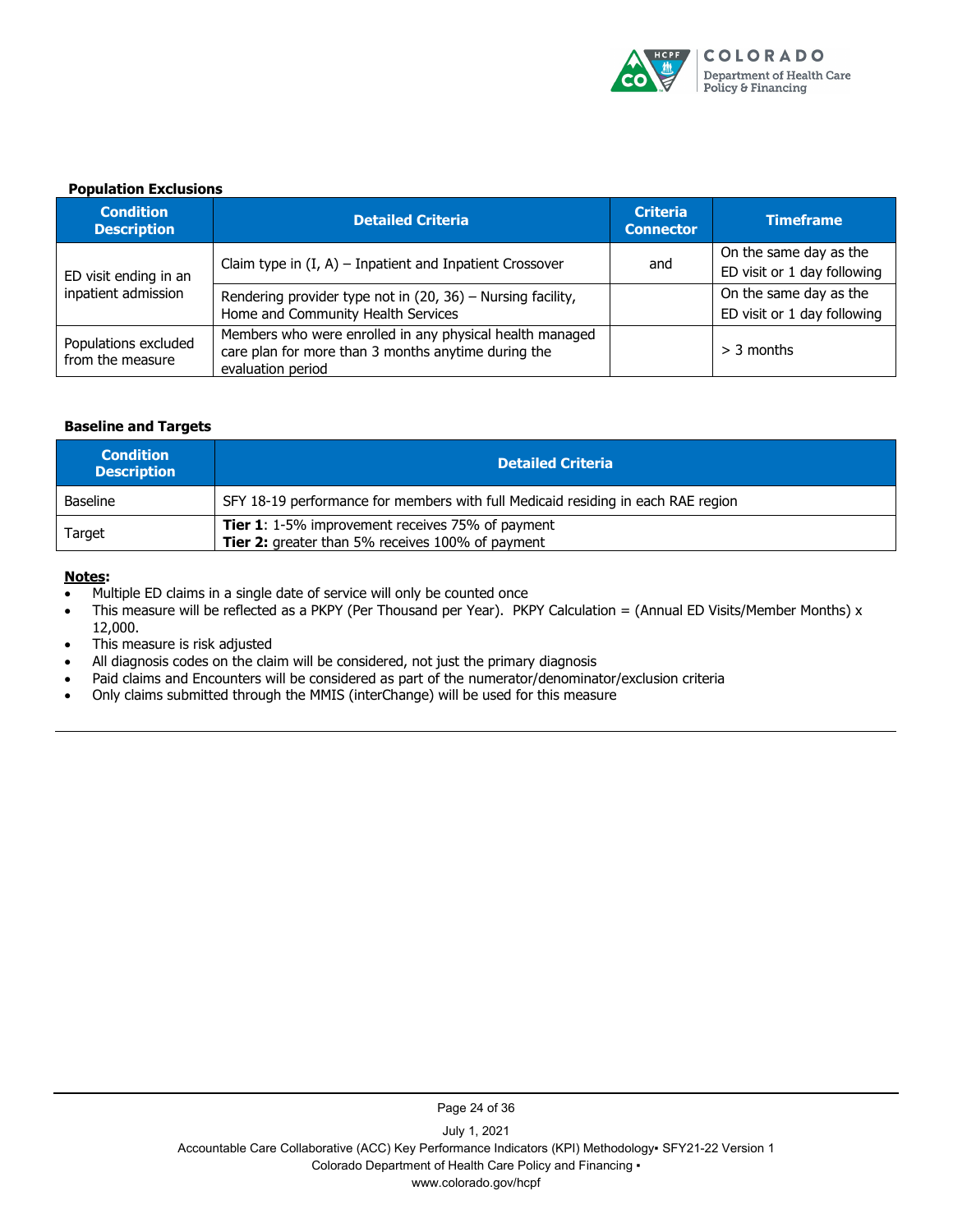

# <span id="page-28-0"></span>**APPENDIX C: NON-KPI ("OTHER") MEASURES SPECIFICATIONS**

The other ACC program measures, which are not utilized for incentive payments, are used as an indicator of performance within the data analytics portal:

### **Postpartum Follow-up Care**

**Measure Name:** Postpartum Follow-up Care

**Owner:** IBM Watson Health **Evaluation Period:** Rolling 12 months; 90 days claims run out **Measure Description:** Rate of eligible deliveries who have received Postpartum Follow-up Care

#### **Denominator:**

Members will be counted in the denominator if they meet the following criteria:

- Are enrolled in the ACC as of the last month of the evaluation period
- Have gender code= F

Denominator Eligibility/Enrollment Inclusion Criteria:

| <b>Condition</b><br><b>Description</b>                                              | 亜<br><b>Even</b> | <b>Detailed Criteria</b>                                                                             | <b>Criteria Connector</b> | <b>Timeframe</b>                                                              |
|-------------------------------------------------------------------------------------|------------------|------------------------------------------------------------------------------------------------------|---------------------------|-------------------------------------------------------------------------------|
| Enrolled in the ACC on the last day of<br>the 12-month rolling evaluation<br>period |                  | Eligibility effective date<br>$\leq$ enrollment date<br>Eligibility end date $>=$<br>enrollment date | and                       | The end of the 12-<br>month rolling<br>evaluation period<br>(enrollment date) |

Denominator Eligibility/Enrollment Inclusion Criteria:

Page 25 of 36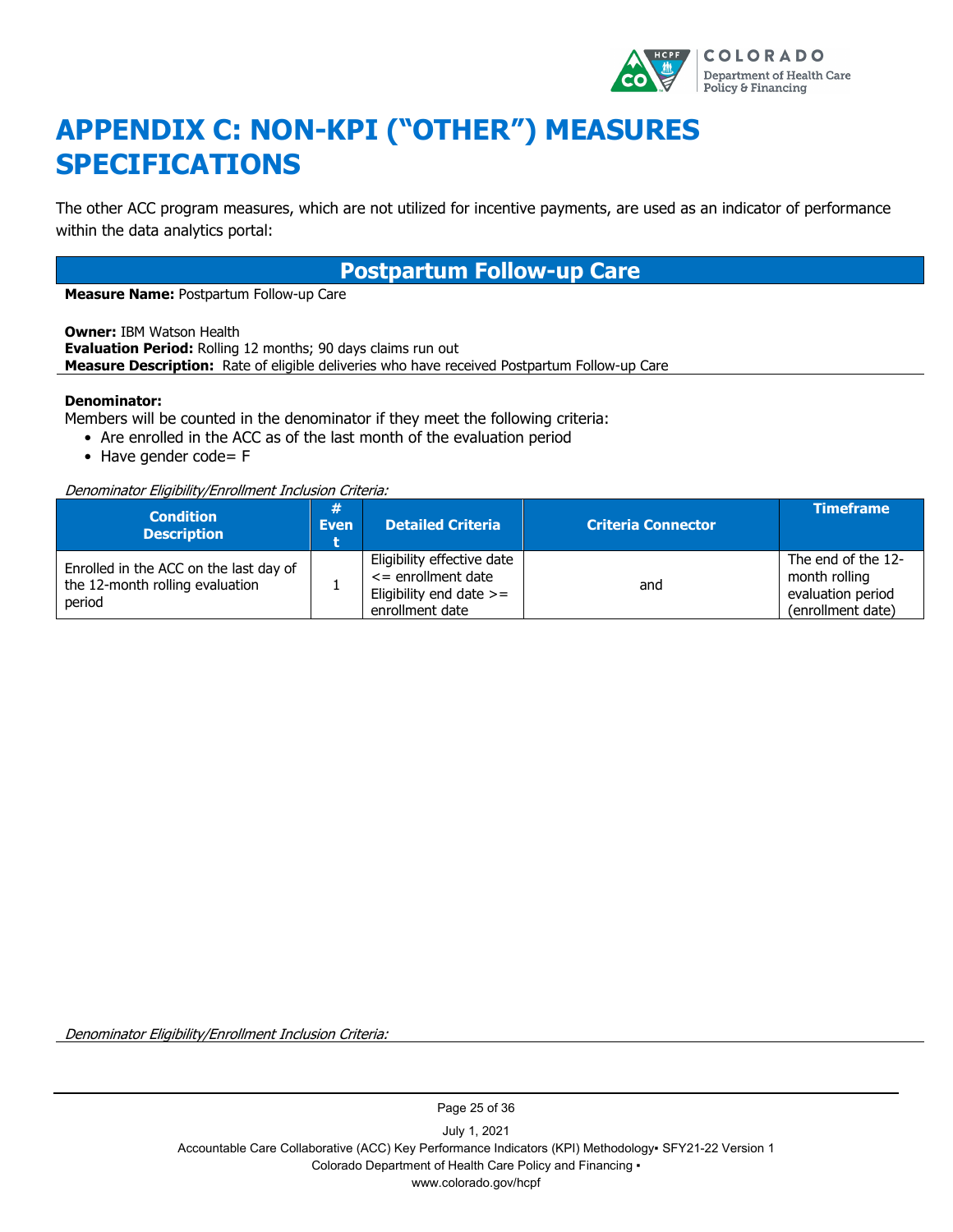

| <b>Condition Description</b>        | #<br><b>Even</b><br>ŧ | <b>Detailed Criteria</b>                                                                                                        | <b>Criteria Connector</b> | <b>Timeframe</b>                                                                                                                                                                                       |
|-------------------------------------|-----------------------|---------------------------------------------------------------------------------------------------------------------------------|---------------------------|--------------------------------------------------------------------------------------------------------------------------------------------------------------------------------------------------------|
| Women with delivery Procedure codes |                       | <b>CPT Procedure Code</b><br>in: 59400, 59409,<br>59410, 59510, 59514,<br>59515, 59610, 59612,<br>59614, 59618, 59620,<br>59622 | or                        | Delivered a live<br>birth on or between<br>56 days prior to the<br>first day of the<br>reporting period and<br>56 days prior to the                                                                    |
|                                     | 1.                    | ICD-10 Procedure<br>Code in (10D00Z0,<br>10D00Z1, 10D00Z2,<br>10D07Z3, 10D07Z4,<br>10D07Z5, 10D07Z6,                            | or                        | last day of the<br>reporting period<br>(i.e. for the<br>reporting period<br>ending 12/31/2016,<br>the denominator<br>date range would<br>be 11/05/15 to<br>11/06/16.                                   |
|                                     |                       | 10D07Z7, 10D07Z8,<br>10D17ZZ, 10D18ZZ,<br>10D27ZZ, 10D28ZZ,<br>10E0XZZ)                                                         |                           | Note: If there are<br>service dates within<br>60 days of each<br>other, set the<br>Delivery Date as the<br>first date. Deliveries<br>more than 60 days<br>apart are considered<br>separate deliveries. |

**Denominator Exclusion:**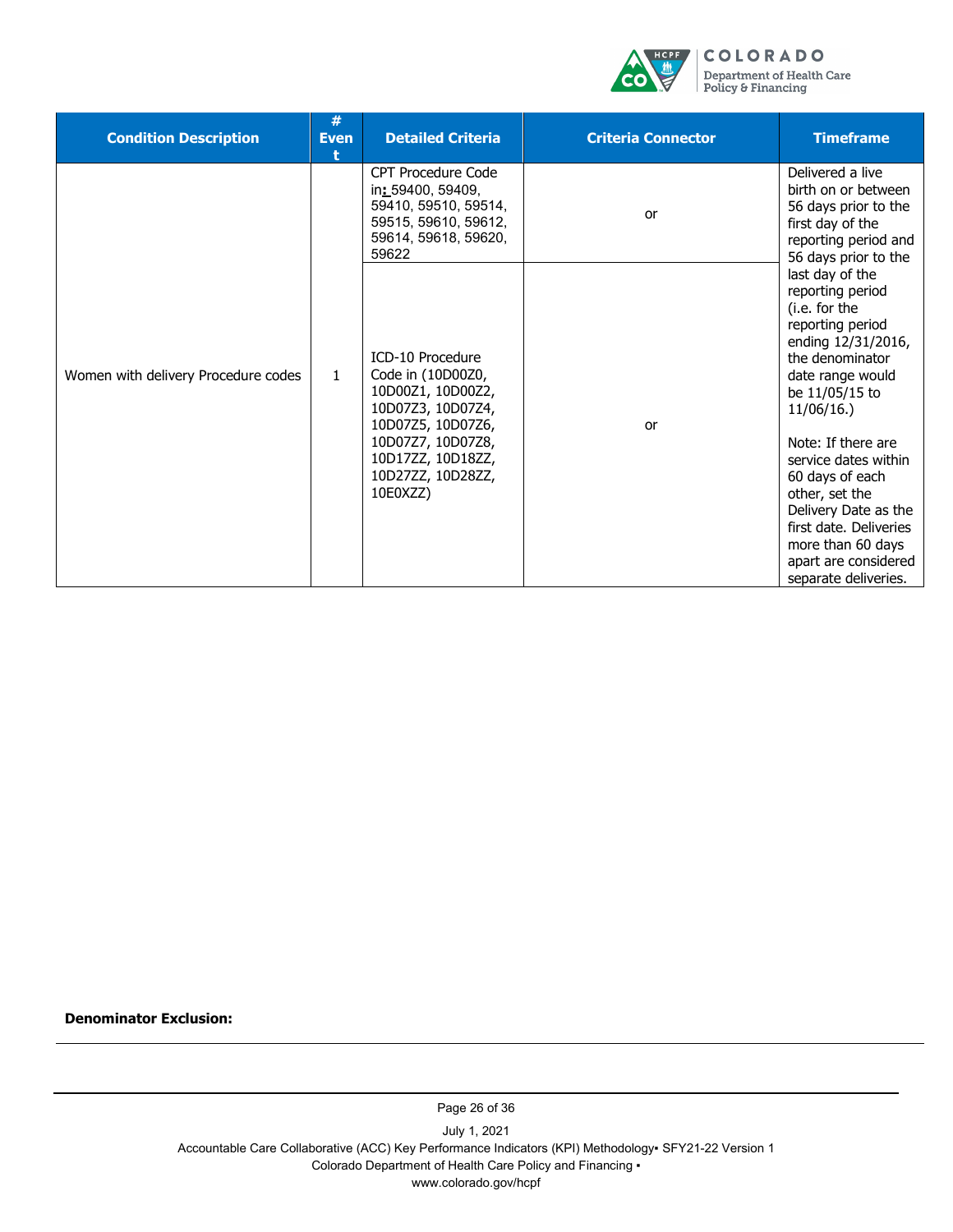

| <b>Condition Description</b>                        | #<br><b>Even</b><br>÷ | <b>Detailed Criteria</b>                                                                                                                                                                                                                                                                                                                                                                                                                                                                                                                                                                                                                                                                                                                                                                    | <b>Timeframe</b>                                                  |
|-----------------------------------------------------|-----------------------|---------------------------------------------------------------------------------------------------------------------------------------------------------------------------------------------------------------------------------------------------------------------------------------------------------------------------------------------------------------------------------------------------------------------------------------------------------------------------------------------------------------------------------------------------------------------------------------------------------------------------------------------------------------------------------------------------------------------------------------------------------------------------------------------|-------------------------------------------------------------------|
| Exclude pregnancies not ending with<br>a live birth | $\mathbf{1}$          | ICD-10-CM Codes<br>(000.0, 000.1, 000.2,<br>O00.8, O00.9,<br>001.0, 001.1, 001.9,<br>002.0, 002.1, 002.81,<br>O02.89,<br>002.9, 003.0, 003.1,<br>003.2, 003.30,<br>003.31, 003.32,<br>003.33, 003.34,<br>003.35, 003.36,<br>003.37, 003.38,<br>003.39, 003.4, 003.5,<br>003.6, 003.7, 003.80,<br>003.81,<br>003.82, 003.83,<br>003.84, 003.85,<br>003.86, 003.87,<br>O03.88, O03.89,<br>O03.9, O04.5, O04.6,<br>O04.7, O04.80,<br>004.81, 004.82,<br>004.83, 004.84,<br>O04.85, O04.86,<br>O04.87, O04.88,<br>004.89, 007.0, 007.1,<br>007.2, 007.30,<br>007.31, 007.32,<br>007.33, 007.34,<br>007.35, 007.36,<br>007.37, 007.38,<br>O07.39, O07.4, O08.0,<br>008.1, 008.2,<br>008.3, 008.4, 008.5,<br>008.6, 008.7, 008.81,<br>O08.82,<br>O08.83, O08.89,<br>O08.9, Z37.1, Z37.4,<br>Z37.7 | From the Delivery Date through 60 days after the delivery<br>date |

**Numerator:** Postpartum Visits

Page 27 of 36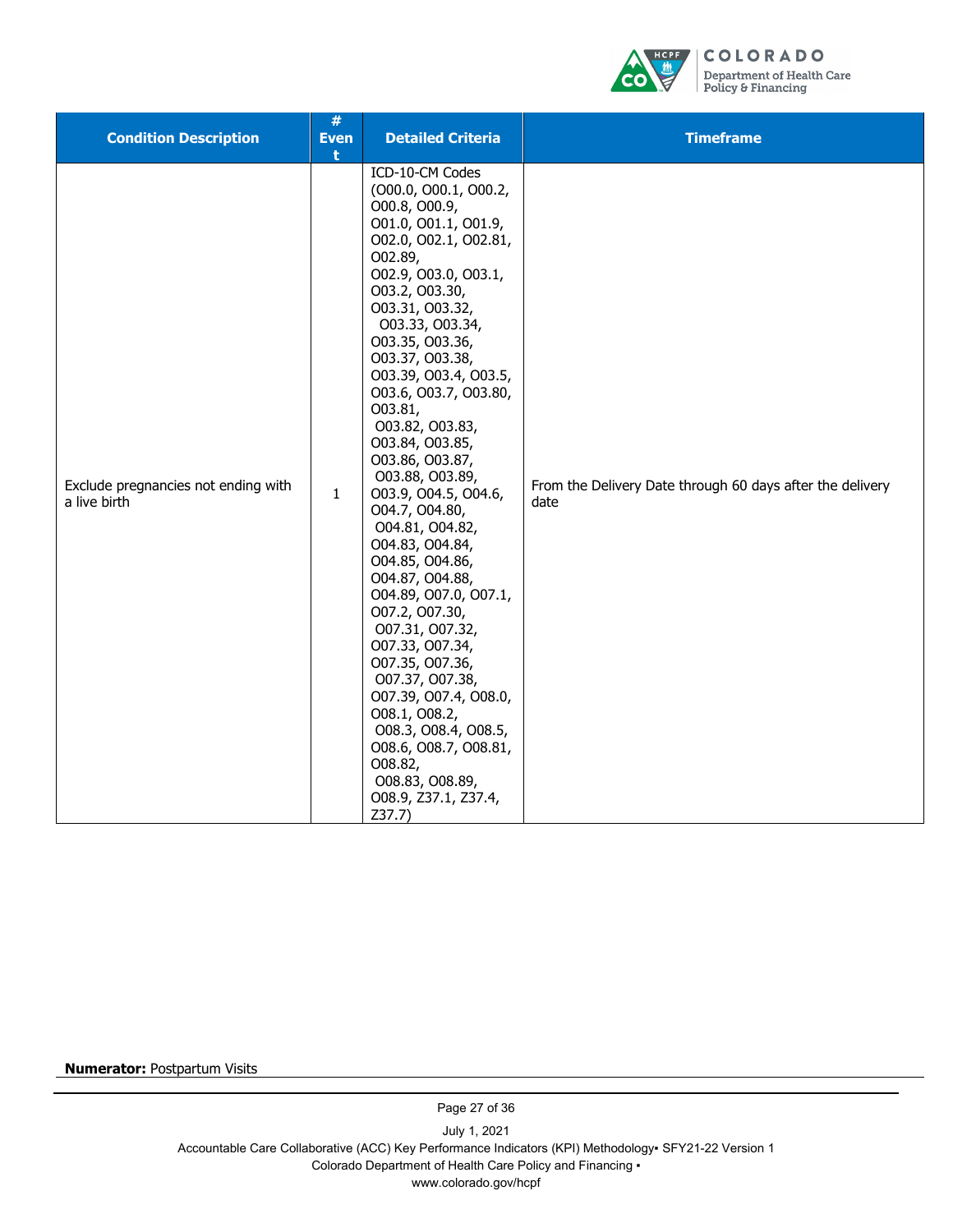

| <b>Condition Description</b>              | #<br><b>Event</b> | <b>Detailed Criteria</b>                                                                                                                                                        | <b>Criteria</b><br><b>Connector</b> | <b>Timeframe</b>                                                                                                                              |
|-------------------------------------------|-------------------|---------------------------------------------------------------------------------------------------------------------------------------------------------------------------------|-------------------------------------|-----------------------------------------------------------------------------------------------------------------------------------------------|
| Deliveries included in the<br>denominator |                   |                                                                                                                                                                                 |                                     |                                                                                                                                               |
| A Postpartum Visit                        |                   | CPT Procedure Code in: (57170,<br>58300, 59430, 99501, 0503F, 88141,<br>88142, 88143, 88147, 88148, 88150,<br>88152, 88153, 88154, 88164, 88165,<br>88166, 88167, 88174, 88175) | 0r                                  | Date of Service $=$<br>between $>=21$ and<br><= 56 days from Delivery<br>Date, Note: care<br>delivered before RCCO<br>enrollment is included. |
|                                           |                   | HCPCS Procedure Code in (G0101,<br>G0123, G0124, G0141, G0143, G0144,<br>G0145, G0147, G0148, P3000, P3001,<br>Q0091                                                            | or                                  |                                                                                                                                               |
|                                           |                   | UBREV Code=0923                                                                                                                                                                 | or                                  |                                                                                                                                               |
|                                           |                   | ICD-10 Diagnosis Codes in (Z01.411,<br>Z01.419, Z01.42, Z30.430, Z39.1,<br>Z39.2                                                                                                |                                     |                                                                                                                                               |

#### **Continuous Enrollment Criteria:** Enrolled on the snapshot date

| <b>Condition</b><br><b>Description</b> | <b>Detailed Criteria</b> | <b>Criteria Connector</b> | \Timeframe \ |
|----------------------------------------|--------------------------|---------------------------|--------------|
| N/A                                    |                          |                           |              |

#### **Population Exclusions:**

| <b>Condition</b><br><b>Description</b>   | <b>Detailed Criteria</b>                                                                                  | <b>Criteria Connector</b> | <b>Timeframe</b>            |
|------------------------------------------|-----------------------------------------------------------------------------------------------------------|---------------------------|-----------------------------|
| Populations excluded from<br>the measure | Clients who are dually eligible or enrolled in the<br>ACC: Medicare-Medicaid Program (MMP)                | or                        | During evaluation<br>period |
|                                          | Clients who are enrolled in any manage care<br>plan for more than 3 months during the<br>reporting period |                           |                             |

#### **Notes:**

- The Postpartum Bundled Services Value Set is not used in the numerator, because the date the post-partum was rendered is not identifiable.
- The Deliveries Infant Record Value Set is not included in the denominator.
- All diagnosis codes on the claim will be considered, not just the primary diagnosis.
- Only PAID claims will be considered as part of the numerator/denominator/exclusion criteria.

Page 28 of 36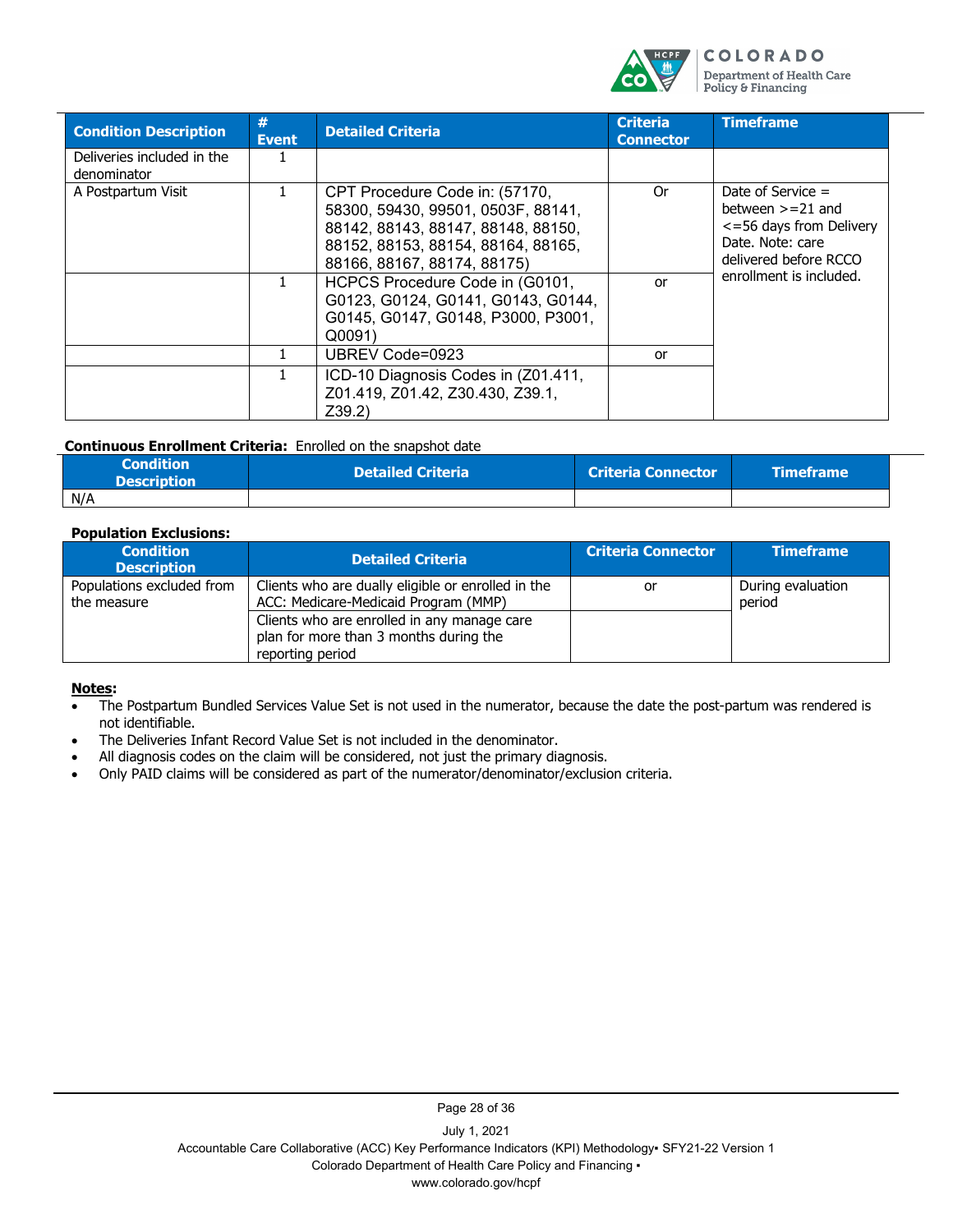

### **Well-Child Checks (WCC) Ages 3-9**

**Measure Name:** Well-Child Checks for Ages 3-9

#### **Owner:** IBM Watson Health

**Minimal Data (annual/monthly):** Rolling 12 months; 90 days run out **Denominator:**

Clients will be counted in the denominator if they meet the following criteria:

- Are between ages of 3-9 of the last day of the evaluation period
- - Are enrolled in the ACC as of the Enrolment Date (defined above).

#### **Denominator Units:**

Unduplicated count of clients meeting the above criteria**.**

| <b>Condition</b><br><b>Description</b> | # Event | <b>Detailed Criteria</b>             | <b>Criteria</b><br><b>Connector</b> | <b>Timeframe</b>                 |
|----------------------------------------|---------|--------------------------------------|-------------------------------------|----------------------------------|
| ages 3-9                               |         | Age $>=$ 3                           | and                                 | If the client is enrolled in the |
|                                        |         | Age $\leq$ = 9                       |                                     | ACC program as of the            |
|                                        |         |                                      |                                     | snapshot date and will look      |
|                                        |         |                                      |                                     | back 12 rolling months to        |
|                                        |         |                                      |                                     | see if there is utilization of   |
|                                        |         |                                      |                                     | the service pertaining to a      |
|                                        |         |                                      |                                     | particular measure.              |
| 90 days continuous                     | 1       |                                      |                                     | During the 12-month rolling      |
| enrollment                             |         |                                      |                                     | evaluation period                |
| Enrolled in the ACC on                 |         | Eligibility effective date $\le$ =   | and                                 | The end of the 12-month          |
| the last day of the 12-                |         | enrollment date                      |                                     | rolling evaluation period        |
| month rolling evaluation               |         | Eligibility end date $>=$ enrollment |                                     | (enrollment date)                |
| period                                 |         | date                                 |                                     |                                  |

| <b>Numerator:</b> Wellness Visits |         |                                                |                  |                   |  |  |  |  |
|-----------------------------------|---------|------------------------------------------------|------------------|-------------------|--|--|--|--|
| <b>Condition</b>                  | # Event | <b>Detailed Criteria</b>                       | <b>Criteria</b>  | <b>Timeframe</b>  |  |  |  |  |
| <b>Description</b>                |         |                                                | <b>Connector</b> |                   |  |  |  |  |
| Clients included in the           | 1.      |                                                |                  |                   |  |  |  |  |
| denominator                       |         |                                                |                  |                   |  |  |  |  |
| <b>Wellness Visit</b>             | 1       | CPT Procedure Code in (99381, 99382, 99383,    | or               | During evaluation |  |  |  |  |
|                                   |         | 99384, 99385, 99391, 99392, 99393, 99394,      |                  | period            |  |  |  |  |
|                                   |         | 99395, 99460, 99461, 99463)                    |                  |                   |  |  |  |  |
|                                   |         | (CPT Procedure Code between 99202 and          | or               |                   |  |  |  |  |
|                                   |         | 99205 or                                       |                  |                   |  |  |  |  |
|                                   |         | CPT Procedure Code between 99213 and           |                  |                   |  |  |  |  |
|                                   |         | 99215)                                         |                  |                   |  |  |  |  |
|                                   |         | <b>AND</b>                                     |                  |                   |  |  |  |  |
|                                   |         | (ICD-10 Diagnosis Codes Z76.2, Z00.00, Z00.01, |                  |                   |  |  |  |  |
|                                   |         | Z00.110, Z00.111, Z00.121, Z00.129, Z00.5,     |                  |                   |  |  |  |  |
|                                   |         | Z00.6, Z00.70, Z00.71, Z00.8, Z02.0, Z02.1,    |                  |                   |  |  |  |  |
|                                   |         | Z02.2, Z02.3, Z02.4, Z02.5, Z02.6, Z02.81,     |                  |                   |  |  |  |  |
|                                   |         | Z02.82, Z02.83, Z02.89)                        |                  |                   |  |  |  |  |

Page 29 of 36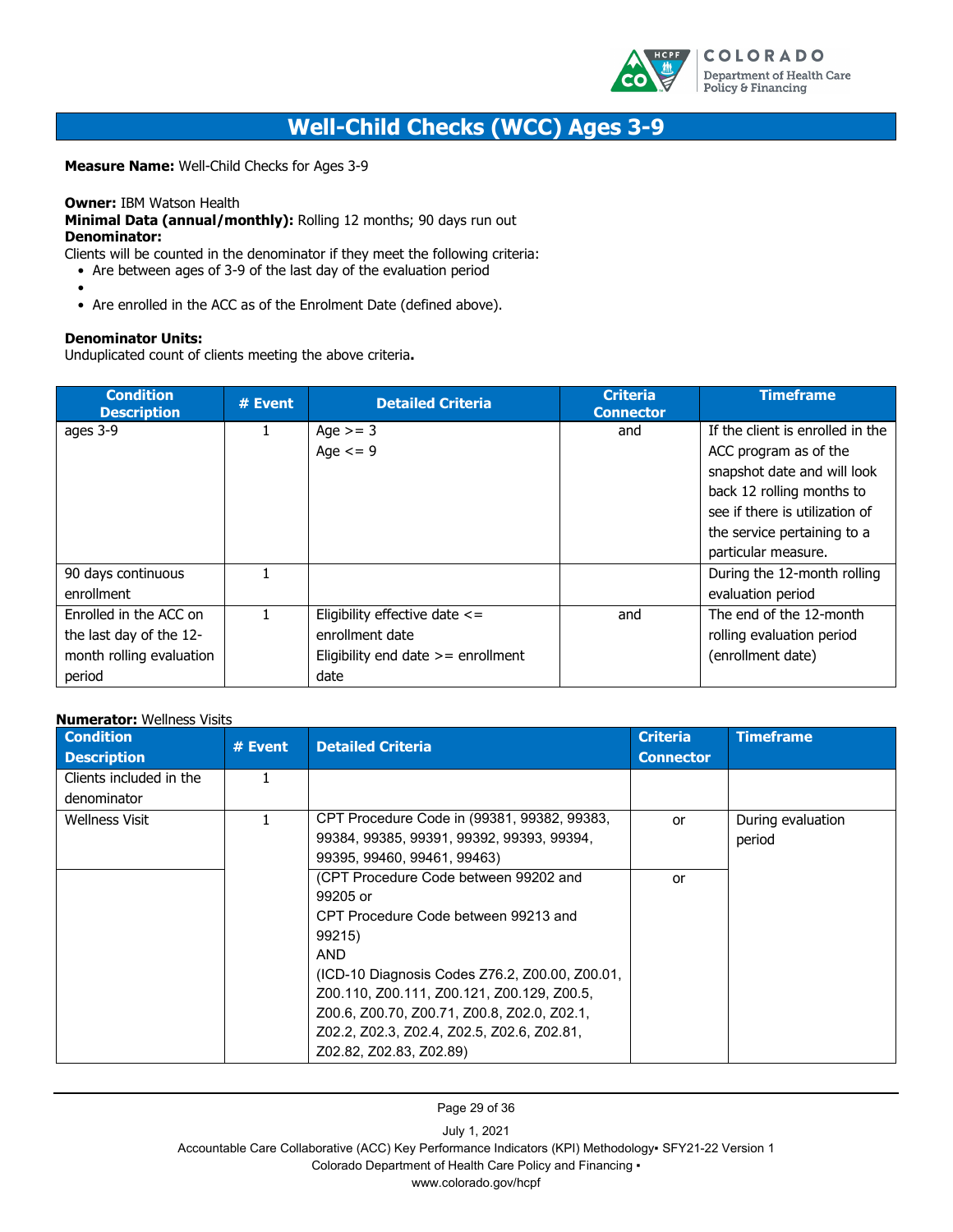

| Provider Type in 32 (FQHC) OR 45 (RHC)         |  |
|------------------------------------------------|--|
| mapped to 200, 202, 204, 240, 400, 825, 845    |  |
| <b>AND</b>                                     |  |
| (ICD-10 Diagnosis Codes Z76.2, Z00.00, Z00.01, |  |
| Z00.110, Z00.111, Z00.121, Z00.129, Z00.5,     |  |
| Z00.6, Z00.70, Z00.71, Z00.8, Z02.0, Z02.1,    |  |
| Z02.2, Z02.3, Z02.4, Z02.5, Z02.6, Z02.81,     |  |
| Z02.82, Z02.83, Z02.89)                        |  |

#### **Continuous Enrollment Criteria:** Enrolled on the snapshot date

| <b>Condition</b><br><b>Description</b> | <b>Detailed Criteria</b> | <b>Criteria Connector</b> | <b>Timeframe</b> |
|----------------------------------------|--------------------------|---------------------------|------------------|
| N/A                                    |                          |                           |                  |

#### **Population Exclusions:**

| <b>Condition</b><br><b>Description</b> | <b>Detailed Criteria</b>                       | <b>Criteria</b><br><b>Connector</b> | <b>Timeframe</b>         |
|----------------------------------------|------------------------------------------------|-------------------------------------|--------------------------|
| Populations excluded from the          | Clients who are dually eligible or enrolled in | or                                  | During evaluation period |
| measure                                | the ACC: Medicare-Medicaid Program (MMP)       |                                     |                          |
|                                        | Clients who were enrolled in any managed       |                                     |                          |
|                                        | care plan for more than 3 months during the    |                                     |                          |
|                                        | reporting period                               |                                     |                          |
|                                        |                                                |                                     |                          |

#### **Notes:**

All diagnosis codes on the claim will be consider, not just the primary diagnosis.

Only PAID claims will be considered as part of the numerator/denominator/exclusion criteria.

July 1, 2021 Accountable Care Collaborative (ACC) Key Performance Indicators (KPI) Methodology▪ SFY21-22 Version 1 Colorado Department of Health Care Policy and Financing ▪ www.colorado.gov/hcpf

Page 30 of 36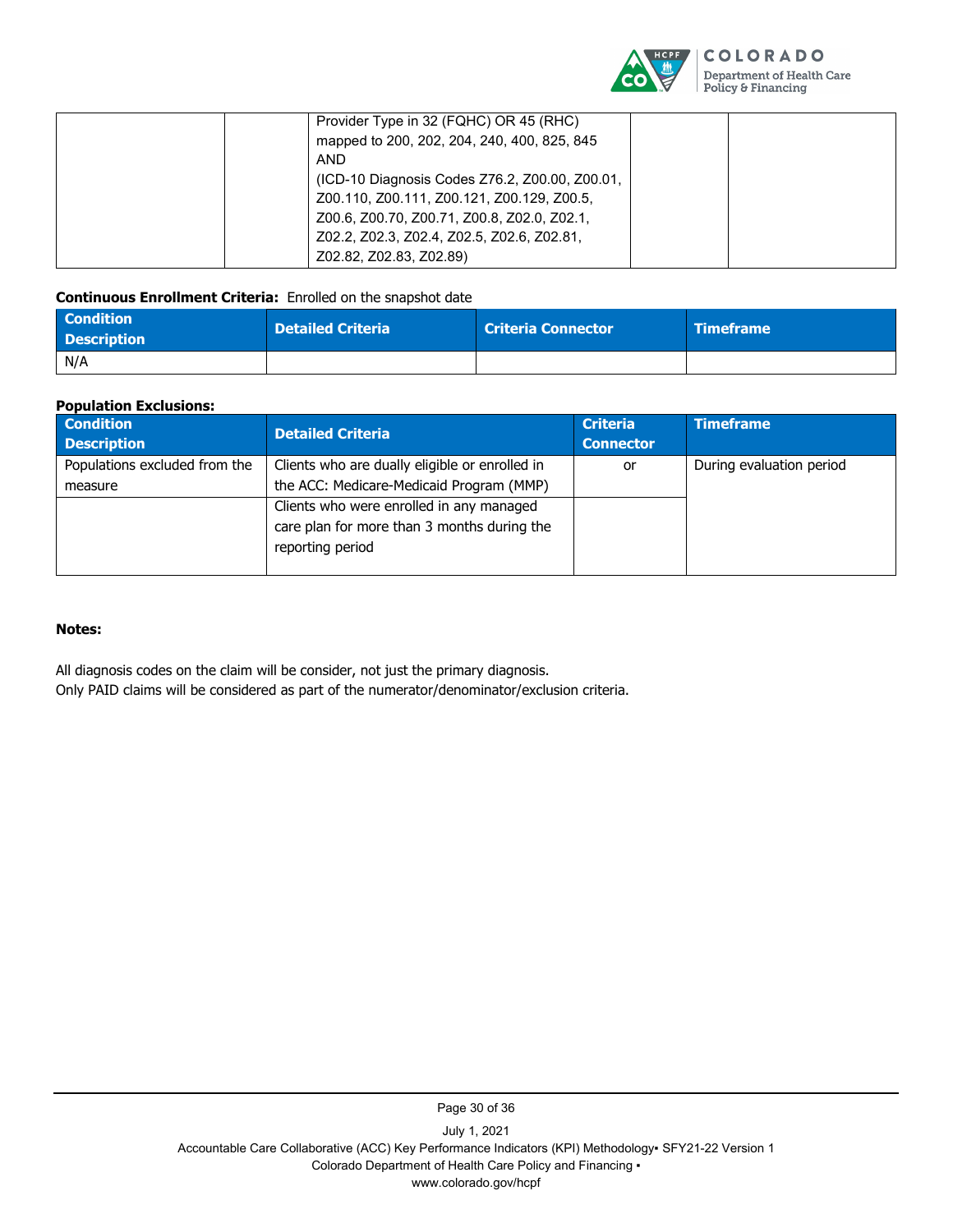

### **30-Day Follow-Up Care Following Inpatient Discharge**

**Last Updated:** 03/23/2018

**Measure Name:** 30-day Follow-up Care Following Inpatient Discharge

**Owner:** IBM Watson Health

**Evaluation Period:** Rolling 12 months; 90 days claims run out

**Measure Description:** Rate of discharges from an inpatient hospital stay who receive follow-up care with a physician within 30 days.

**Denominator:** Clients will be counted in the denominator if they meet the following criteria:

- Clients who are discharged from an inpatient hospital stay, who have not had a subsequent readmission.
- Are enrolled in the ACC as of the Enrollment Date (defined above).

**Denominator Units:** Count of inpatient hospital stays meeting the above criteria. A client can have multiple IP stays and can be counted multiple times in the reporting period.

#### Denominator Eligibility Inclusion Criteria:

| <b>Condition</b><br><b>Description</b>                                                  | # Event | <b>Detailed Criteria</b>                                                                       | <b>Criteria</b><br><b>Connector</b> | <b>Timeframe</b>                                                              |
|-----------------------------------------------------------------------------------------|---------|------------------------------------------------------------------------------------------------|-------------------------------------|-------------------------------------------------------------------------------|
| Enrolled in the ACC on<br>the last day of the 12-<br>month rolling evaluation<br>period |         | Eligibility effective date $\leq$ enrollment date<br>Eligibility end date $>=$ enrollment date | and                                 | The end of the 12-<br>month rolling evaluation<br>period (enrollment<br>date) |

#### Denominator Claim Inclusion Criteria:

| <b>Condition</b><br><b>Description</b>                                                                                  | # Event | <b>Detailed Criteria</b>                                                                                                                                                                              | <b>Criteria</b><br><b>Connector</b> | <b>Timeframe</b>                                                                                                                                                                                                                                                           |
|-------------------------------------------------------------------------------------------------------------------------|---------|-------------------------------------------------------------------------------------------------------------------------------------------------------------------------------------------------------|-------------------------------------|----------------------------------------------------------------------------------------------------------------------------------------------------------------------------------------------------------------------------------------------------------------------------|
| Clients discharged from<br>an inpatient hospital<br>stay (Inpatient, Skilled<br>Nursing, Medicare Part<br>A Crossover). |         | Claim Type: 'I' or 'A' for Inpatient)<br>Note: since QME cannot use claim type,<br>these will be mapped to revenue code<br>0100 at the header<br>Provider type <> 20 (Nursing Facility), 36<br>(HCBS) | and<br>and                          | Discharge 30 days on or<br>prior to the first day of<br>the reporting period and<br>30 days prior to the last<br>day of the reporting<br>period (i.e. for the<br>reporting period ending<br>12/31/2016, the<br>denominator date range<br>would be 12/02/15 to<br>12/01/16. |
|                                                                                                                         |         | Discharge status <> 02, 03, 04, 05, 09,<br>20, 21, 30, 31, 40, 41, 42, 43, 50, 51, 61,<br>62, 63, 64, 65, 66, 70                                                                                      |                                     |                                                                                                                                                                                                                                                                            |

| Denominator Exclusion Criteria:        |         |                          |                                     |                  |  |
|----------------------------------------|---------|--------------------------|-------------------------------------|------------------|--|
| <b>Condition</b><br><b>Description</b> | # Event | <b>Detailed Criteria</b> | <b>Criteria</b><br><b>Connector</b> | <b>Timeframe</b> |  |

Page 31 of 36

July 1, 2021

Accountable Care Collaborative (ACC) Key Performance Indicators (KPI) Methodology▪ SFY21-22 Version 1

Colorado Department of Health Care Policy and Financing ▪

www.colorado.gov/hcpf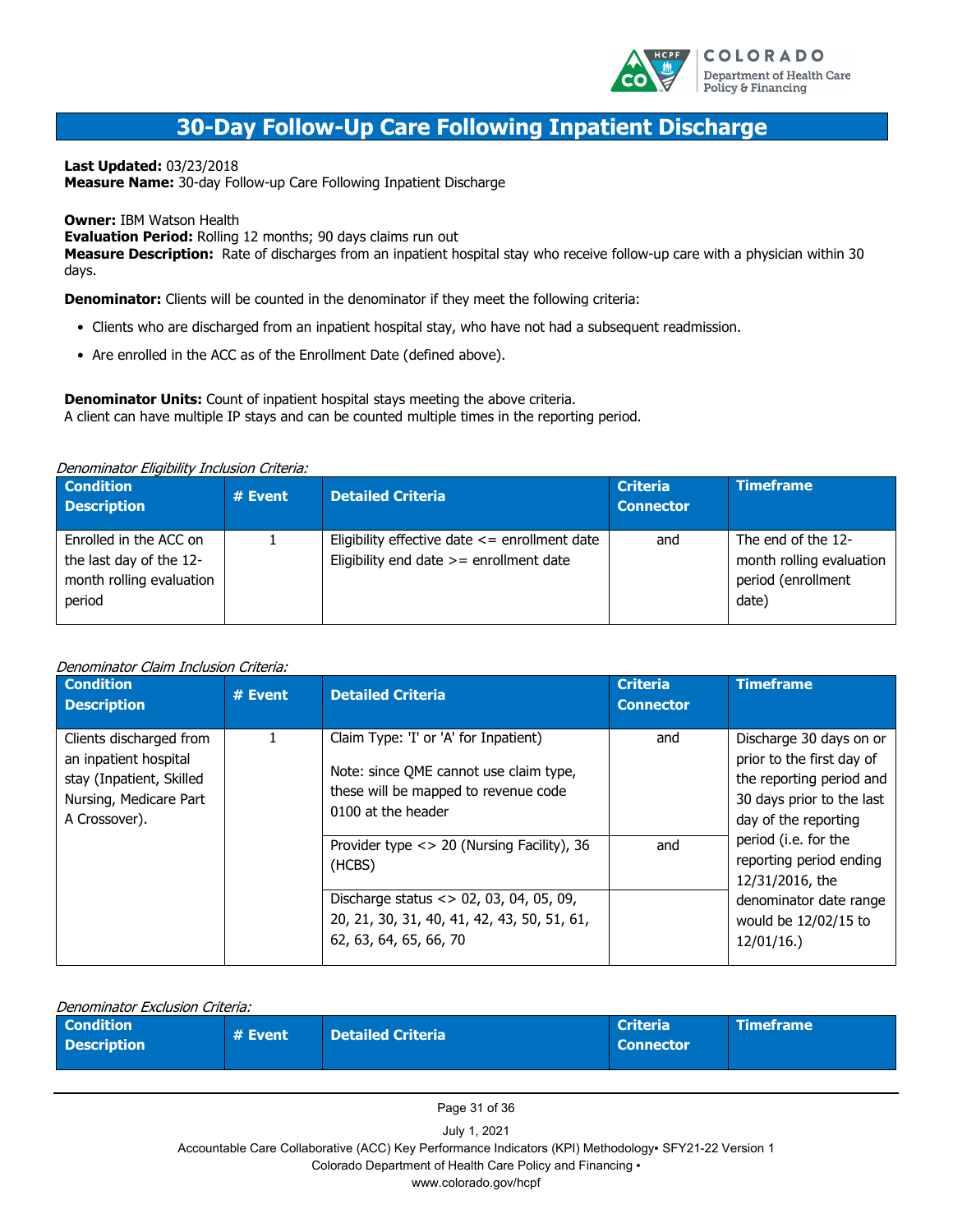

| Inpatient readmission<br>within 30 days of<br>discharge | Claim Type: 'I' or 'A' for Inpatient)<br>Note: since QME cannot use claim type,<br>these will be mapped to revenue code<br>0100 at the header | and | Within 30 days from<br>Date of Discharge of<br><b>Inclusion Claim</b> |
|---------------------------------------------------------|-----------------------------------------------------------------------------------------------------------------------------------------------|-----|-----------------------------------------------------------------------|
|                                                         | Provider type $\langle 20 \rangle$ (Nursing Facility), 36<br>(HCBS)                                                                           | and |                                                                       |
|                                                         | 20, 21, 30, 31, 40, 41, 42, 43, 50, 51, 61,<br>62, 63, 64, 65, 66, 70                                                                         |     |                                                                       |

#### **Numerator**: E&M Claim within 30 days of inpatient discharge

| <b>Condition</b><br><b>Description</b> | # Event | <b>Detailed Criteria</b>             | <b>Criteria</b><br><b>Connector</b> | <b>Timeframe</b>       |
|----------------------------------------|---------|--------------------------------------|-------------------------------------|------------------------|
| Client had a subsequent                |         | CPT Procedure Code in (99201, 99202, |                                     | Within 30 days from    |
| Evaluation and                         |         | 99203, 99204, 99205, 99211, 99212,   |                                     | Date of Discharge of   |
| Management Claim                       |         | 99213, 99214, 99215, 99241, 99242,   |                                     | the original inclusion |
| within 30 days of                      |         | 99243, 99244, 99245)                 |                                     | Claim                  |
| inpatient discharge                    |         |                                      |                                     |                        |
|                                        |         |                                      |                                     | Note: Do not include   |
|                                        |         |                                      |                                     | BHO encounters.        |
|                                        |         |                                      |                                     |                        |

#### **Continuous Enrollment Criteria**: Enrolled on the snapshot date

| <b>Condition Description</b> | <b>Detailed</b><br><b>Criteria</b> | <b>Criteria Connector</b> | <b>Timeframe</b> |
|------------------------------|------------------------------------|---------------------------|------------------|
| N/A                          |                                    |                           |                  |

#### **Population Exclusions**

| <b>Condition</b><br><b>Description</b>   | $#$ Event | <b>Detailed Criteria</b>                                                                                    | <b>Criteria</b><br><b>Connector</b> | <b>Timeframe</b>            |
|------------------------------------------|-----------|-------------------------------------------------------------------------------------------------------------|-------------------------------------|-----------------------------|
| Populations excluded<br>from the measure |           | Clients who are dually eligible or enrolled in the<br>ACC: Medicare Medicaid Program (MMP)                  | or                                  | During evaluation<br>period |
|                                          |           | Clients who were enrolled in any managed care<br>plan for more than 3 months during the reporting<br>period | or                                  |                             |

#### **Notes:**

Only PAID claims will be considered as part of the numerator/denominator/exclusion criteria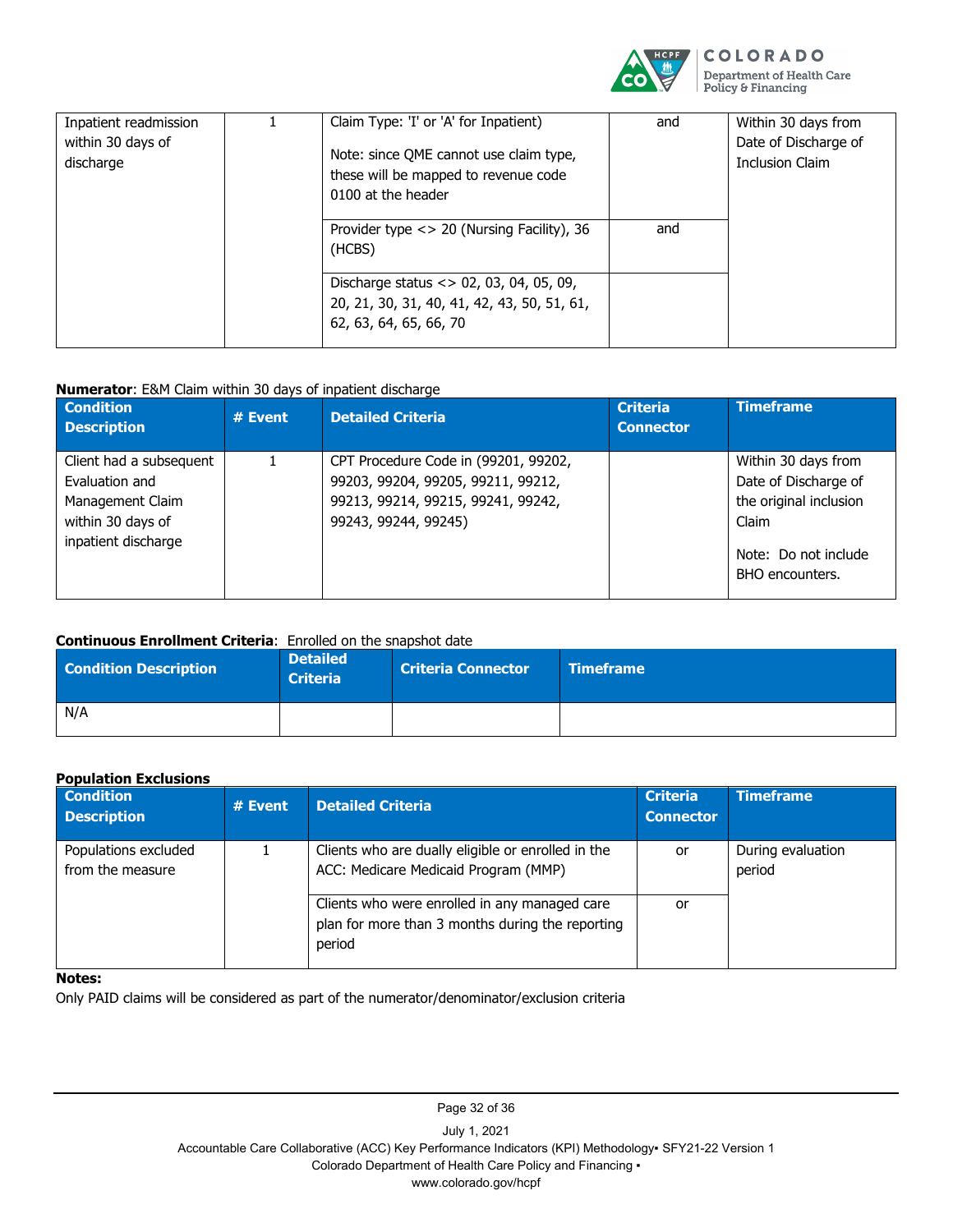

### **Well Visits**

#### **Last Updated:** 8/10/2020

**Note:** This KPI was retired at the end of SFY20-21 due to an interest in moving toward a more evidence-based, standard measure.

**Measure Name:** Well Visits

**Owner:** IBM Watson Health

**Evaluation Period:** Rolling 12 months; 90 days claims run out

**Measure Description:** Percent of distinct members who received a well visit within the 12-month evaluation period

**Denominator:** Members will be counted in the denominator if they are enrolled in the ACC on the last day of the last month of the 12-month evaluation period. Several telemedicine services are included in this measure and indicated in the Code Value Set. For SFY 20-21, telemedicine options for children's well visits were not available until mid-November 2020.

**Denominator Units:** Distinct count of members meeting the above criteria

#### Denominator Eligibility/Enrollment Inclusion Criteria:

| <b>Condition</b><br><b>Description</b> | $#$ Event | <b>Detailed Criteria</b>                                                                                                                                           | <b>Timeframe</b>                                        |
|----------------------------------------|-----------|--------------------------------------------------------------------------------------------------------------------------------------------------------------------|---------------------------------------------------------|
| Enrolled in the ACC                    |           | RAE Enrolled Indicator='Y'<br>Snapshot Date = last month of the<br>evaluation period<br>RAE Enrollment End Date>=last day<br>of the month of the evaluation period | Last month of the 12-month rolling<br>evaluation period |

#### **Numerator**: Well Visits

| <b>Condition</b><br><b>Description</b>        | # Event | <b>Detailed Criteria</b>                        | <b>Criteria</b><br><b>Connector</b> | <b>Timeframe</b>         |
|-----------------------------------------------|---------|-------------------------------------------------|-------------------------------------|--------------------------|
| Members included in the<br>denominator        |         |                                                 | and                                 |                          |
| <b>Preventive Visits</b>                      |         | CPT Code in<br><b>Well Visits Value Set</b>     | <b>or</b>                           |                          |
| Annual Wellness or<br><b>Preventive Visit</b> |         | <b>HCPCs</b> in<br><b>Well Visits Value Set</b> | or                                  | During evaluation period |
| <b>Office Visits</b>                          |         | (CPT Code in<br><b>Office Visits Value Set</b>  | and                                 |                          |
| Encounter with preventive<br>care diagnosis   |         | ICD 10 Code in<br><b>Well Visits Value Set</b>  |                                     |                          |

#### **Continuous Enrollment Criteria**:

| <b>Condition</b><br><b>Description</b> | <b>Detailed Criteria</b> | <b>Criteria</b><br><b>Connector</b> | <b>Timeframe</b> |
|----------------------------------------|--------------------------|-------------------------------------|------------------|
| N/A                                    |                          |                                     |                  |

#### **Population Exclusions**

Page 33 of 36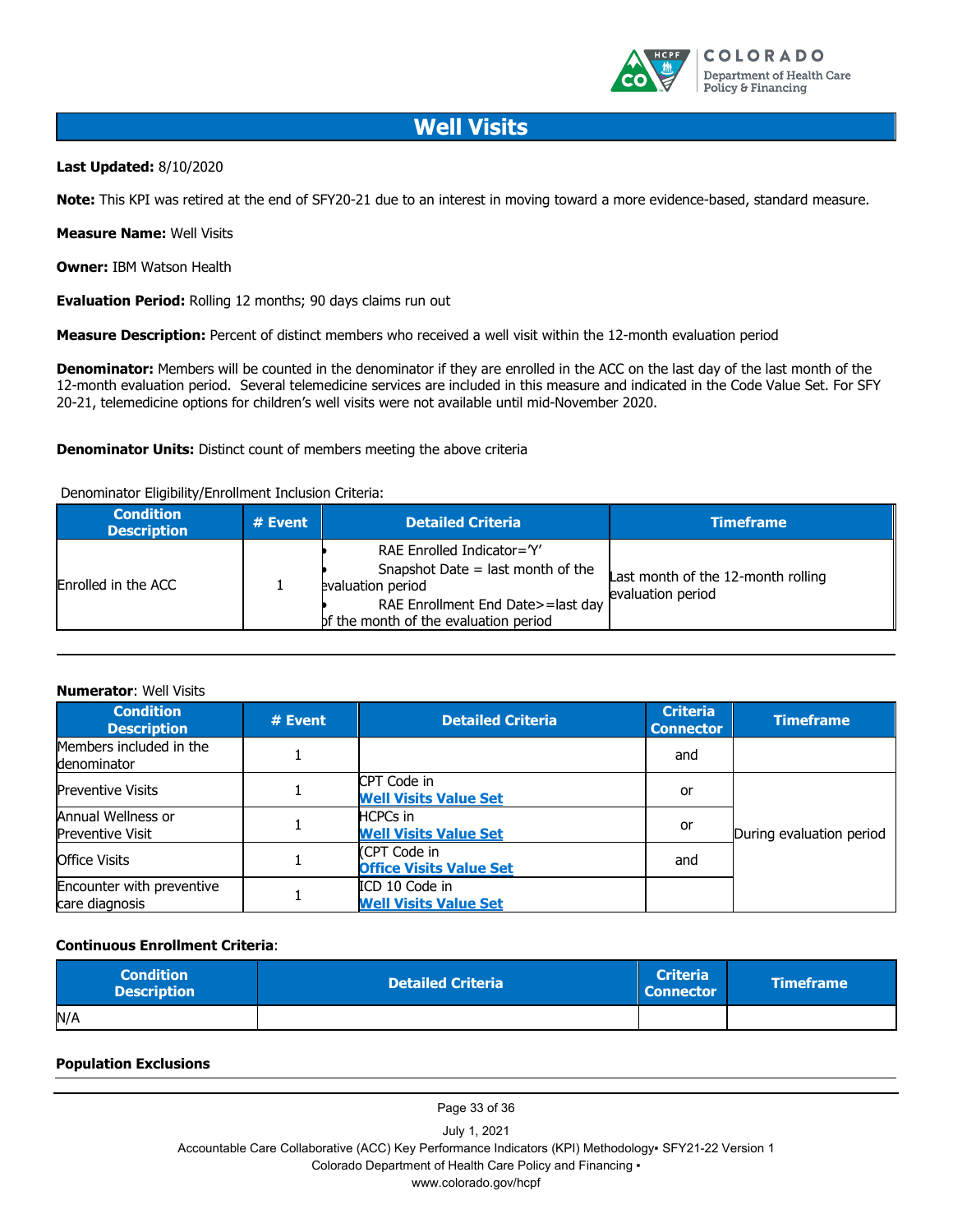

| <b>Condition</b><br><b>Description</b>   | <b>Detailed Criteria</b>                                                                                                             | <b>Criteria</b><br><b>Connector</b> | <b>Timeframe</b> |
|------------------------------------------|--------------------------------------------------------------------------------------------------------------------------------------|-------------------------------------|------------------|
| Populations excluded from the<br>measure | Members who were enrolled in any physical health<br>managed care plan for more than 3 months anytime<br>during the evaluation period |                                     | $>$ 3 months     |

#### **Notes:**

- Multiple numerator events in an evaluation period for a unique member will only be counted once
- All diagnosis codes on the claim will be considered, not just the primary diagnosis
- Paid claims and Encounters will be considered as part of the numerator/denominator/exclusion criteria
- Only claims submitted through the MMIS (interChange) will be used for this measure

Page 34 of 36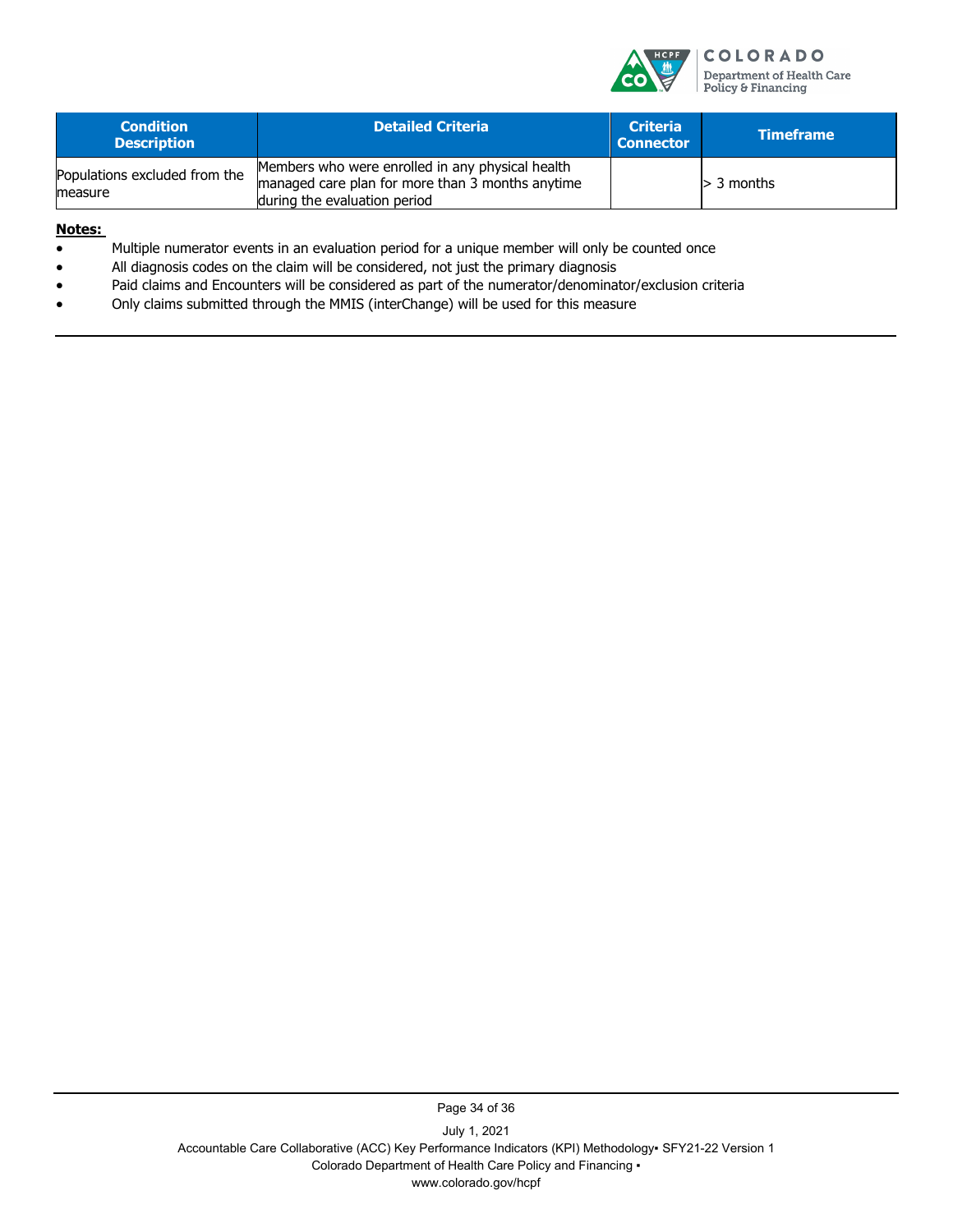

# <span id="page-38-0"></span>**APPENDIX D: RAE BASELINES AND TARGETS**

| <b>Measure</b>                                 | <b>Baseline SFY 2019-2020</b>               | <b>Tier 1 Target Value</b> |                | Tier 2 Target Value |        |
|------------------------------------------------|---------------------------------------------|----------------------------|----------------|---------------------|--------|
| <b>Emergency Department PKPY*</b>              | <b>Risk Adjusted PKPY</b>                   |                            |                |                     |        |
| RAE1                                           | 556.1                                       | 550.5                      |                | 528.3               |        |
| RAE2                                           | 559.9                                       | 554.3                      |                | 531.9               |        |
| RAE3                                           | 602.7                                       | 596.7                      |                | 572.6               |        |
| RAE4                                           | 496.1                                       | 491.1                      |                | 471.3               |        |
| RAE5                                           | 587.9                                       | 582.0                      |                | 558.5               |        |
| RAE6                                           | 534.6                                       | 529.3                      |                | 507.9               |        |
| RAE7                                           | 660.1                                       | 653.5                      |                | 627.1               |        |
| <b>Behavioral Health Engagement</b>            | Rate                                        |                            |                |                     |        |
| RAE1                                           | 15.28%                                      | 15.43%                     |                | 16.04%              |        |
| RAE2                                           | 16.16%                                      | 16.32%                     |                | 16.97%              |        |
| RAE3                                           | 16.37%                                      |                            | 16.53%         |                     | 17.19% |
| RAE4                                           | 18.97%                                      |                            | 19.16%         |                     | 19.92% |
| RAE5                                           | 20.32%                                      | 20.52%                     |                | 21.34%              |        |
| RAE6                                           | 19.73%                                      | 19.93%                     |                | 20.72%              |        |
| RAE7                                           | 18.40%                                      | 18.58%                     |                | 19.32%              |        |
| <b>Well Visits Part 1</b><br>(First 15 months) | Rate<br>(Baseline is Calendar Year<br>2020) | Q1                         | Q <sub>2</sub> | Q3                  | Q4     |
| RAE1                                           | 45.71%                                      | 46.57%                     | 47.42%         | 48.28%              | 49.14% |
| RAE2                                           | 44.77%                                      | 45.65%                     | 46.53%         | 47.41%              | 48.29% |
| RAE3                                           | 36.36%                                      | 37.45%                     | 38.54%         | 39.63%              | 40.72% |
| RAE4                                           | 42.23%                                      | 43.17%                     | 44.12%         | 45.06%              | 46.01% |
| RAE5                                           | 42.85%                                      | 43.78%                     | 44.71%         | 45.64%              | 46.57% |
| RAE6                                           | 36.95%                                      | 38.03%                     | 39.10%         | 40.18%              | 41.26% |
| RAE7                                           | 53.33%                                      | 54.00%                     | 54.66%         | 55.33%              | 56.00% |
| <b>Well Visits Part 1</b><br>$(15-30$ months)  | Rate<br>(Baseline Calendar Year<br>2020)    | Q1                         | Q <sub>2</sub> | Q3                  | Q4     |
| RAE1                                           | 54.23%                                      | 54.87%                     | 55.52%         | 56.16%              | 56.81% |
| RAE2                                           | 51.92%                                      | 52.62%                     | 53.32%         | 54.03%              | 54.73% |
| RAE3                                           | 45.70%                                      | 46.56%                     | 47.42%         | 48.27%              | 49.13% |
| RAE4                                           | 50.61%                                      | 51.34%                     | 52.08%         | 52.81%              | 53.55% |
| RAE5                                           | 56.72%                                      | 57.30%                     | 57.88%         | 58.47%              | 59.05% |
| RAE6                                           | 48.23%                                      | 49.02%                     | 49.82%         | 50.61%              | 51.41% |
| RAE7                                           | 55.68%                                      | 56.29%                     | 56.90%         | 57.50%              | 58.11% |

Page 35 of 36